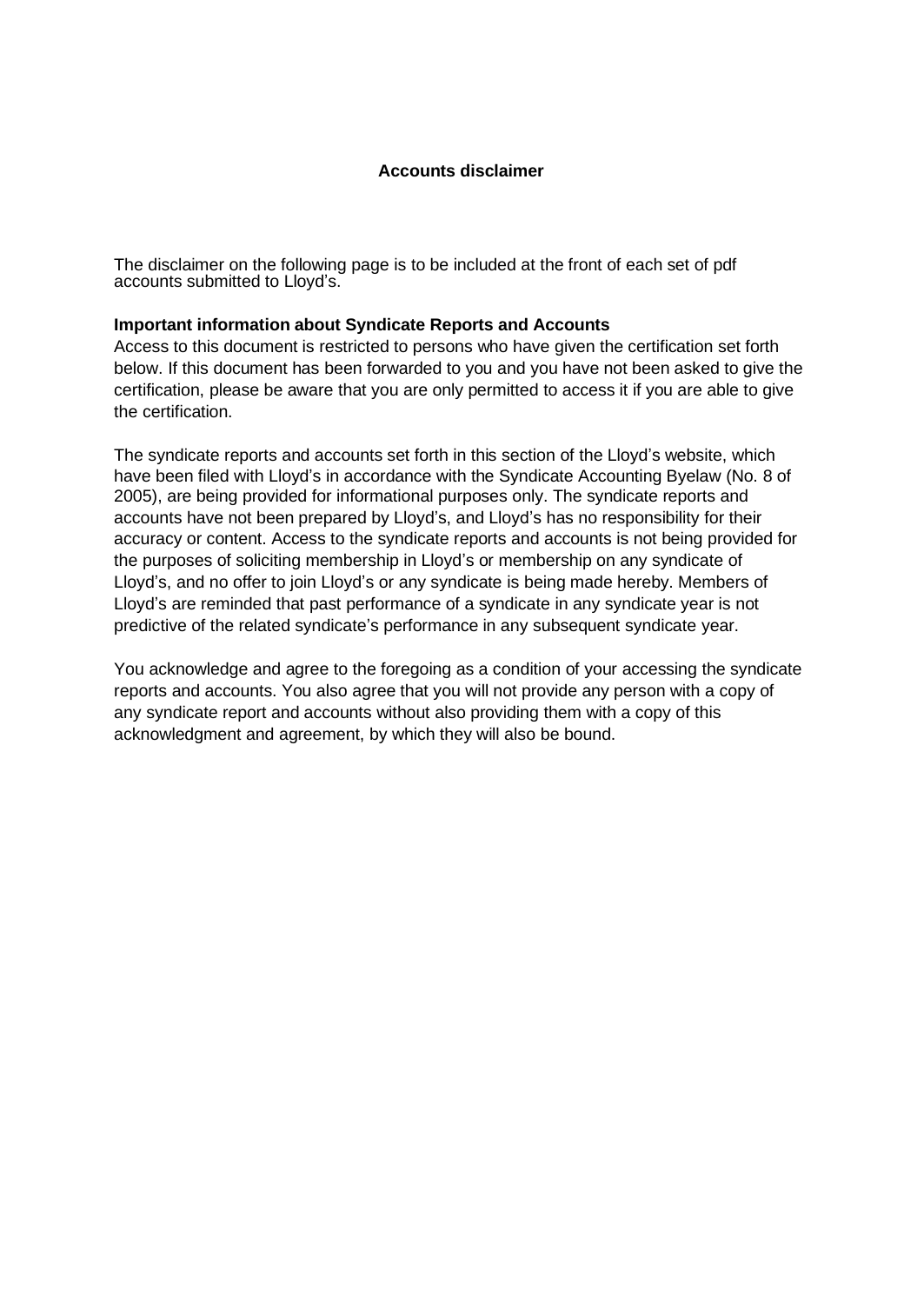

# **Inigo Syndicate 1301 Inigo Syndicate 1301**

Annual Report and Financial Statements For the year ended 31 December 2021 Annual Report and Financial Statements For the year ended 31 December 2021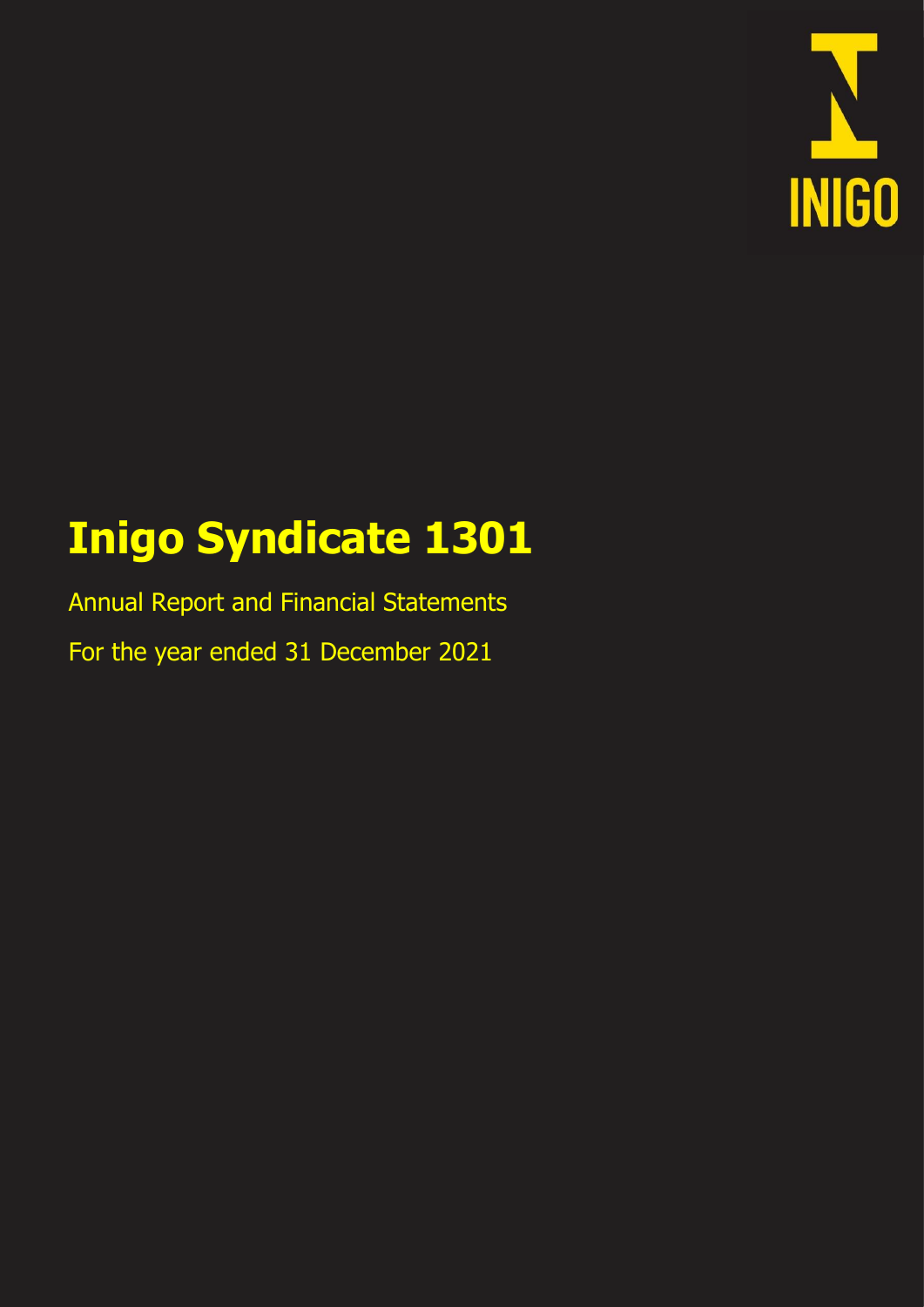

# Table of Contents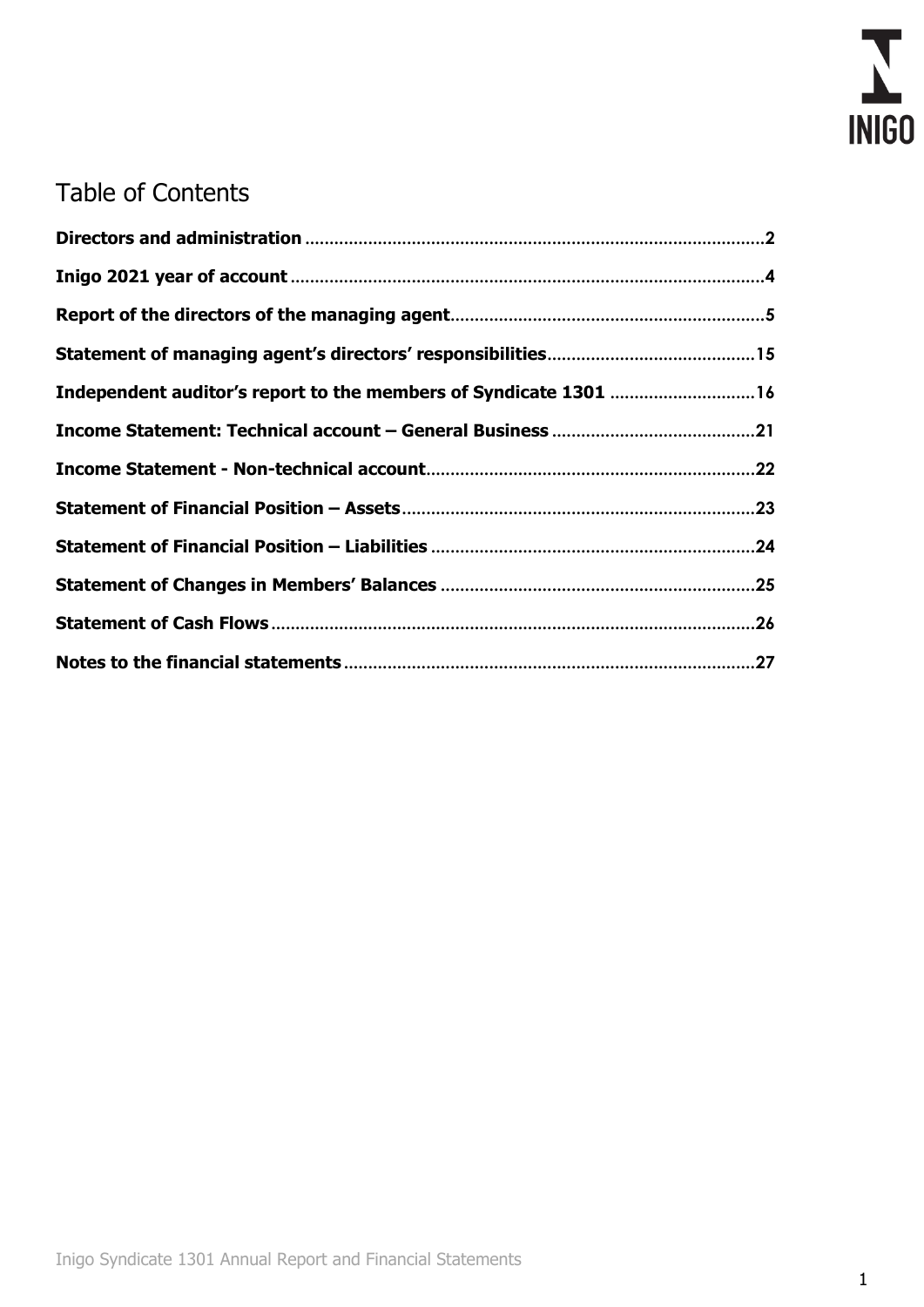

## <span id="page-3-0"></span>**Directors and administration**

## **Managing Agent**

Inigo Managing Agent Limited

## **Directors**

The directors named below held office during the year and up to the date of signing the annual accounts.

H Davies (Non-Executive) Chairman – Appointed 15 March 2021)

- S Bridges (Appointed 15 March 2021)
- S Cifelli (Non-Executive Appointed 15 March 2021)
- J Dean (Non-Executive Appointed 15 March 2021)
- T Hanford (Appointed 15 March 2021)
- V Hartley (Appointed 15 March 2021)
- R Merrett (Appointed 12 March 2021)
- R Watson (Appointed 15 March 2021)

## **Former directors who served during the year**

A Agnew (Resigned 15 March 2021) C Barrett (Resigned 15 March 2021) R Delhaise (Resigned 15 March 2021) B Dimmock (Resigned 15 March 2021) E Gilmour (Resigned 15 March 2021) S Kean (Non-Executive, Appointed 15 March 2021, Resigned 17 November 2021) D Truman (Resigned 1 June 2021) J Wardrop (Resigned 15 March 2021) P West (Resigned 15 March 2021)

## **Managing agent's secretary**

C Traxler (Appointed 4 October 2021)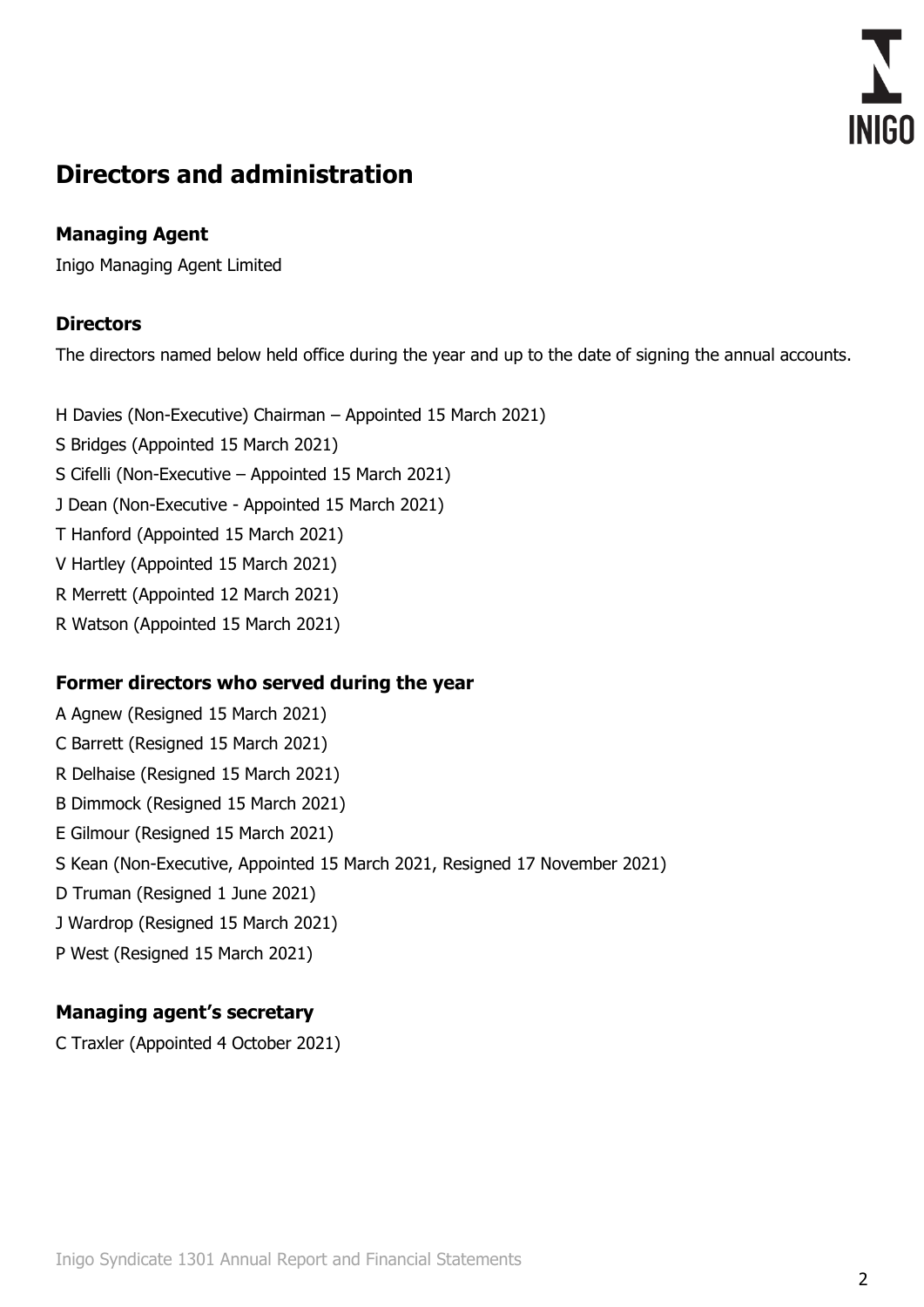

# **Directors and administration (continued)**

## **Managing agent's registered office**

7<sup>th</sup> Floor, One Creechurch Place London, EC3A 5AY United Kingdom

## **Managing agent's registered number**

08039754

**Syndicate Active underwriter** R Merrett

## **Syndicate Bankers**

Citibank, Barclays, Royal Bank of Canada

## **Syndicate Investment manager**

Blackrock, Payden & Rygel

## **Syndicate Registered auditor**

KPMG LLP

## **Syndicate Consulting actuary**

Lane Clark & Peacock LLP

## **Directors' interests**

None of the directors of the managing agent have any participation in the Syndicate's premium income capacity.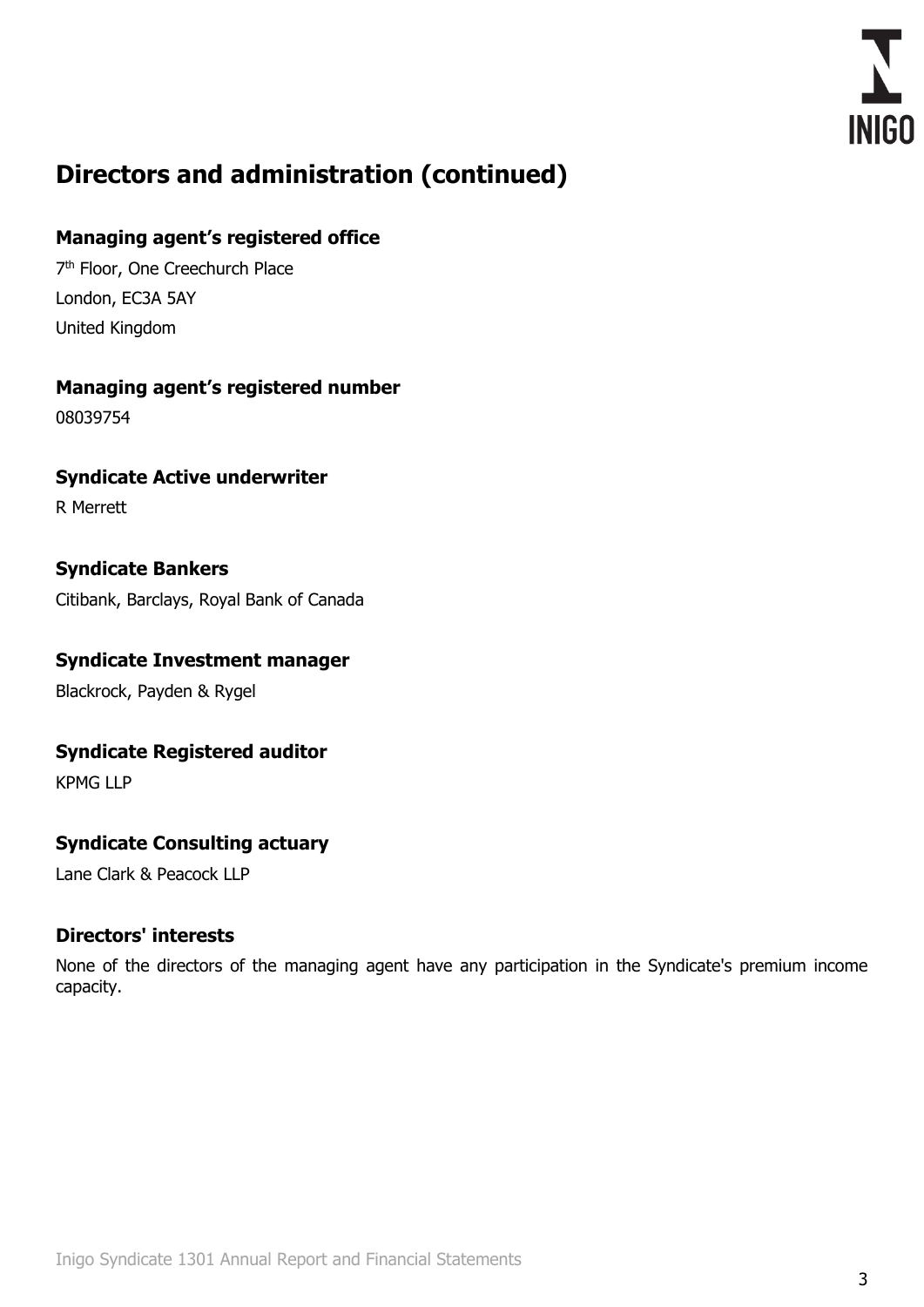

## <span id="page-5-0"></span>**Inigo 2021 year of account**

## **Inigo's first year**

We have had a good start to our new business. I would like to thank our policyholders, brokers, and the Lloyd's market for the support they have given us in the first year of trading  $-$  it has been very humbling. I am glad we have been able to help our policyholders get meaningful coverage in a challenging market, allowing them to focus on their own businesses, especially in such a tough economic and social environment.

We have worked on the following key priorities this year:

- Building great teams;
- Creating a unique culture, and working environment;
- **•** Developing an efficient cost of acquisition and expense model;
- **•** Developing our analytical capability and understanding of risk.

I am delighted to report we have made good progress on all the above. The business we have written into the 2021 year of account is strong and we are confident of it being profitable, despite 2021 registering as the fourth most costly natural catastrophe year on record. Good risk selection and portfolio diversification have helped.

The rate rises we anticipated in 2021 did materialise. It is not a hard market in the image of 2002/3/4 and therefore individual risk selection remains critically important.

## **People**

The headcount for Inigo as at Q4 2021 was 119. I am very pleased by the quality of the people who have joined, and by the diversity.

#### **Future developments**

We underwrite a limited number of classes, from one office, and with one capital base. We do not anticipate a material shift away from this stance. Future developments will focus on building out our data and analytics teams, and deepening our leadership position in our chosen classes.

#### **R Watson**

Inigo Chief Executive Officer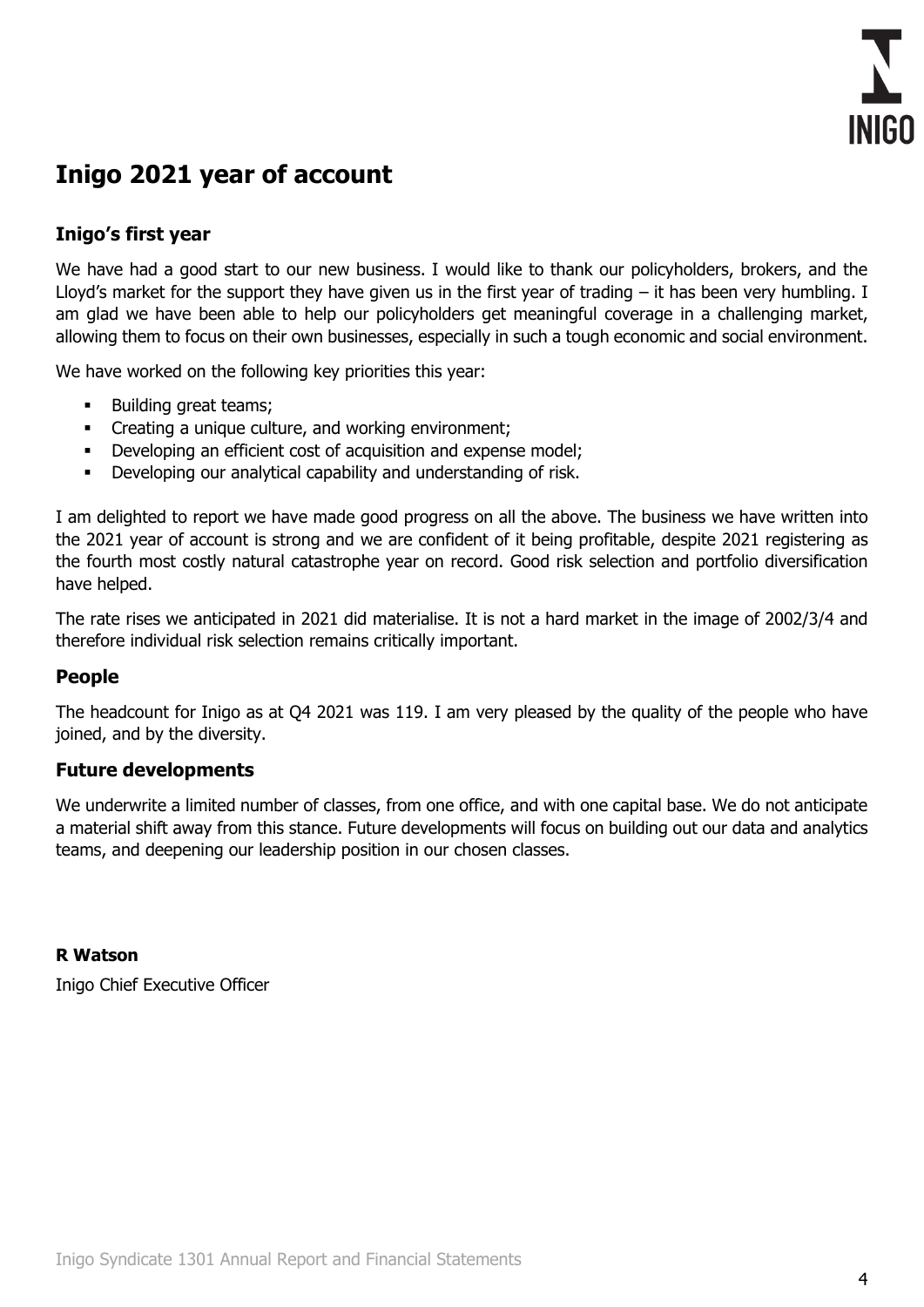

## <span id="page-6-0"></span>**Report of the directors of the managing agent**

The directors of Inigo Managing Agent Limited ("IMAL"), the managing agent for Syndicate 1301 ("the Syndicate"), present their report for the year ended 31 December 2021.

This annual report is prepared using the annual basis of accounting as required by Statutory Instrument No 1950 of 2008, the Insurance Accounts Directive (Lloyd's Syndicate and Aggregate Accounts) Regulations 2008 and applicable United Kingdom Accounting Standards (UK Generally Accepted Accounting Practice), including Financial Reporting Standard 102, "The Financial Reporting Standard applicable in the United Kingdom and Republic of Ireland" ("FRS102") and Financial Reporting Standard 103 "Insurance Contracts" ("FRS103").

Inigo Limited ("Inigo") completed the acquisition of StarStone Underwriting Limited ("SUL"), the Lloyd's managing agency, and Syndicate 1301's capacity for the 2021 year of account and subsequent years, on 15 March 2021 from Enstar Group Limited ("Enstar"). Following the completion, SUL was renamed Inigo Managing Agent Limited ("IMAL").

The Syndicate commenced writing a new portfolio of insurance and reinsurance risks for the 2021 year of account under new management through Inigo Corporate Member Limited ("ICML").

Enstar have retained the liabilities of Syndicate 1301's 2020 and prior years of account through SGL No. 1 Limited ("SGL 1"), a corporate member in the Enstar Group. Ultimately these years of account will be transferred through reinsurance to close to Syndicate 2008. This is expected to happen on 1 January 2023.

Enstar Managing Agency Limited ("EMAL") was approved in 2021 as Enstar's dedicated Lloyd's run-off managing agency. The management of the 2020 and each prior year of account for Syndicate 1301 were novated or otherwise transferred to EMAL on 1 June 2021.

The Syndicate is fully aligned by year of account.

The Syndicate financial statements for the period ended 31 December 2021 reports the 2021 year of account, the 2020 year of account, and the 2019 and prior years of account combined.

## **Principal activities**

The Syndicate's principal activity remains the transaction of general insurance and reinsurance business in the United Kingdom at Lloyd's of London.

The Syndicate underwrites a mixture of Property, Casualty, and Reinsurance lines of business. The Syndicate trades through the Lloyd's worldwide licenses and rating platform. It also benefits from the Lloyd's brand. Lloyd's has an A (Excellent) rating from A.M. Best, A+ (Strong) rating from Standard & Poor's and AA- (Very Strong) rating from Fitch.

## **Financial highlights**

The 2021 year of account has been written under new Inigo management.

The 2020 and prior years of account were written by the previous StarStone management team. On 10 June 2020, the 2020 and prior years of account were placed into run-off.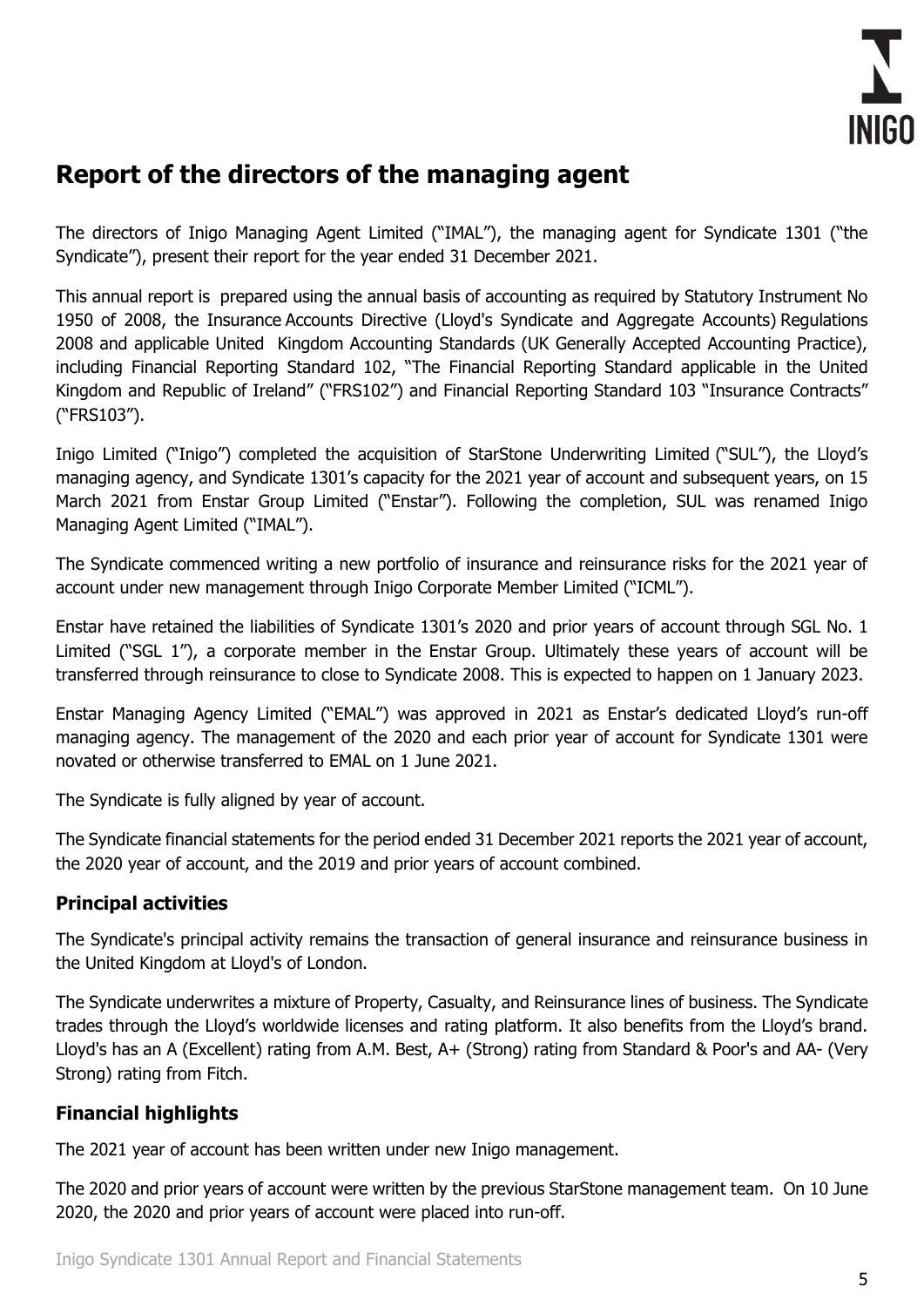

## **Financial highlights (continued)**

The 2021 and subsequent years of account have no liability to the 2020 year of account and each prior year of account. Actual claims paid and claims reported were low on the 2021 year of account.

The result for the year, which includes all years of account combined, was a loss of \$31.7m (2020: \$31.5m). The combined ratio improved to 114.1% (2020: 120.0%).

|                                             | 2021           | 2020<br>(Restated) |
|---------------------------------------------|----------------|--------------------|
|                                             | $$^{\prime}$ m | $$^{\prime}$ m     |
| <b>Gross written premium</b>                | 428.0          | 185.4              |
| <b>Gross premiums earned</b>                | 317.3          | 217.3              |
| <b>Net premiums earned</b>                  | 239.8          | 174.4              |
| <b>Profit/(Loss) for the financial year</b> | (31.7)         | (31.5)             |
|                                             |                |                    |
| <b>Claims ratio</b>                         | 73.8%          | 71.4%              |
| <b>Commission ratio</b>                     | 21.8%          | 26.4%              |
| <b>Expense ratio</b>                        | 18.5%          | 22.2%              |
| <b>Combined ratio</b>                       | 114.1%         | 120.0%             |

The Syndicate's key financial performance indicators during the year were as follows:

Gross written premium was \$428m (2020: \$185.4m). \$411.5m relates to the 2021 year of account, Inigo's first year of underwriting insurance and reinsurance business. This exceeded the initial Syndicate Business Forecast (SBF) of \$389.5m ultimate premium for 2021 year of account and was in line with a resubmitted SBF ultimate premium of \$427.4m. Additional income was also written on behalf of the Inigo Directors and Officers and the Inigo Property consortia.

A prudent approach to risk retention resulted in significant use of reinsurance protection. As many contracts purchased cover both 2021 and 2022 years of account, this resulted in a significant level of ceded premium, which in turn led to lower levels of net written premium.

Gross written premium and outwards reinsurance have been earned on a straight-line basis so do not reflect the seasonality of the catastrophe lines. As the 2020 year of account was placed into run off in June 2020 there was a low amount of premium earning in the 2021 figures from this year of account, increasing the KPI ratios.

The net loss ratio was 73.8% (2020: 71.4%), despite 2021 being the fourth worst year ever for insured catastrophe losses.

The Syndicate's commission ratio of 21.8% (2020: 26.4%) and expense ratio of 18.5% (2020: 22.2%) reflect the first year under new management, including the costs of building the Inigo teams.

The non-technical account includes a foreign exchange gain of \$1.2m arising from the translation of foreign currency net positions at closing rates of exchange and other income of \$1.4m relating to consortia fees.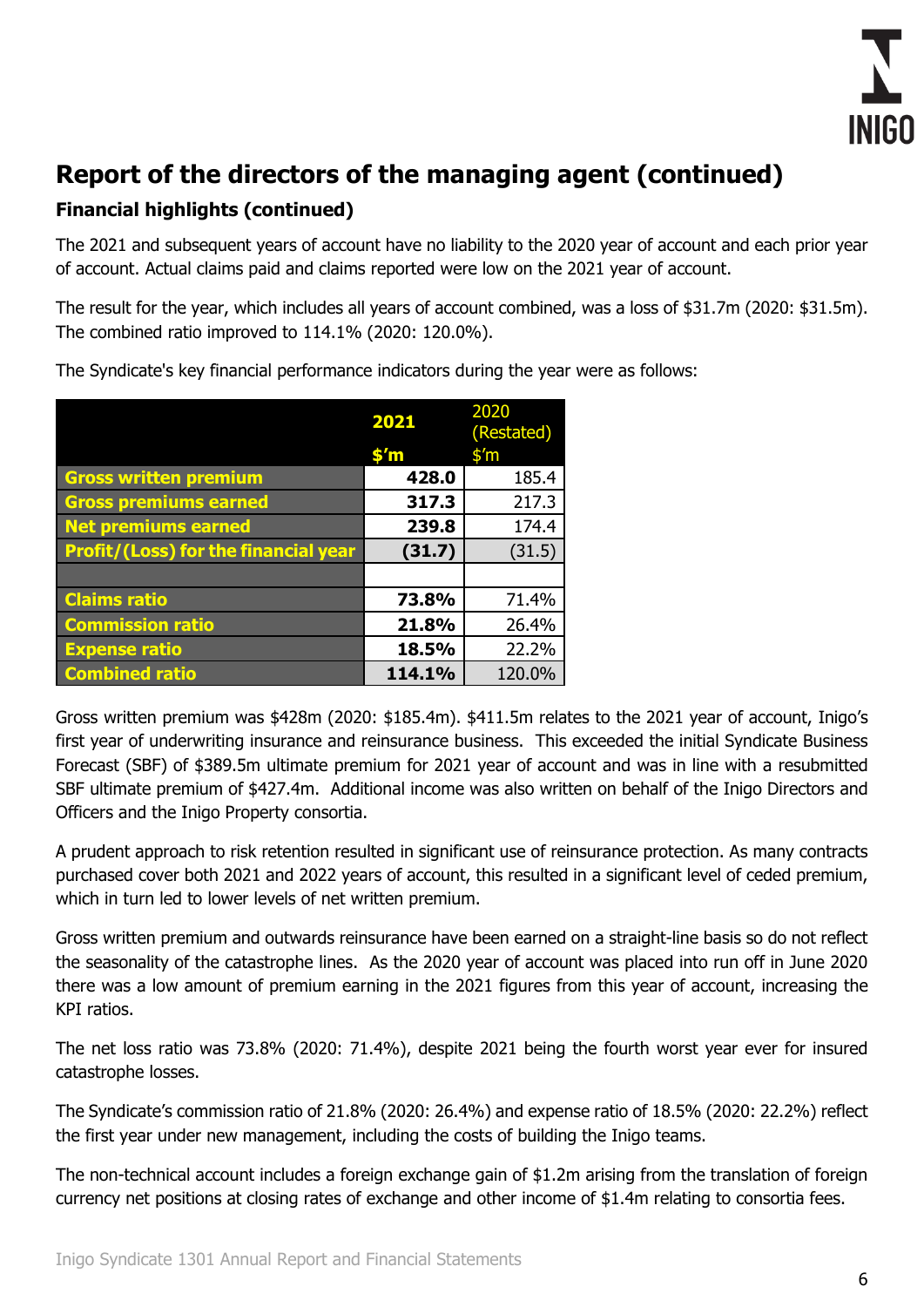

## **Financial highlights (continued)**

The Syndicate reported an investment return loss of \$0.4m (2020: \$4.1m gain) for the financial year. This comprises realised loss of \$0.9m (2020: realised gain of \$0.4m), unrealised loss of \$0.6m (2020: unrealised gain of \$2.3m) and investment income \$1.1m (2020: \$1.4m). The Syndicate reported unrealised losses on investments for the 2020 and prior years of account, which is mainly from the fixed Income portfolio, primarily comprised of corporate and government bonds. The 2021 year of account investments were predominantly cash at bank and in hand.

## **Business review**

#### **Inigo 2021 year of account**

|                                    | <b>Gross Written</b><br><b>Premium (\$)</b> |
|------------------------------------|---------------------------------------------|
| <b>Property Total</b>              | 80,537                                      |
| <b>Casualty Total</b>              | 150,360                                     |
| <b>Reinsurance Total</b>           | 180,610                                     |
| <b>Total Gross Written Premium</b> | 411,507                                     |

The gross written premium for the 2021 year of account is as follows:

Following the acquisition of IMAL and Syndicate 1301's capacity for the 2021 year of account and subsequent years, Inigo relaunched the Syndicate with a new portfolio of insurance and reinsurance business for the 2021 year of account, focusing on core lines in Reinsurance, Property and Casualty classes.

The underwriting teams have extensive experience in their specialist areas and are supported by sophisticated analytics, exposure management, catastrophe research and dedicated pricing and wording teams.

We are delighted with the experienced underwriting teams which we now have in place in all of our chosen lines of business. We sincerely believe that finding and using the highest resolution data in our pricing and risk selection is critical both to our profitability and to our ability to differentiate Inigo. This began with making sure that our Exposure Management and Pricing functions had outstanding leadership, and that they and their teams were equipped with the best tools available in the market. During 2021 we also created our Inigo INsight area, in which a team of highly versatile data scientists is building the foundations for evergreater understanding of the risks that we write, whether these are cat-exposed property risks or casualty exposures. We are relishing our lack of legacy systems and excited about building a truly distinctive pricing and portfolio-management platform.

## **Property**

For 2021, the Property portfolio comprised two units: Property Direct and Facultative ("D&F") and Political Violence and Terrorism ("PVT").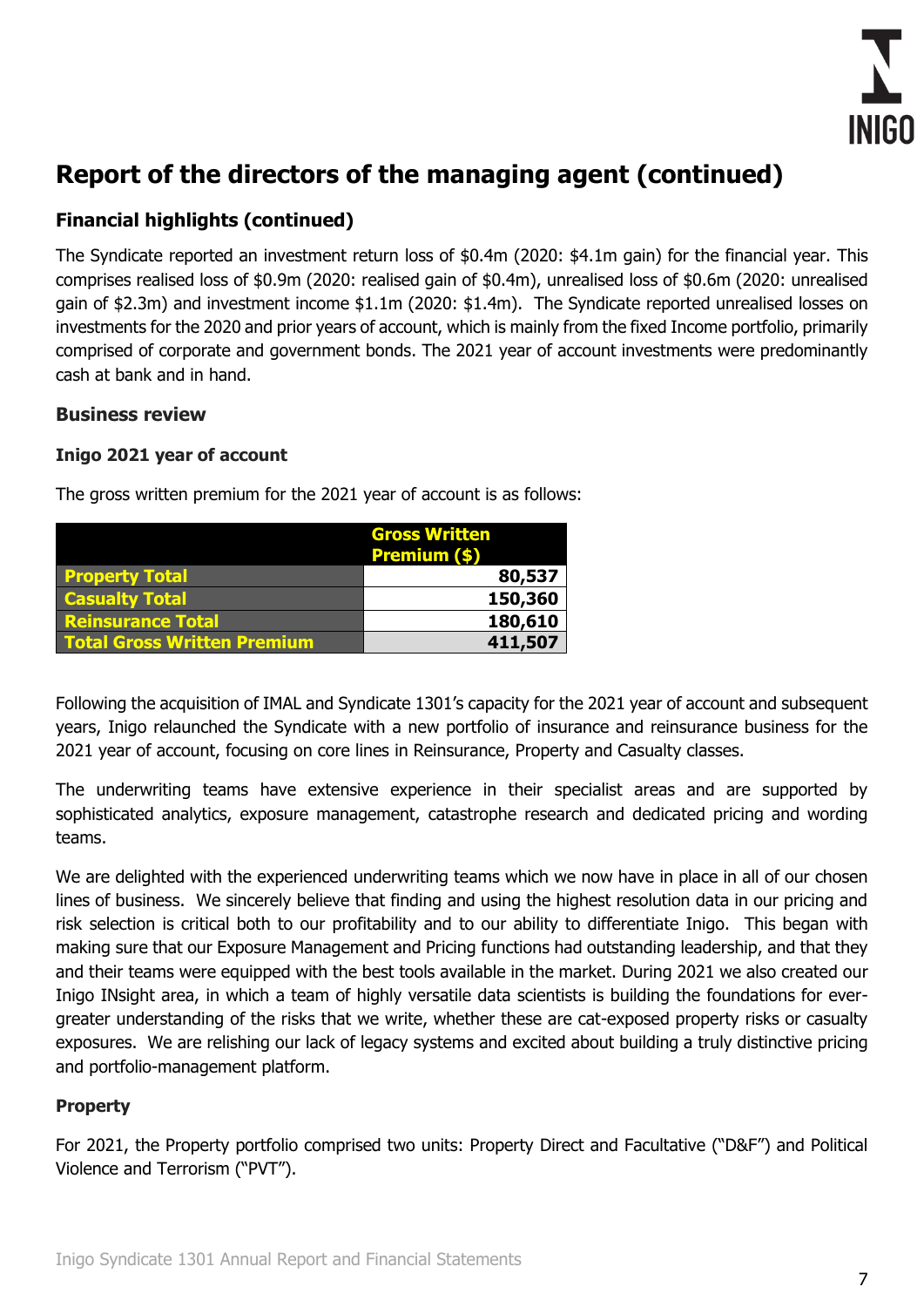

## **Business review (continued)**

#### **Property Direct and Facultative**

The team of six underwrite risks across a broad spectrum of industries including Commercial Real Estate, Global Manufacturing, Hospitality, and Municipal/Institutional. The D&F book focusses on risks domiciled in the US, Canada, UK, EU, Australasia and Japan, writing both primary and excess layers of large complex commercial risks.

The team wrote approx. \$74.4m in the 2021 year of account. Additionally, they lead the Inigo D&F consortium, whereby others place their capacity behind ours, which in a successful first year bound approx. \$2.1m of Gross Written Premium.

#### **Political Violence and Terrorism (PVT)**

The team of three underwriters offers a broad suite of coverages in PVT which includes: Sabotage and Terrorism, Political Violence and Civil Unrest, Aviation and Marine War, and other related coverages in the class. The PVT portfolio principally focusses on risks domiciled in the US and UK, with additional exposures in key countries in each continent, writing both primary and excess layers across a wide array of commercial occupancies.

The team wrote approx. \$6.1m in the 2021 underwriting year. Our broker partners have quickly become advocates of Inigo's PVT offering and have sought to partner with us in a number of ways including individual risks, lineslips and binding authorities.

#### **Casualty**

The Casualty segment offers a range of Casualty products including Directors and Officers, Marine and Energy, and General Liability.

#### **Directors & Officers (D&O)**

The team of four underwriters focusses on primary and first excess positions in publicly listed businesses. There is a broad appetite by industry and can include companies at an early stage of maturity as they IPO. The majority of the businesses insured are in the US but other jurisdictions, such as Australia, are also covered.

The team wrote approx. \$100.2m in the 2021 underwriting year. Additionally they lead the Inigo D&O consortium, whereby others automatically commit their capacity alongside ours which in a successful first year bound approx. \$17.9m of Gross Written Premium.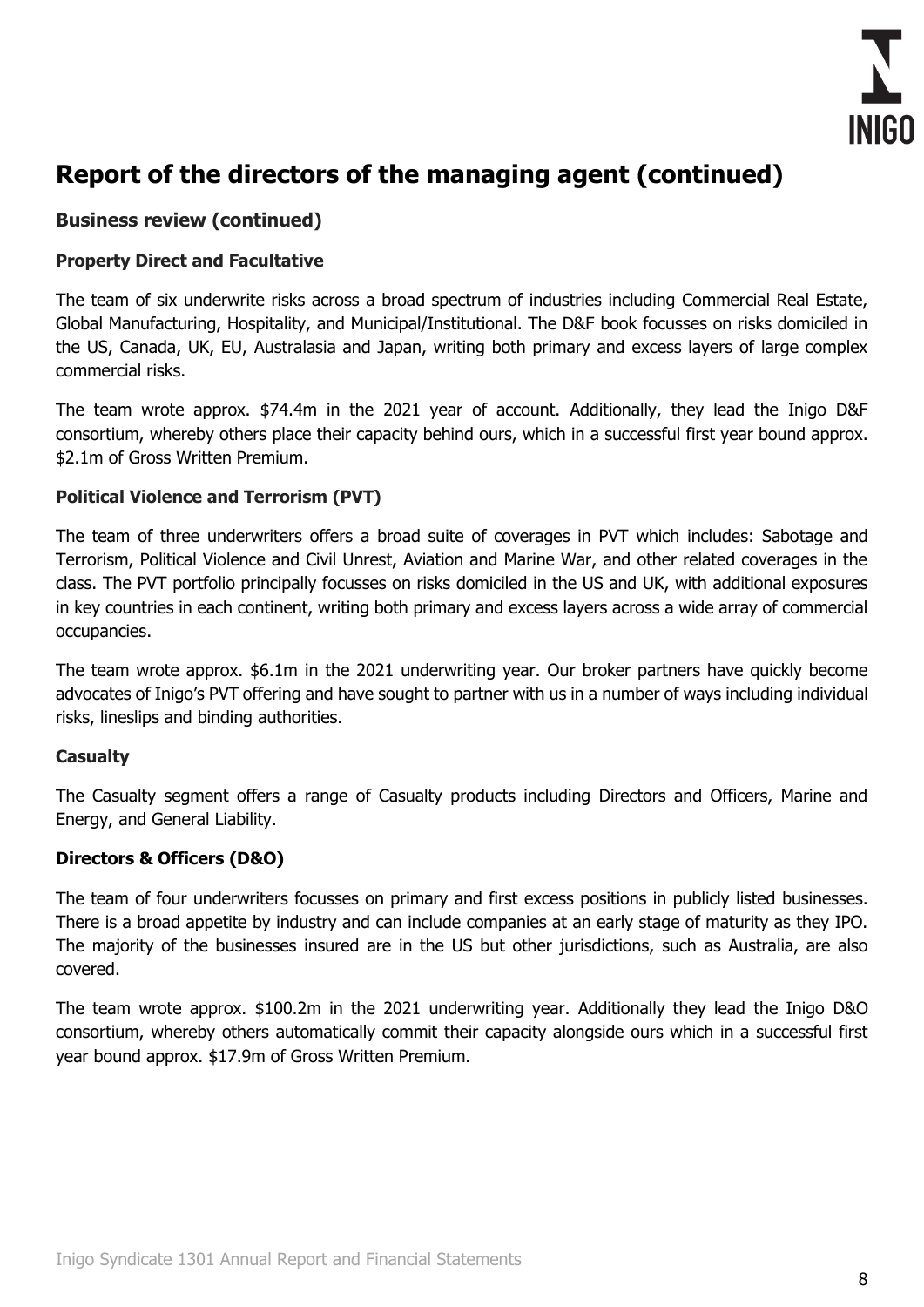

## **Business review (continued)**

#### **General Liability**

The team of three underwriters focuses on four industries: Rail, Owners-landlords-tenants, Construction and Manufacturing. It also has exposure to Municipalities, Trucking and Chemical companies. The majority of the businesses insured are Fortune 1000 companies in the US. The account consists predominantly of higher excess layers.

The team wrote approx. \$37.7m in the 2021 underwriting year.

#### **M&E Liability and Ports**

The team of three underwriters focusses on three main sub-segments: Marine Liability, Energy Liability and Ports. The account has predominantly higher excess layers.

The team wrote approx. \$12.4m in the 2021 underwriting year.

#### **Reinsurance**

The Reinsurance portfolio includes Property Catastrophe excess of loss, Quota Share, Retro, Risk and Specialty. The team comprises seven underwriters across the reinsurance lines of business.

The team wrote approx. \$180.6m in the 2021 underwriting year.

#### **Property Reinsurance**

The Property reinsurance account writes excess of loss and proportional participations on a wide range of clients, with a global portfolio, albeit with a particular emphasis on North America, Australia and Japan. The Property book focusses on larger catastrophe severity business, as opposed to attrition prone, frequency orientated business. Inigo's reinsurance underwriters are highly experienced and have a long history of leading high-profile programmes.

Inigo looks to partner with best in class insurers, those with strong financials, a history of claims outperformance, transparent data, and the willingness to embrace a long-term partnership.

#### **Specialty Reinsurance**

The Specialty reinsurance account encompasses a diverse range of classes including Cyber, Agriculture, Nuclear, Entertainment, Surety, Terrorism, and Wildfire Liability. Cyber is currently the biggest line by premium; a market that has experienced heightened scrutiny following the emergence of ransomware losses, but that has resulted in rates being at an all-time high. Cyber exposures are all written on a capped basis, and there is a strict overall maximum exposure limit. The other major line, Agriculture, protects cedants against widespread deterioration in crop yields and is typically provided on a stop-loss basis.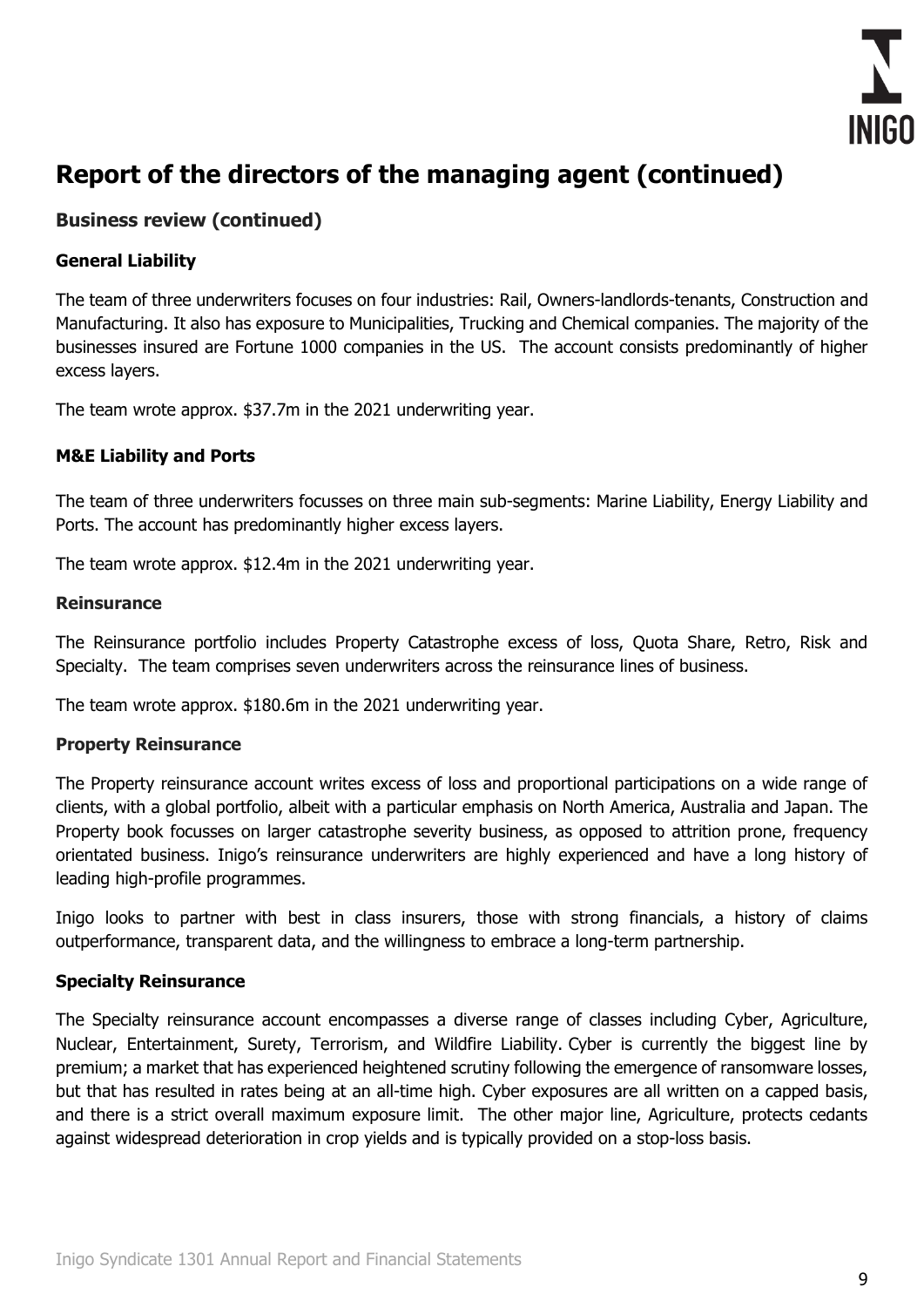

## **Business review (continued)**

The majority of risks are written on a non-proportional basis, but some pro-rata is also written. The account is worldwide in scope but is driven by exposures from the US. We seek to partner with the best-in-class cedants in their niche areas of expertise.

#### **Inigo Claims team**

The Inigo claims team was in place and ready to service clients when Inigo started to write business on 1st January 2021. It is now a team of six and is looking to recruit three more claims professionals in 2022. The six team members have nearly 100 years combined experience in claims, and many have worked previously for large organisations such as AIG, AXA XL and Beazley, so bring a wealth of knowledge and experience to each claim. Inigo has the technical capability to handle every line of business it is writing, such as Property, PVT, D&O, General Liability, Marine & Energy Liability and Reinsurance. The team is also highly experienced in responding to and handling catastrophe losses across the globe as well as having two qualified lawyers who have handled some of the most complex Financial Lines claims in their previous companies.

The Claims team is at the front of the Inigo business, partnering with underwriters to find solutions for our clients.

The experienced claims professionals are ready to respond immediately when clients need us most, helping them recover from disasters, resolving the most complex issues, as well as helping them learn from losses. The Inigo claims team fosters collaboration with all internal and external stakeholders, providing the highest quality customer service and continuous improvement.

## **2020 and prior underwriting years**

On 10 June 2020, Enstar Group announced that they were placing StarStone International operations, including StarStone Syndicate 1301, into an immediate and orderly run-off.

For the 2020 and prior years of account, the Syndicate focused on London Wholesale Market Business, European Retail Business and US Retail Business, through both the Syndicate and StarStone's wholly owned service companies in Europe and the US.

The Syndicate offered a broad range of Property, Casualty and Specialty insurance products from large multinational through to small and middle-market clients around the world, with the Syndicate writing a diversified portfolio by territory and line of business. The Syndicate's operations were managed across two business units: Marine, Aviation & Transport and Specialty.

The Marine segment offered a range of Marine products including Hull and Machinery, Marine and Energy Liabilities, Cargo, War, Transport Liabilities, Offshore Energy and Specie & Fine Art. The Aviation segment included General Aviation. Both Marine and Aviation were primarily written from London, but some European retail business was also written through the Syndicate service company branch network.

The Specialty division included the segments Crisis Management, Property and Casualty. Crisis Management encompassed the Terrorism, Political Risk and Credit products.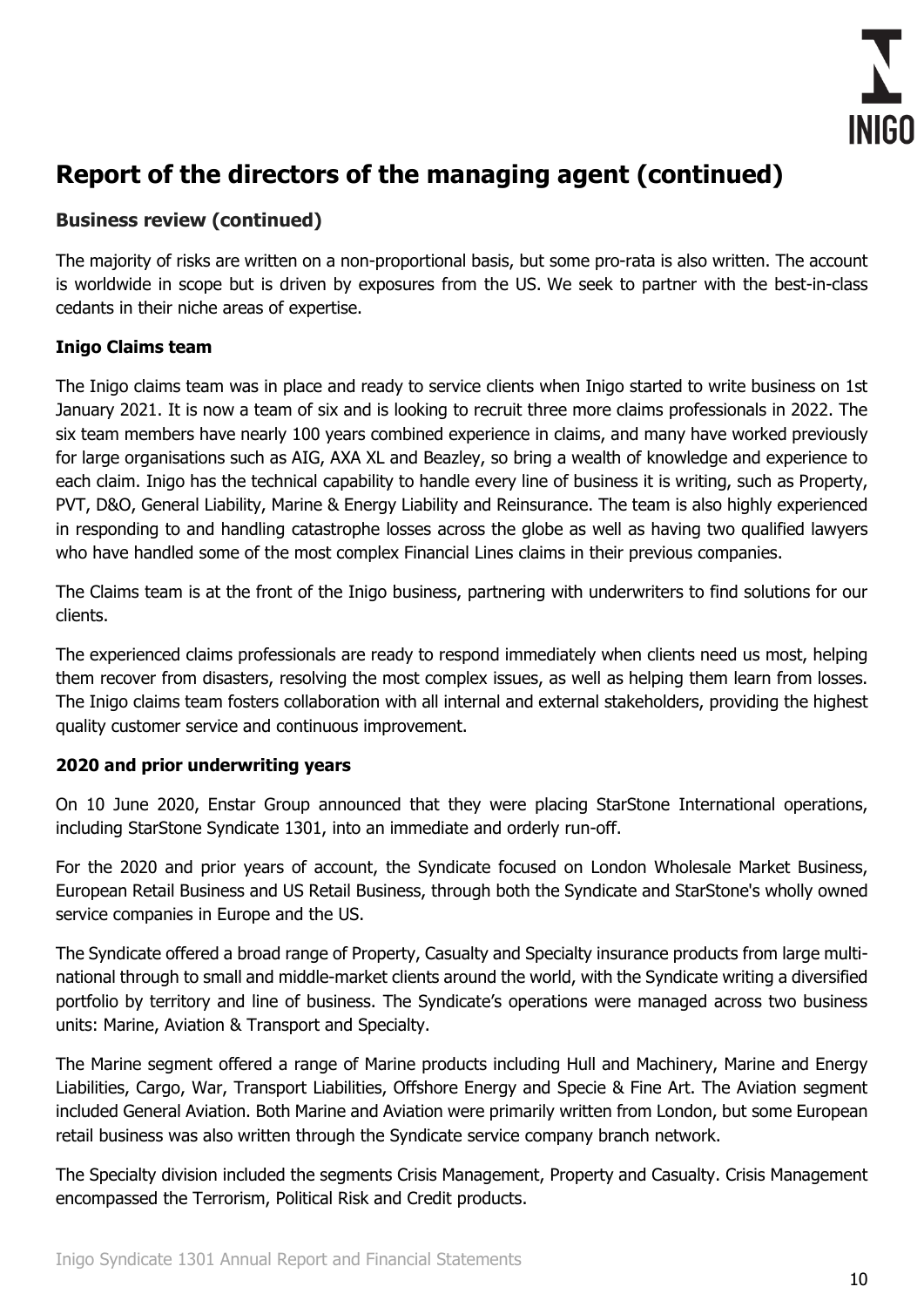

## **Business review (continued)**

The Property segment included Onshore Energy and a low volume and selective North American delegated property portfolio. The Casualty segment included Financial Lines, Accident & Health and Personal Accident Treaty products.

## **Change in presentation currency**

From 1 January 2021 the Syndicate has changed its presentation currency to US dollars and hence all presentations and disclosures are in US Dollars, unless stated otherwise. Comparative information has been restated in US dollars in accordance with the guidance defined in FRS 102 Section 30 – Foreign Currency Translation.

The 2020 full year primary statements and associated notes have been retranslated from pounds sterling to US dollars using the procedures outlined below:

- Assets and liabilities were translated into US dollars at closing rates of exchange;
- Trading results were translated into US dollars at the rates of exchange prevailing at the dates of transaction or average rates where these are a suitable proxy. Differences resulting from the retranslation on the opening net assets and the results for the year have been presented in other comprehensive income; and
- Members' balances were translated at year end rates.

## **Future developments**

The Syndicate's underwriting capacity for the 2022 underwriting year is £510m/ \$704m (2021: £270m/ \$335m).

As Inigo enters its second year of underwriting, the Syndicate continues its targeted approach of underwriting select classes of core business and aims to broaden its Direct and Facultative account to include Onshore Energy risks. The Syndicate retains its focus on complex, open market business, and providing exceptional service to its clients.

The Syndicate anticipates good opportunities for growth across large parts of its portfolio in 2022, and will continue to optimise the shape of the portfolio on both a gross and net basis. The Syndicate expects a high level of business retention in 2022, given that new business in 2021 was written under attractive terms. Having developed strong producer relationships in 2021, the Syndicate will continue to build on these in the coming year.

The Syndicate will adopt a simple reinsurance purchasing strategy, with the continued aim of minimising volatility.

For the 2020 years of account and prior, SGL No. 1 Limited is the corporate member and capital provider. SGL1 No. 1 Limited is a corporate member within the Enstar Group and is also the corporate member for Syndicate 2008. The 2020 and prior underwriting years will be reinsured to close into Syndicate 2008 at the close of the 2020 underwriting year at the end of 2022.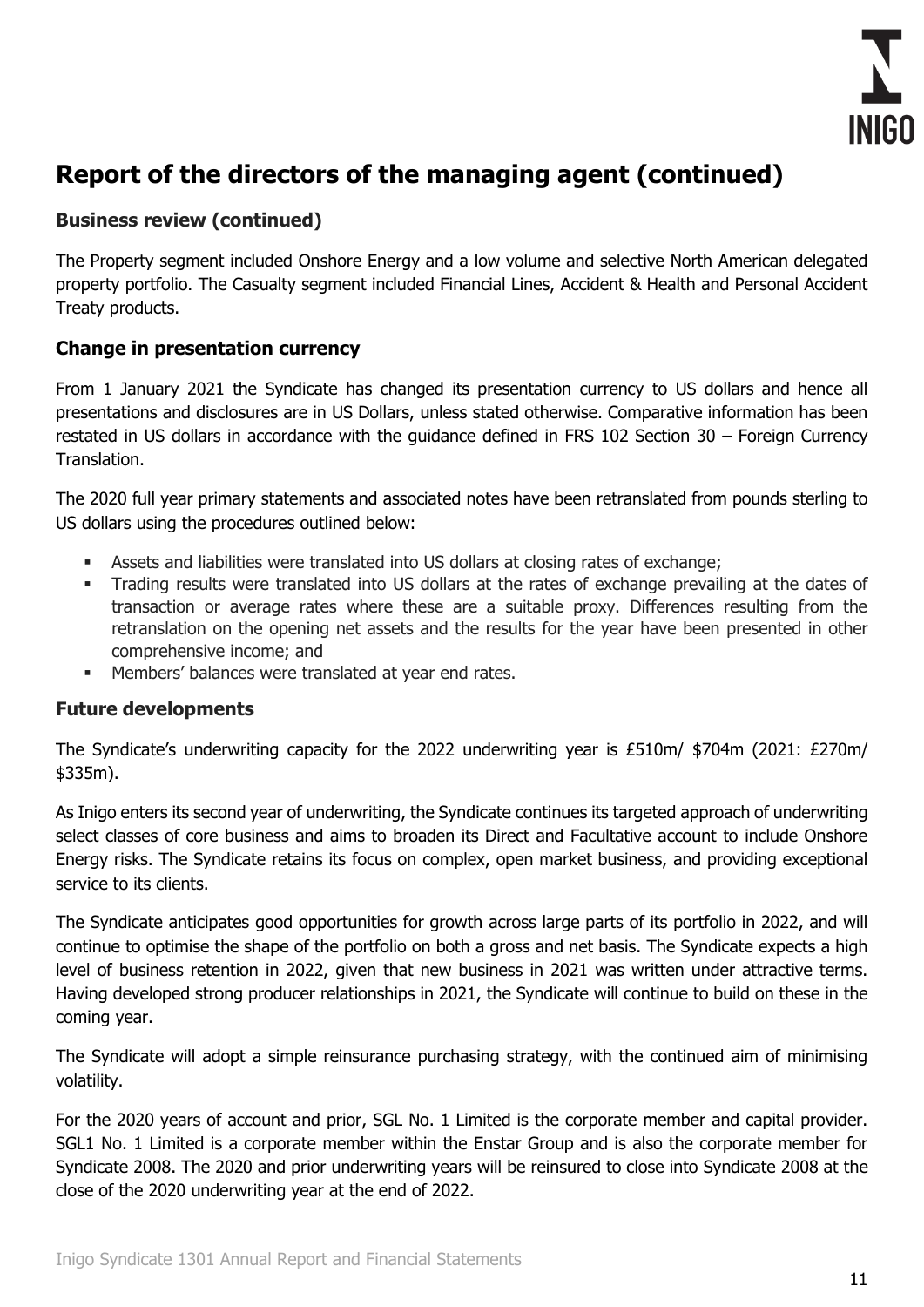

## **COVID-19**

The World Health Organisation (WHO), on 11 March 2020, declared the coronavirus (COVID-19) outbreak as a global pandemic. The COVID-19 pandemic is still evolving, but the overall financial and operational impact to us has been minimal to date. Due to the ongoing and evolving nature of the COVID-19 pandemic, the directors are regularly assessing the impact on solvency capital in line with established risk metrics and in compliance with the Syndicate's risk appetite, including the impact of the recent volatility in the financial markets.

The directors have considered the Syndicate's forecast income and financial position and the potential impact of COVID-19:

The Syndicate's earned ultimate loss estimate for COVID-19 related risks at 31 December 2021 was \$65.1m gross and \$31.5m net of reinsurance and including reinstatement premiums, primarily in its Accident and Health, Personal Accident Treaty and Credit Risk lines of business. The ultimate loss estimates relate only to the 2020 and prior years of account.

The Syndicate monitors risks arising from COVID-19 as part of the wider risk management framework.

The Syndicates members' balance is a liability of \$93.6m (2020: \$94.2m liability) and cash at bank and in hand is \$30.6m (2020: \$12.5m). Its financial assets are valued at \$307.3m (2020: \$240.9m) and are predominantly high grade corporate and government bonds, and other short-term liquid investments. The Syndicate's Board, together with its asset managers, are continually monitoring its investment portfolios against the guidelines in place.

There has been no notable business disruption as a result of any reduced services offered by outsourced providers. Questionnaires were sent to key Outsource Providers focusing on their respective business continuity plans. No vulnerabilities were identified.

Increased cyber risk is, in part, mitigated through regular phishing tests and additional training. Any staff member failing the test are enrolled onto mandatory cyber-awareness training with follow up training to increase awareness and mitigate a real cyber-attack resulting in fraud.

## **Brexit**

In an effort to provide continued access to Lloyd's for policy holders within the EEA following the United Kingdom's exit from the EU on 31 January 2020, Lloyd's established a subsidiary insurance and reinsurance company incorporated in Belgium, Lloyd's Insurance Company S.A. (Lloyd's Brussels). Lloyd's Brussels is authorised in Belgium by the National Bank of Belgium ("NBB") and regulated by the NBB and the Financial Services and Markets Authority of Belgium. It is capitalised according to the Solvency II standard formula and benefits from the same financial ratings as the Lloyd's market, which are provided by A.M. Best (A "excellent"); Standard & Poor's (A+ "strong"); and Fitch Ratings (AA- "very strong"). Lloyd's Brussels has 18 branches across the EEA and a branch in the UK.

Lloyd's Brussels writes all classes of non-life insurance business and non-life reinsurance (facultative and non-proportional excess of loss treaty only) business from EEA countries.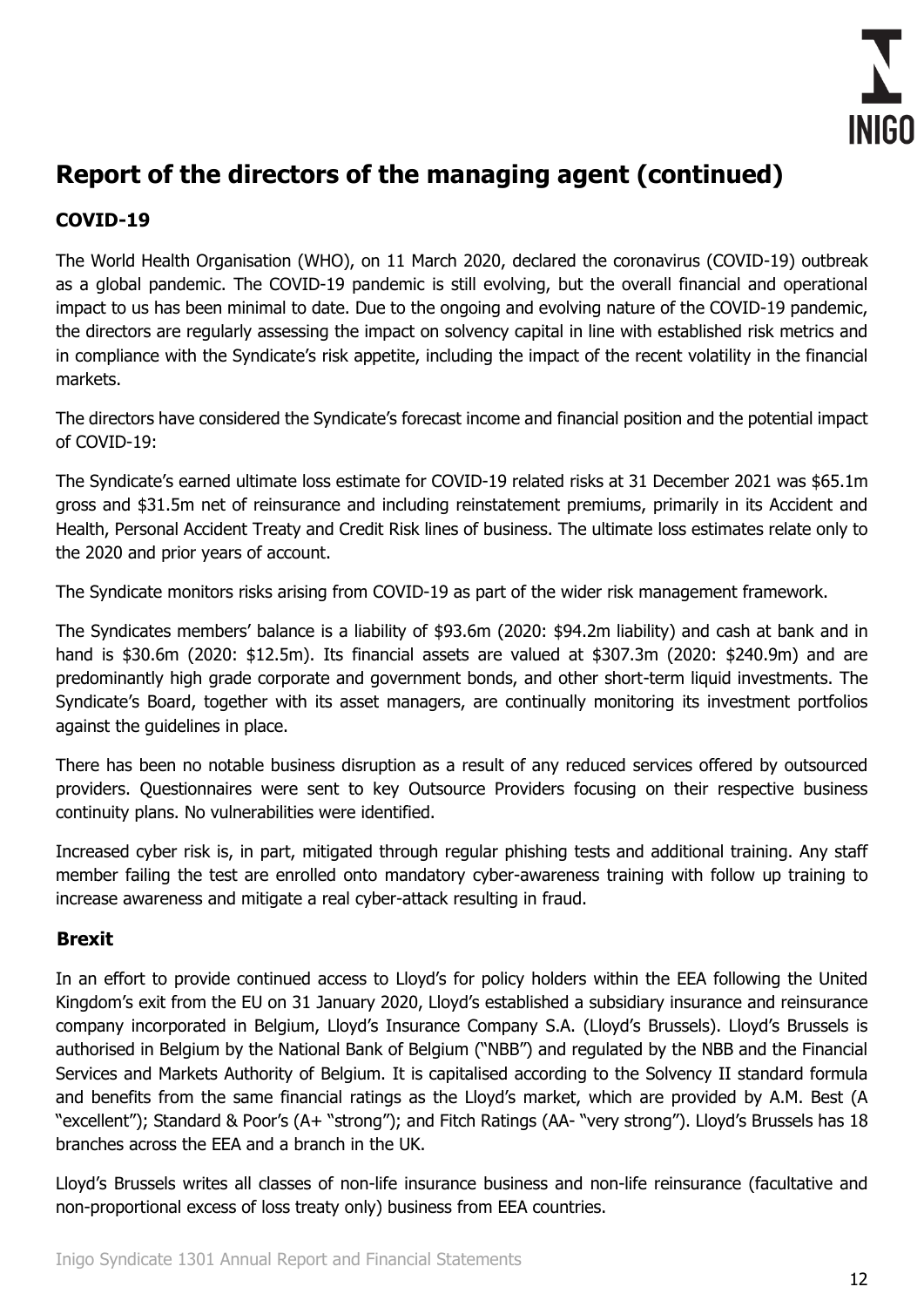

## **Brexit (continued)**

It does not underwrite proportional treaty reinsurance. The establishment of Lloyd's Brussels ensured that Lloyd's European intermediaries and policyholders still have access to the combined scale, expertise, capacity and claims service of the Lloyd's market through a single insurance company based at the heart of Europe.

When the transition period ended on 31 December 2020, it brought into effect changes in UK company law from 1 January 2021. Directors had reviewed the proposed changes during Q1 2021 and concluded that these do not have any impact on the Syndicate.

## **Lloyd's Part VII Transfer**

On 30 December 2020, the Members and former Members of the Syndicate, as comprised for each of the relevant years of account between 1993 and April 2019 (or October 2020 in the case of German reinsurance), transferred all relevant policies (and related liabilities) underwritten by them for those years of account to Lloyd's Insurance Company S.A. ('Lloyd's Brussels'), in accordance with Part VII of the Financial Services and Markets Act 2000. On the same date, the Members of the Syndicate entered into a 100% Quota Share Reinsurance Agreement whereby Lloyd's Brussels reinsured all risks on the same policies back to the relevant open years of account of the Syndicate which wrote the transferring policies and/or inherited liabilities on transferring policies through Reinsurance to Close of earlier years of account.

Following the Part VII Transfer, the Syndicate transferred funds to Lloyd's Insurance Company S.A. ("Lloyd's Brussels") and these funds are to be utilised to settle all EEA claims. The transferred funds have been reported in the accounts as, "Deposits with ceding undertakings" and as at 31 December 2021, these amounted to \$7.1m. In addition, current year results relating to the transferred risks have been reported under the Inwards Reinsurance class of business, reflecting the new contractual arrangement with Lloyd's Brussels.

## **Ukraine and Russia geopolitical situation**

The directors considered the recent geopolitical situation in Ukraine and Russia.

The current events are not clearly timebound nor limited to direct consequences that are easily quantifiable due to their unprecedented nature. As a result, the exposure estimates continue to be assessed on an ongoing basis and remain judgmental. The net impact on the Syndicate's financial and capital position to date, from both underwriting and investments, has been limited. The directors continue to closely monitor the situation and actively assess the potential impact to the Syndicate.

The impact of an escalating global conflict may increase the risk of a systemic cyber-attack. The increased cyber risk is, in part, mitigated through regular phishing tests and additional training.

## **Risk review**

A description of the principal risks and uncertainties facing the Syndicate is set out in the notes to the financial statements (Risk and Capital Management review).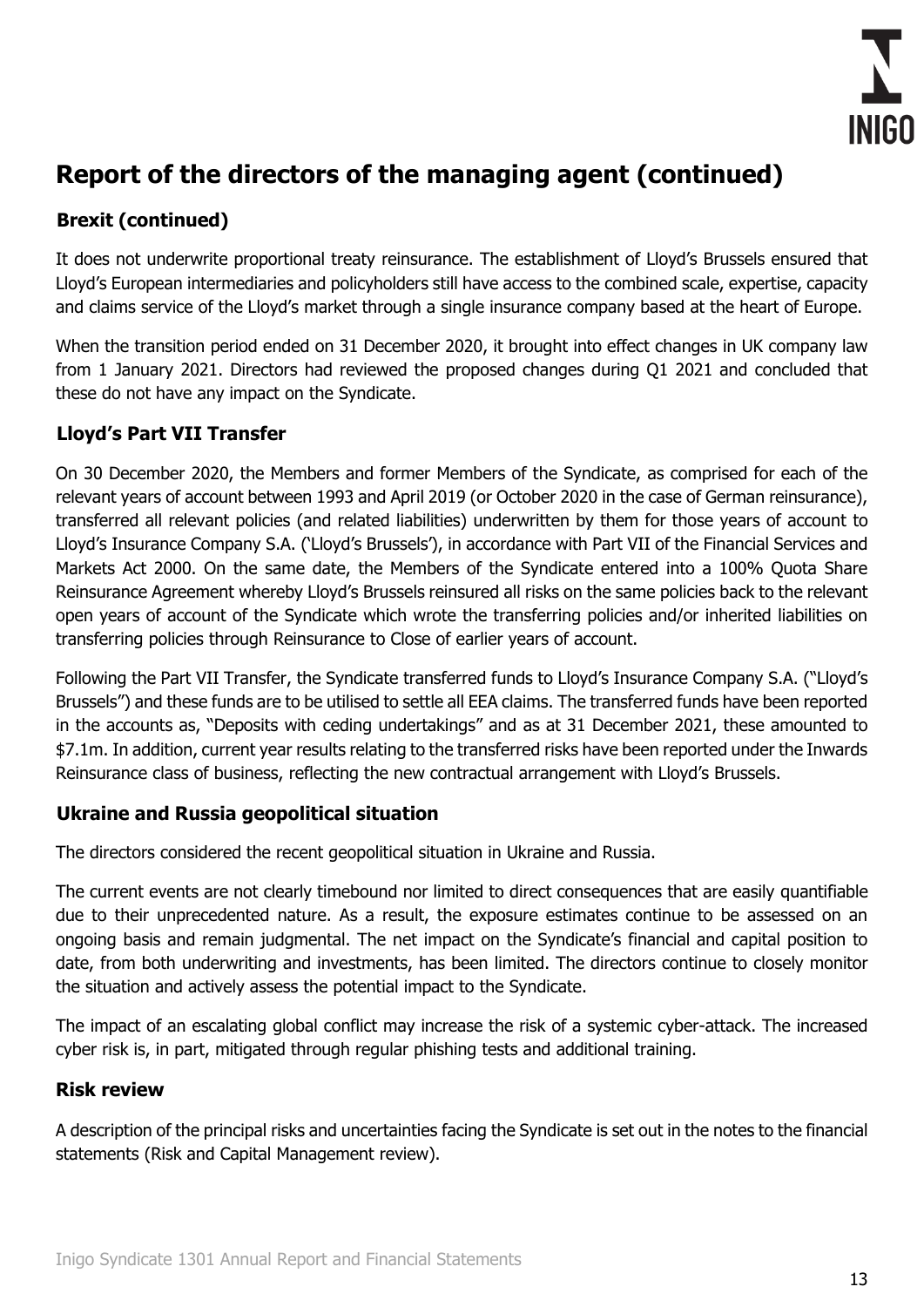

## **Directors**

None of the directors of the managing agent who served during the year ended 31 December 2021 were underwriting Names on the Syndicate for the 2019, 2020 or 2021 years of account.

The current directors of the managing agent are set out on page 2.

## **Auditor**

Pursuant to Section 14(2) of Schedule 1 of the Insurance Accounts Directive (Lloyd's Syndicate and Aggregate Accounts) Regulations 2008, the auditor will be deemed to be reappointed and KPMG LLP will therefore continue in office.

## **Disclosure of information to auditor**

The directors of the managing agent who held office at the date of approval of this managing agent's report confirm that, so far as they are each aware, there is no relevant audit information of which the Syndicate's auditor is unaware; and each director has taken all the steps that they ought to have taken as a director to make themselves aware of any relevant audit information and to establish that the Syndicate's auditor is aware of that information.

## **Syndicate meeting**

The Managing Agent confirms that it does not propose to hold an annual general meeting of the members of the Syndicate.

For and on behalf of the board

**S J Bridges Director** 3 March 2022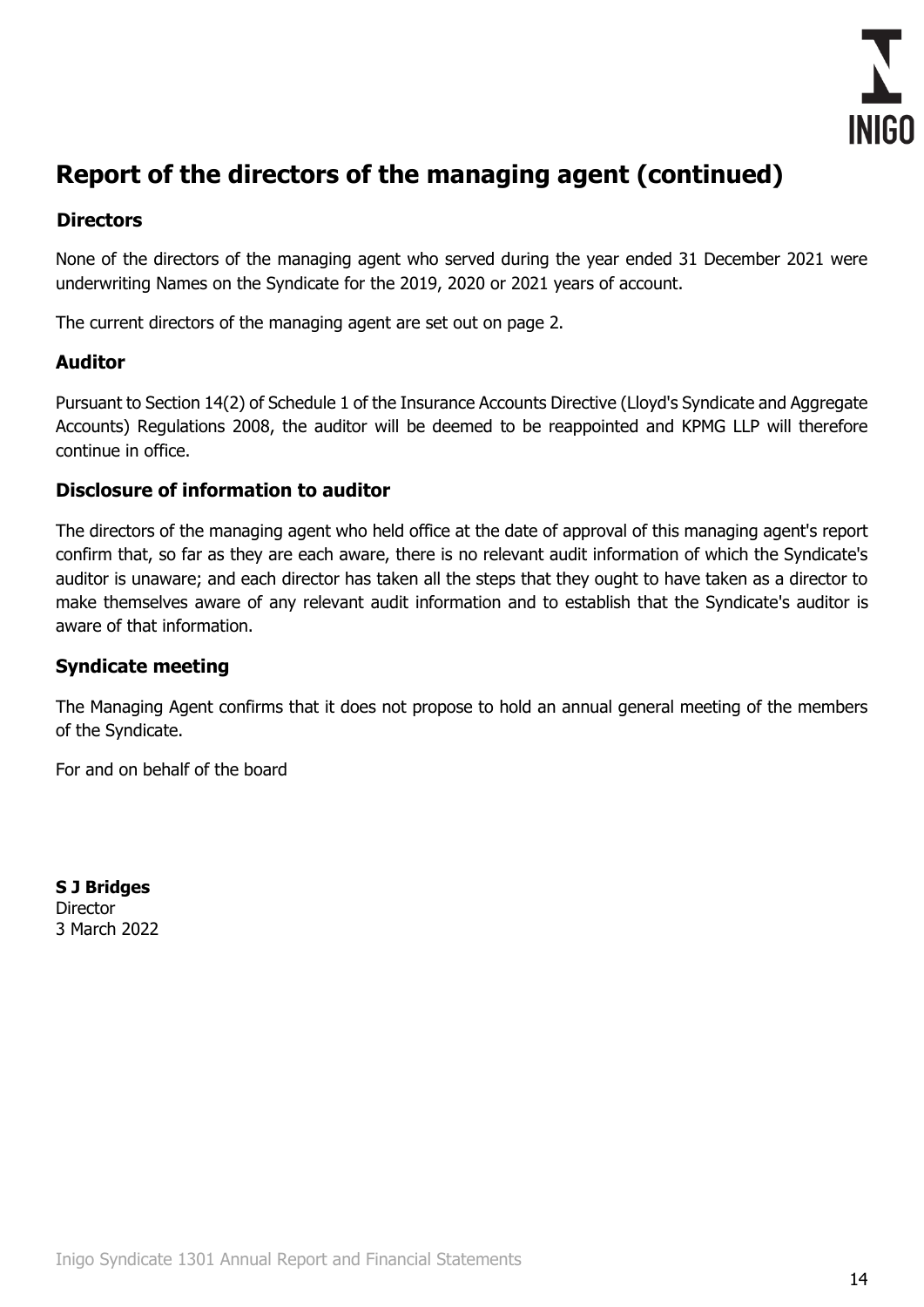

## <span id="page-16-0"></span>**Statement of managing agent's directors' responsibilities**

The directors of the managing agent are responsible for preparing the Syndicate annual accounts in accordance with applicable law and regulations.

The Insurance Accounts Directive (Lloyds's Syndicate and Aggregate Accounts) Regulations 2008 requires the directors of the managing agent to prepare their Syndicate's annual accounts for each financial year. Under that law they have elected to prepare the annual accounts in accordance with UK Accounting Standards and applicable law (UK Generally Accepted Accounting Practice), including FRS 102 The Financial Reporting Standard applicable in the UK and Republic of Ireland.

Under Insurance Accounts Directive (Lloyds's Syndicate and Aggregate Accounts) Regulations 2008 the directors of the managing agent must not approve the annual accounts unless they are satisfied that they give a true and fair view of the state of affairs of the Syndicate and of the profit or loss of the Syndicate for that period. In preparing these annual accounts, the directors of the managing agent are required to:

- select suitable accounting policies and then apply them consistently;
- **■** make judgements and estimates that are reasonable and prudent;
- **•** state whether applicable UK Accounting Standards have been followed, subject to any material departures disclosed and explained in the annual accounts; and
- **EXEDENT ASSESS the syndicate's ability to continue as a going concern, disclosing, as applicable, matters related** to going concern; and
- use the going concern basis of accounting unless they either intend to cease trading, or have no realistic alternative but to do so.

The directors of the managing agent are responsible for keeping adequate accounting records that are sufficient to show and explain the Syndicate's transactions and disclose with reasonable accuracy at any time the financial position of the Syndicate and enable them to ensure that the Syndicate annual accounts comply with the Insurance Accounts Directive (Lloyds's Syndicate and Aggregate Accounts) Regulations 2008. They are responsible for such internal control as they determine is necessary to enable the preparation of the Syndicate annual accounts that are free from material misstatement, whether due to fraud or error, and have general responsibility for taking such steps as are reasonably open to them to safeguard the assets of the Syndicate and to prevent and detect fraud and other irregularities.

The directors of the managing agent are responsible for the maintenance and integrity of the Syndicate and financial information included on the Syndicate's website. Legislation in the UK governing the preparation and dissemination of the Syndicate annual accounts may differ from legislation in other jurisdictions.

For and on behalf of the board

**S J Bridges Director** 3 March 2022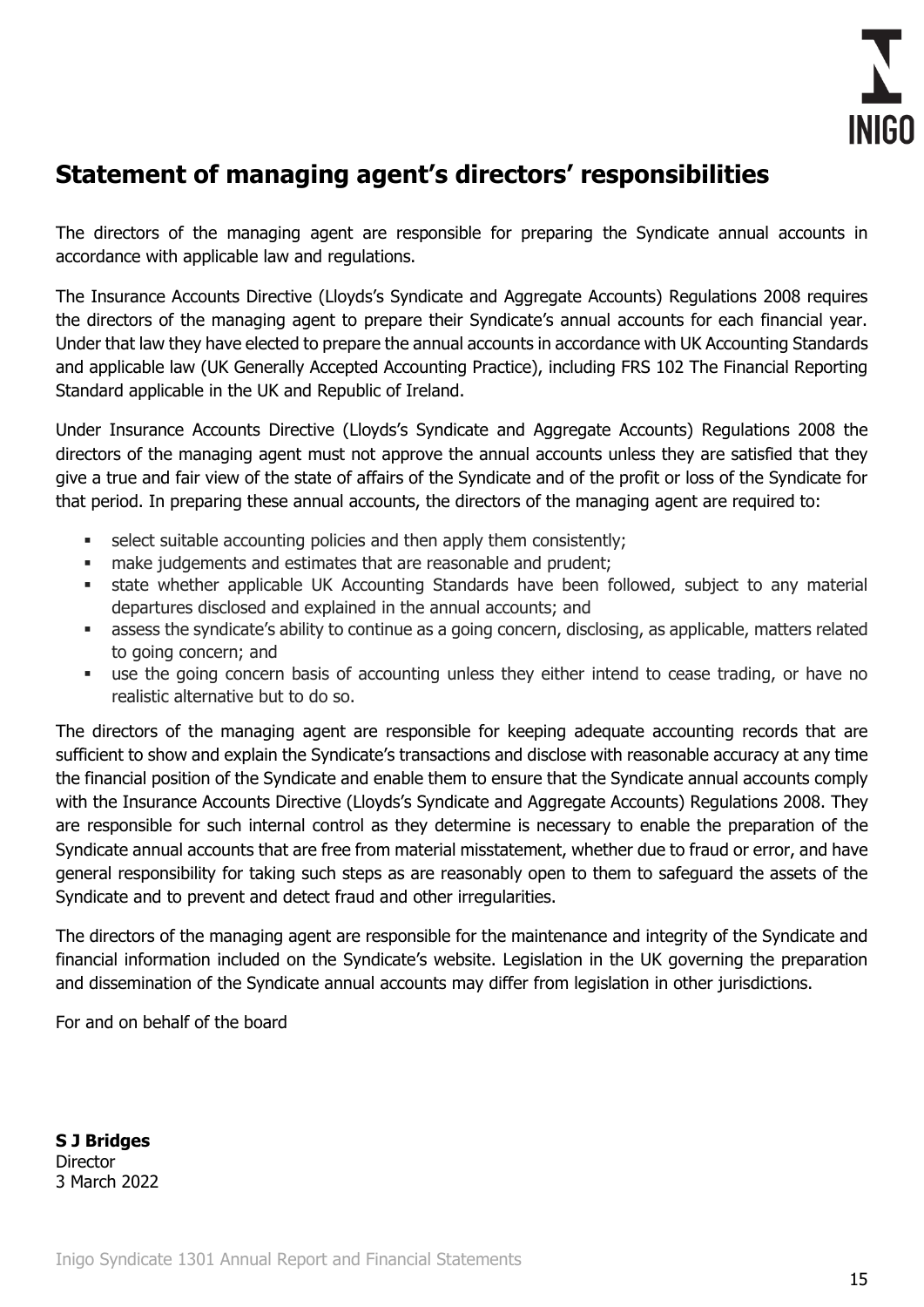

## <span id="page-17-0"></span>**Independent auditor's report to the members of Syndicate 1301**

## **Opinion**

We have audited the Syndicate annual accounts of Syndicate 1301 ("the Syndicate") for the year ended 31 December 2021 which comprise the Statement of Profit or Loss: Technical account – General business, Statement of Profit or Loss: non-technical account, Balance Sheet – Assets, Balance Sheet – Liabilities, Statement of Changes in Members' Balances, Statement of Cash Flows, and related notes, including the accounting policies in note 3.

In our opinion the Syndicate annual accounts:

- give a true and fair view of the state of the Syndicate's affairs as at 31 December 2021 and of its loss for the year then ended;
- have been properly prepared in accordance with UK accounting standards, including FRS 102 The Financial Reporting Standard applicable in the UK and Republic of Ireland; and
- have been prepared in accordance with the requirements of the Insurance Accounts Directive (Lloyd's Syndicate and Aggregate Accounts) Regulations 2008.

## **Basis for opinion**

We conducted our audit in accordance with International Standards on Auditing (UK) ("ISAs (UK)") and applicable law. Our responsibilities are described below. We have fulfilled our ethical responsibilities under, and are independent of the Syndicate in accordance with, UK ethical requirements including the FRC Ethical Standard as applied to other entities of public interest. We believe that the audit evidence we have obtained is a sufficient and appropriate basis for our opinion.

## **Going concern**

The Directors of the Managing Agent have prepared the Syndicate annual accounts on the going concern basis as they do not intend to cease underwriting or to cease its operations, and as they have concluded that the Syndicate's financial position means that this is realistic. They have also concluded that there are no material uncertainties that could have cast significant doubt over its ability to continue as a going concern for at least a year from the date of approval of the Syndicate annual accounts ("the going concern period").

In our evaluation of the Directors' conclusions, we considered the inherent risks to the Syndicate's business model and analysed how those risks might affect the Syndicate's financial resources or ability to continue operations over the going concern period.

Our conclusions based on this work:

- we consider that the Directors' use of the going concern basis of accounting in the preparation of the Syndicate annual accounts is appropriate;
- we have not identified, and concur with the Directors' assessment that there is not, a material uncertainty related to events or conditions that, individually or collectively, may cast significant doubt on the Syndicate's ability to continue as a going concern for the going concern period.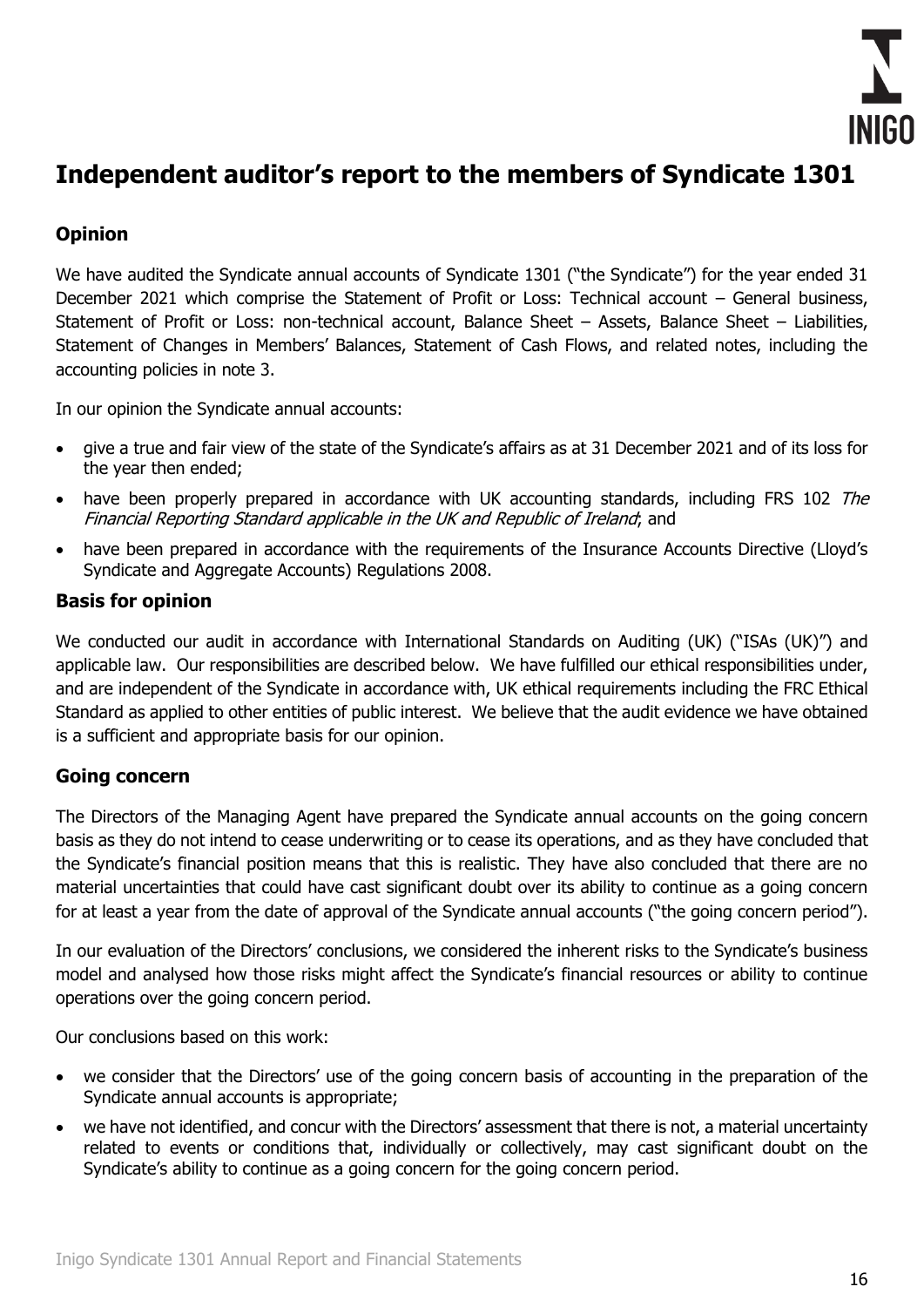

## **Going concern (continued)**

However, as we cannot predict all future events or conditions and as subsequent events may result in outcomes that are inconsistent with judgements that were reasonable at the time they were made, the above conclusions are not a guarantee that the Syndicate will continue in operation.

## **Fraud and breaches of laws and regulations-ability to detect**

To identify risks of material misstatement due to fraud ("fraud risks") we assessed events or conditions that could indicate an incentive or pressure to commit fraud or provide an opportunity to commit fraud. Our risk assessment procedures at the Syndicate and Managing Agent included:

- Enquiring of directors , the audit committee, internal audit, compliance, legal and risk and inspection of policy documentation as to the Syndicate and Managing Agent's high-level policies and procedures to prevent and detect fraud , including the internal audit function, and the Syndicate and Managing Agent's channel for "whistleblowing", as well as whether they have knowledge of any actual, suspected or alleged fraud.
- Reading Board, audit committee and risk and solvency committee minutes.
- Considering remuneration incentive schemes and performance targets for management and directors.
- Using analytical procedures to identify any usual or unexpected relationships.

We communicated identified fraud risks throughout the audit team and remained alert to any indications of fraud throughout the audit.

As required by auditing standards and taking into account possible pressures to meet profit targets and our overall knowledge of the control environment, we perform procedures to address the risk of management override of controls, in particular the risk that management may be in a position to make inappropriate accounting entries, and the risk of bias in accounting estimates and judgements such as the valuation of claims outstanding and the valuation of premium debtors. We did not identify any additional fraud risks.

We performed procedures including:

- Identifying journal entries and other adjustments to test based on risk criteria and comparing the identified entries to supporting documentation. These included those posted by senior management, journals posted without a user identity, those posted to accounts linked to an accounting estimate and those posted with unusual descriptions or related to run-off if any; and
- Assessing significant accounting estimates for bias.

#### Identifying and responding to risks of material misstatement due to non-compliance with laws and regulations

We identified areas of laws and regulations that could reasonably be expected to have a material effect on the Syndicate annual accounts from our general commercial and sector experience and through discussion with the directors and other management (as required by auditing standards), and from inspection of the Managing Agent's regulatory and legal correspondence and discussed with the directors and other management the policies and procedures regarding compliance with laws and regulations.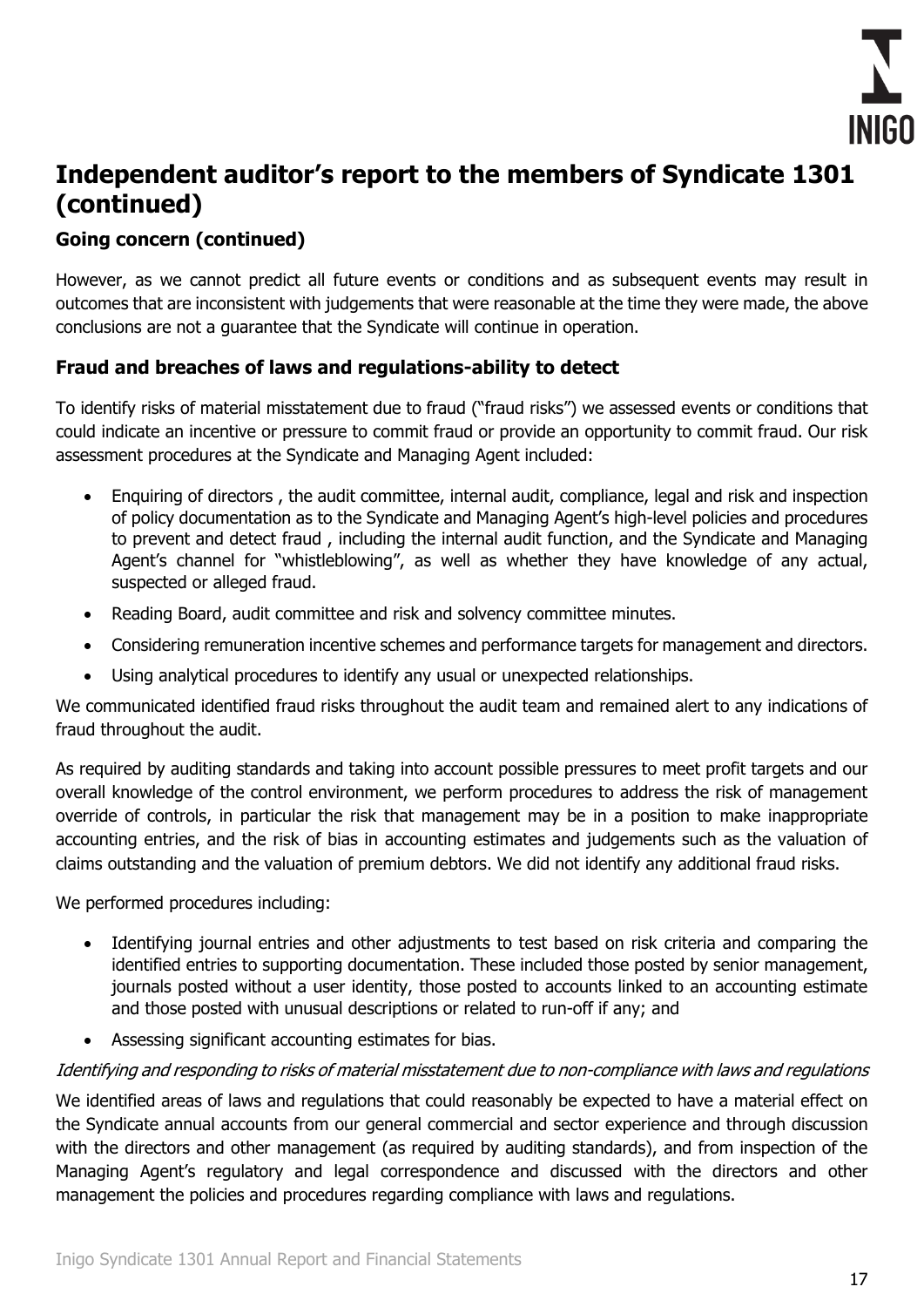

## **Fraud and breaches of laws and regulations-ability to detect (continued)**

As the Syndicate is regulated, our assessment of risks involved gaining an understanding of the control environment including the entity's procedures for complying with regulatory requirements.

We communicated identified laws and regulations throughout our team and remained alert to any indications of non-compliance throughout the audit.

The potential effect of these laws and regulations on the Syndicate annual accounts varies considerably.

Firstly, the Syndicate is subject to laws and regulations that directly affect the Syndicate annual accounts including financial reporting legislation (including related Lloyd's regulations) and we assessed the extent of compliance with these laws and regulations as part of our procedures on the related Syndicate annual accounts items.

Secondly, the Syndicate is subject to many other laws and regulations where the consequences of noncompliance could have a material effect on amounts or disclosures in the Syndicate annual accounts, for instance through the imposition of fines or litigation or the loss of the Syndicate's capacity to operate. We identified the following areas as those most likely to have such an effect: regulatory capital and conduct recognising the financial and regulated nature of the Syndicate's activities. Auditing standards limit the required audit procedures to identify non-compliance with these laws and regulations to enquiry of the directors and other management and inspection of regulatory and legal correspondence, if any. Therefore, if a breach of operational regulations is not disclosed to us or evident from relevant correspondence, an audit will not detect that breach.

## Context of the ability of the audit to detect fraud or breaches of law or regulation

Owing to the inherent limitations of an audit, there is an unavoidable risk that we may not have detected some material misstatements in the Syndicate annual accounts, even though we have properly planned and performed our audit in accordance with auditing standards. For example, the further removed noncompliance with laws and regulations is from the events and transactions reflected in the Syndicate annual accounts, the less likely the inherently limited procedures required by auditing standards would identify it.

In addition, as with any audit, there remained a higher risk of non-detection of fraud, as these may involve collusion, forgery, intentional omissions, misrepresentations, or the override of internal controls. Our audit procedures are designed to detect material misstatement. We are not responsible for preventing noncompliance or fraud and cannot be expected to detect non-compliance with all laws and regulations.

## **Other information – Report of the directors of the Managing Agent**

The Directors are responsible for the Report of the Directors of the Managing Agent. Our opinion on the Syndicate annual accounts does not cover that report and we do not express an audit opinion or, except as explicitly stated below, any form of assurance conclusion thereon.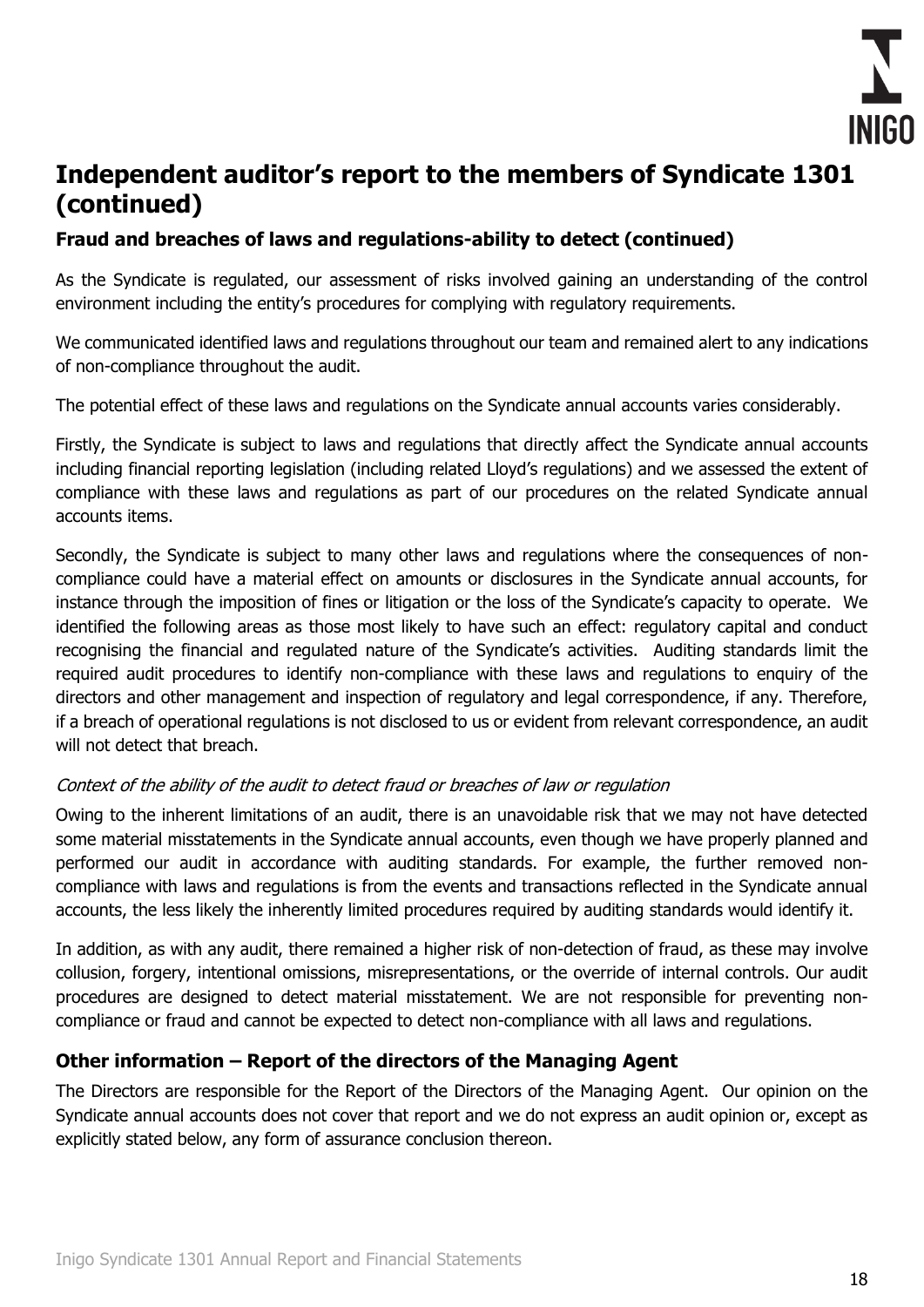

## **Other information – Report of the directors of the Managing Agent (continued)**

Our responsibility is to read the Report of the Directors of the Managing Agent and, in doing so, consider whether, based on our Syndicate annual accounts audit work, the information therein is materially misstated or inconsistent with the Syndicate annual accounts or our audit knowledge. Based solely on that work:

- we have not identified material misstatements in the Report of the Directors of the Managing Agent;
- in our opinion the information given in the Report of the Directors of the Managing Agent is consistent with the Syndicate annual accounts; and
- in our opinion the information given in the Report of the Directors of the Managing Agent have been prepared in accordance with the requirements of the Insurance Accounts Directive (Lloyd's Syndicate and Aggregate Accounts) Regulations 2008.

## **Matters on which we are required to report by exception**

Under the Insurance Accounts Directive (Lloyd's Syndicate and Aggregate Accounts) Regulations 2008, we are required to report to you if, in our opinion:

- adequate accounting records have not been kept, or returns adequate for our audit have not been received from branches not visited by us; or
- the Syndicate annual accounts are not in agreement with the accounting records and returns; or
- certain disclosures of Directors' remuneration specified by law are not made; or
- we have not received all the information and explanations we require for our audit.

We have nothing to report in these respects.

## **Responsibilities of the directors of the Managing Agent**

As explained more fully in their statement set out on page 15, the Directors of the Managing Agent are responsible for: the preparation of the Syndicate annual accounts and for being satisfied that they give a true and fair view; such internal control as they determine is necessary to enable the preparation of the Syndicate annual accounts that are free from material misstatement, whether due to fraud or error; assessing the Syndicate's ability to continue as a going concern, disclosing, as applicable, matters related to going concern; and using the going concern basis of accounting unless they either intend to cease trading, or have no realistic alternative but to do so.

## **Auditor's responsibilities**

Our objectives are to obtain reasonable assurance about whether the Syndicate annual accounts as a whole are free from material misstatement, whether due to fraud or error, and to issue our opinion in an auditor's report. Reasonable assurance is a high level of assurance, but does not guarantee that an audit conducted in accordance with ISAs (UK) will always detect a material misstatement when it exists. Misstatements can arise from fraud or error and are considered material if, individually or in aggregate, they could reasonably be expected to influence the economic decisions of users taken on the basis of the Syndicate annual accounts.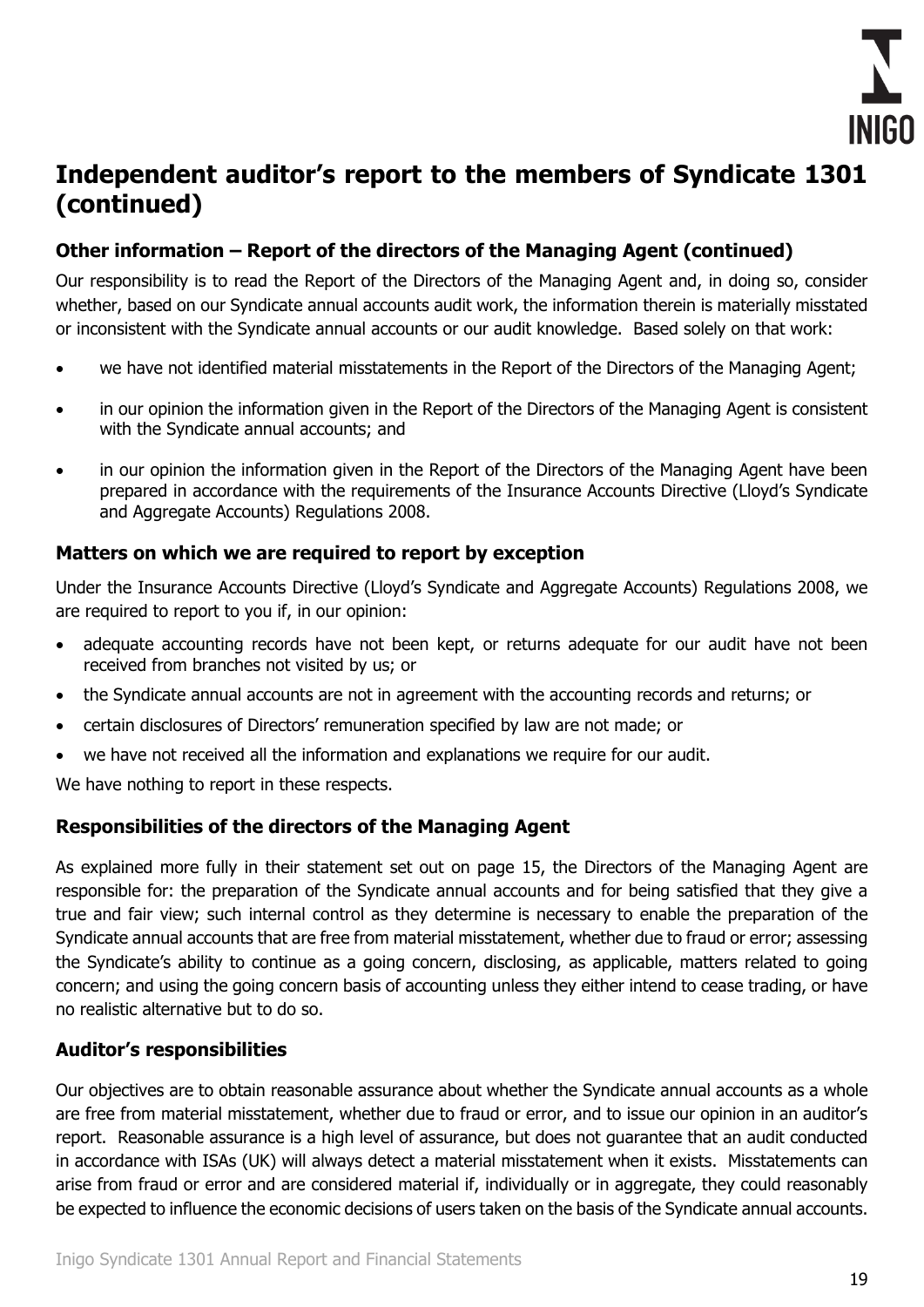

## **Auditor's responsibilities (continued)**

A fuller description of our responsibilities is provided on the FRC's website at [www.frc.org.uk/auditorsresponsibilities.](http://www.frc.org.uk/auditorsresponsibilities)

#### **The purpose of our audit work and to whom we owe our responsibilities**

This report is made solely to the Syndicate's members, as a body, in accordance with the Insurance Accounts Directive (Lloyd's Syndicate and Aggregate Accounts) Regulations 2008. Our audit work has been undertaken so that we might state to the Syndicate's members those matters we are required to state to them in an auditor's report and for no other purpose. To the fullest extent permitted by law, we do not accept or assume responsibility to anyone other than the Syndicate and the Syndicate's members, as a body, for our audit work, for this report, or for the opinions we have formed.

**David Maddams (Senior Statutory Auditor) for and on behalf of KPMG LLP, Statutory Auditor** Chartered Accountants 15 Canada Square London, E14 5GL 3 March 2022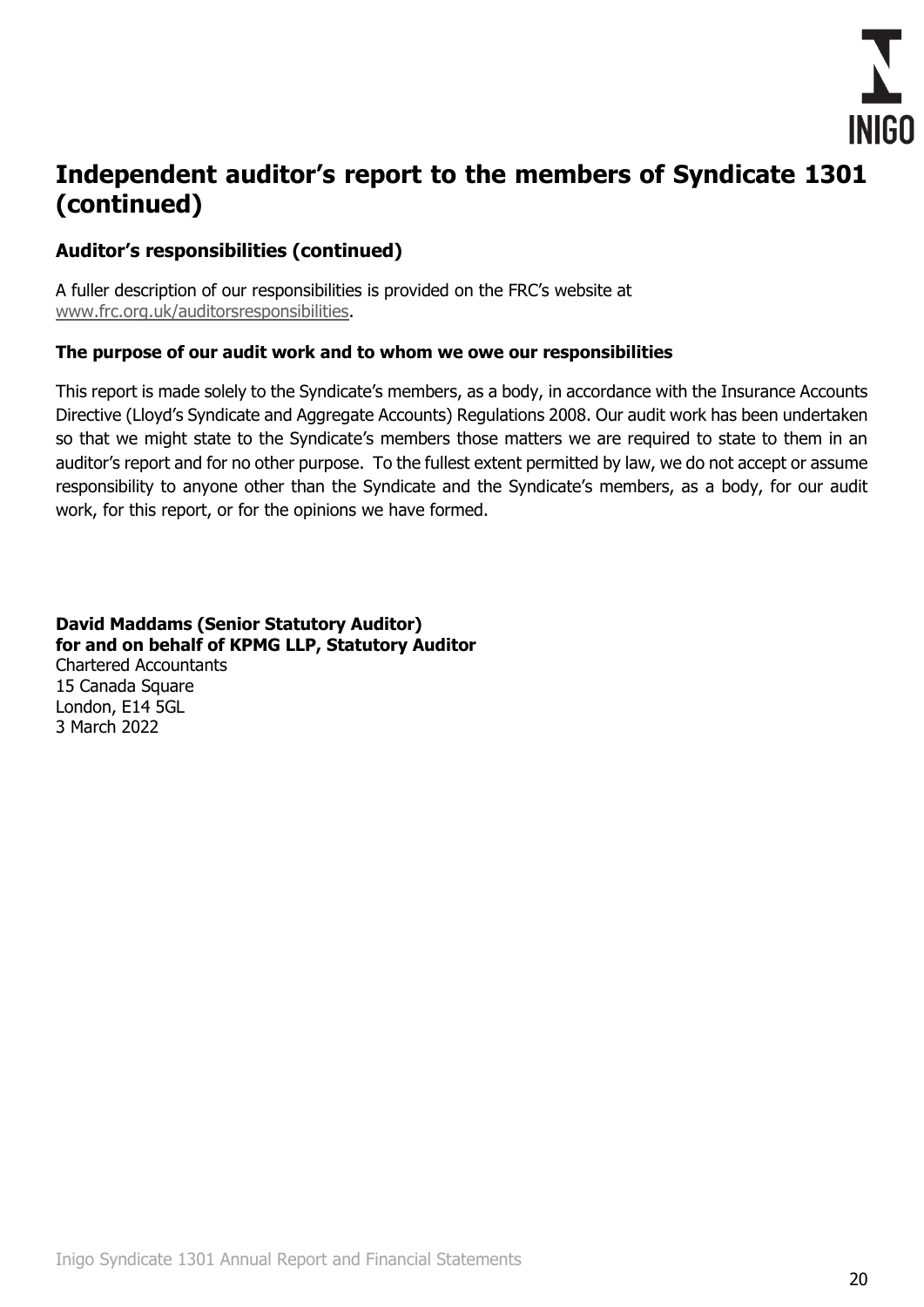

# <span id="page-22-0"></span>**Income Statement: Technical account – General Business**

For the year ended 31 December 2021

|                                                                                     | <b>Note</b>    |            | 2021       |            | 2020 (Restated) |  |
|-------------------------------------------------------------------------------------|----------------|------------|------------|------------|-----------------|--|
|                                                                                     |                | \$'000     | \$'000     | \$'000     | \$'000          |  |
| <b>Earned premiums, net of reinsurance</b>                                          |                |            |            |            |                 |  |
| Gross premiums written                                                              | 5 <sup>5</sup> | 428,047    |            | 185,391    |                 |  |
| Outwards reinsurance premiums                                                       |                | (87, 799)  |            | (31, 598)  |                 |  |
|                                                                                     |                |            | 340,248    |            | 153,793         |  |
| <b>Change in the provision for unearned</b><br>premiums                             | 16             |            |            |            |                 |  |
| <b>Gross amount</b>                                                                 |                | (110, 794) |            | 31,872     |                 |  |
| Reinsurers' share                                                                   |                | 10,330     |            | (11, 352)  |                 |  |
|                                                                                     |                |            | (100, 464) |            | 20,520          |  |
| <b>Earned premium, net of reinsurance</b>                                           |                |            | 239,784    |            | 174,313         |  |
|                                                                                     |                |            |            |            |                 |  |
| <b>Allocated investment return</b><br>transferred from the non-technical<br>account | 10             |            | (437)      |            | 4,141           |  |
|                                                                                     |                |            |            |            |                 |  |
| <b>Claims incurred, net of reinsurance</b>                                          | 5 <sup>1</sup> |            |            |            |                 |  |
| <b>Claims paid</b>                                                                  |                |            |            |            |                 |  |
| <b>Gross amount</b>                                                                 |                | (155, 835) |            | (200, 342) |                 |  |
| Reinsurers' share                                                                   |                | 37,015     |            | 62,273     |                 |  |
|                                                                                     |                |            | (118, 820) |            | (138,069)       |  |
| <b>Change in the provision for claims</b>                                           | 16             |            |            |            |                 |  |
| <b>Gross amount</b>                                                                 |                | (44, 740)  |            | 4,903      |                 |  |
| Reinsurers' share                                                                   |                | (13, 397)  |            | 9,797      |                 |  |
|                                                                                     |                |            | (58, 137)  |            | 14,700          |  |
|                                                                                     |                |            |            |            |                 |  |
| <b>Claims incurred, net of reinsurance</b>                                          |                |            | (176, 957) |            | (123, 369)      |  |
|                                                                                     |                |            |            |            |                 |  |
| <b>Net Operating Expenses</b>                                                       | $\overline{z}$ |            | (96, 659)  |            | (84, 207)       |  |
| Balance on the technical account -<br>general business                              |                |            | (34, 269)  |            | (29, 122)       |  |

All operations relate to continuing activities. The notes on pages 27 to 70 form an integral part of these financial statements.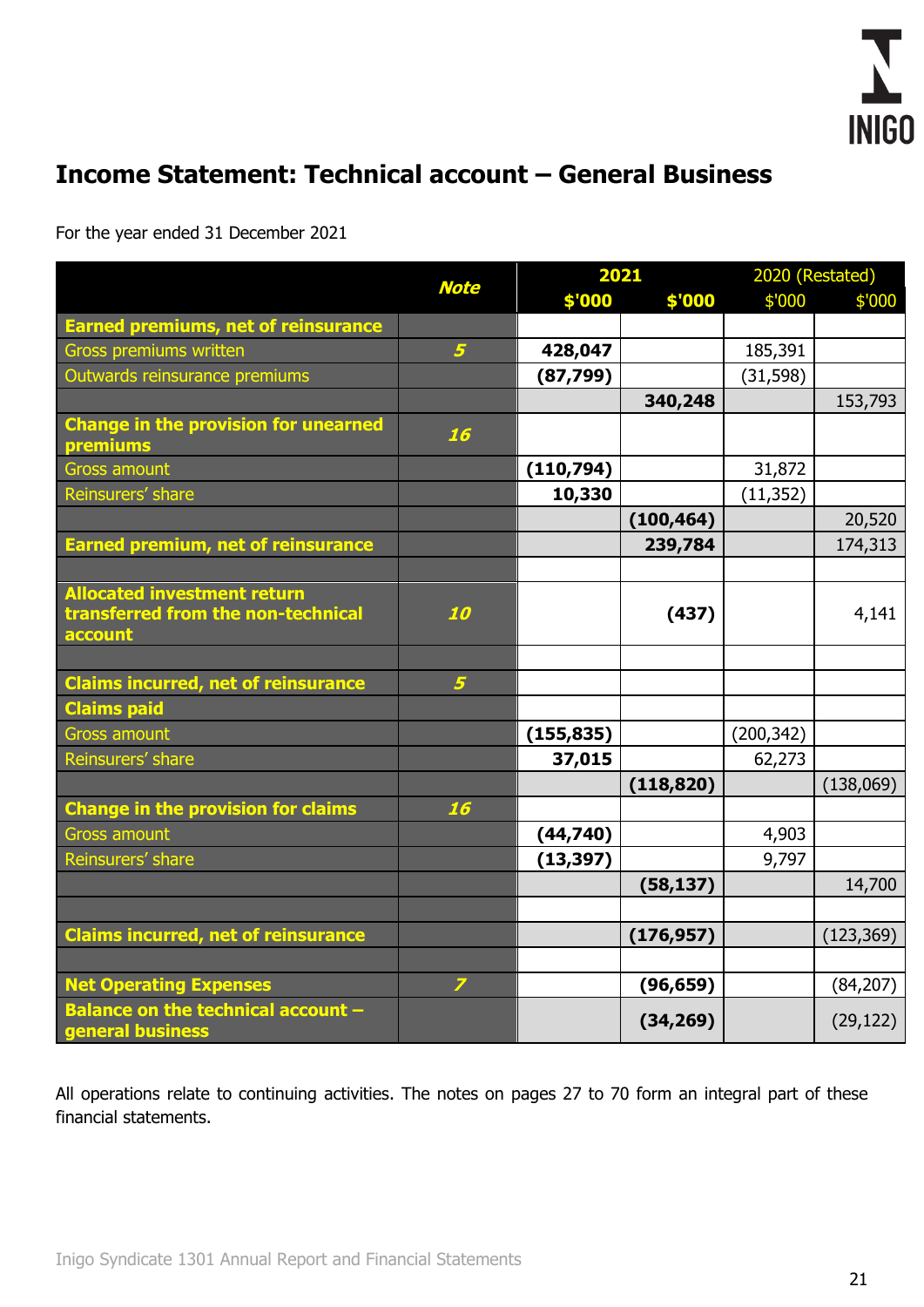# <span id="page-23-0"></span>**Income Statement - Non-technical account**

For the year ended 31 December 2021

|                                                                 | <b>Note</b> | 2021<br>\$'000 | 2020<br>(Restated)<br>\$'000 |
|-----------------------------------------------------------------|-------------|----------------|------------------------------|
| Balance on the technical account - general business             |             | (34, 269)      | (29, 122)                    |
|                                                                 |             |                |                              |
| Investment income                                               | 10          | 182            | 1,849                        |
|                                                                 |             |                |                              |
| Unrealised gains on investments                                 | 10          | 2,109          | 9,164                        |
|                                                                 |             |                |                              |
| Investment expenses and charges                                 | 10          | 14             | (59)                         |
|                                                                 |             |                |                              |
| Unrealised losses on investments                                | 10          | (2,742)        | (6, 813)                     |
|                                                                 |             |                |                              |
| Allocated investment return transferred to technical<br>account | 10          | 437            | (4, 141)                     |
|                                                                 |             |                |                              |
| Foreign exchange gain/ (losses)                                 |             | 1,863          | (6,048)                      |
|                                                                 |             |                |                              |
| Non-technical account - other income/ (charges)                 |             | 1,444          |                              |
|                                                                 |             |                |                              |
| Loss for the financial year                                     |             | (30, 962)      | (35, 170)                    |
|                                                                 |             |                |                              |
| Other Comprehensive Income                                      |             | (704)          | 3,708                        |
|                                                                 |             |                |                              |
| Total Comprehensive Loss for the financial year                 |             | (31, 666)      | (31, 462)                    |

All operations relate to continuing activities.

The notes on pages 27 to 70 form an integral part of these financial statements.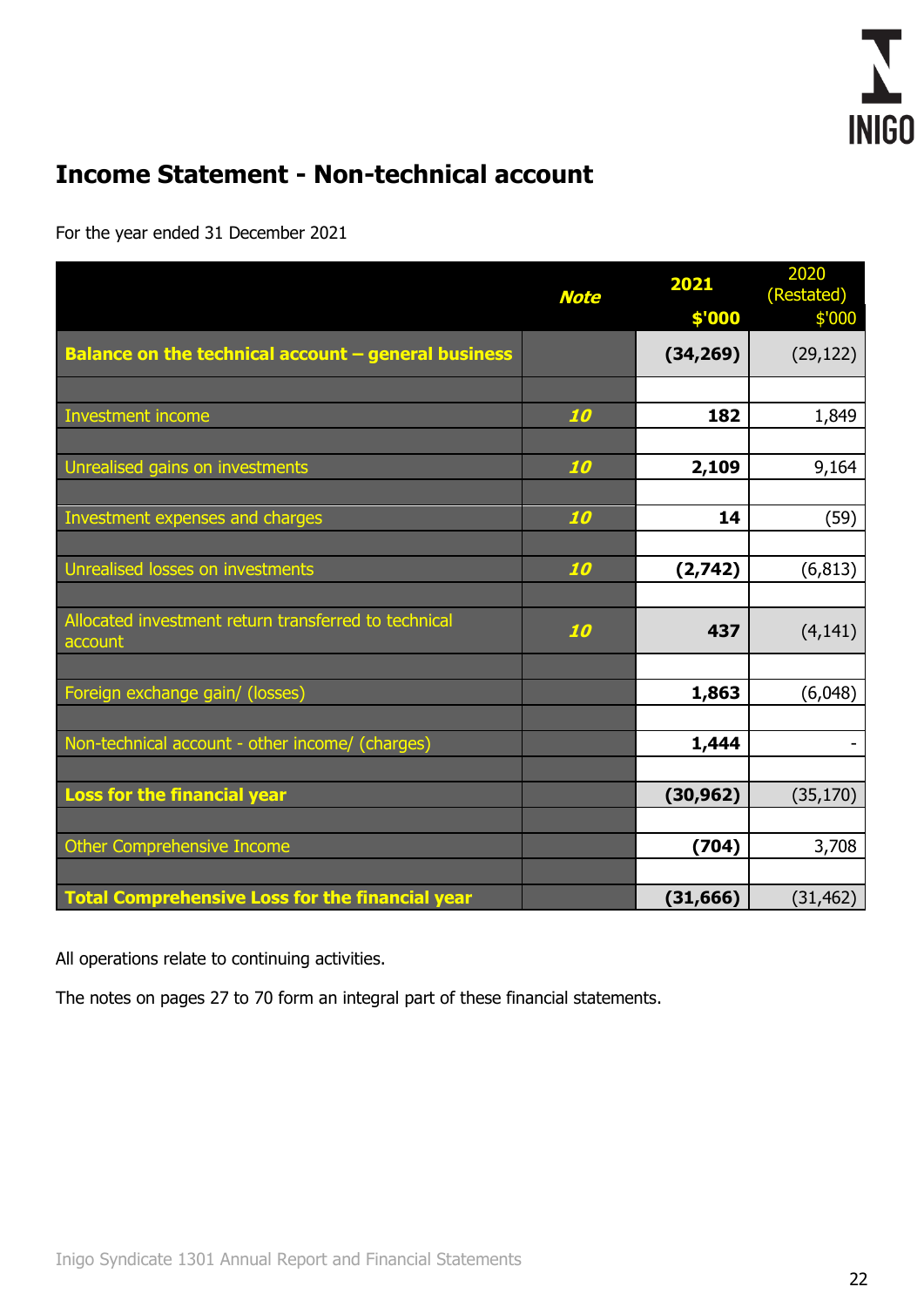

# <span id="page-24-0"></span>**Statement of Financial Position – Assets**

#### As at 31 December 2021

|                                                                        |    |         | 2021<br><b>Note</b> |         |         |  | 2020 (Restated) |  |
|------------------------------------------------------------------------|----|---------|---------------------|---------|---------|--|-----------------|--|
|                                                                        |    | \$'000  | \$'000              | \$'000  | \$'000  |  |                 |  |
| <b>Investments</b>                                                     | 11 |         |                     |         |         |  |                 |  |
| Other financial investments                                            |    | 307,272 |                     | 240,926 |         |  |                 |  |
| Deposits with ceding undertakings                                      |    | 7,098   |                     |         |         |  |                 |  |
|                                                                        |    |         | 314,370             |         | 240,926 |  |                 |  |
|                                                                        |    |         |                     |         |         |  |                 |  |
| <b>Reinsurers' share of technical</b><br><b>provisions</b>             | 16 |         |                     |         |         |  |                 |  |
| Provision for unearned premiums                                        |    | 22,614  |                     | 12,429  |         |  |                 |  |
| <b>Claims outstanding</b>                                              |    | 170,405 |                     | 184,442 |         |  |                 |  |
|                                                                        |    |         | 193,019             |         | 196,871 |  |                 |  |
| <b>Debtors</b>                                                         |    |         |                     |         |         |  |                 |  |
| Debtors arising out of direct insurance<br>operations - intermediaries | 12 | 49,524  |                     | 30,509  |         |  |                 |  |
| Debtors arising out of reinsurance<br>operations                       | 13 | 93,820  |                     | 72,340  |         |  |                 |  |
| Other debtors                                                          |    | 8,332   |                     | 6,933   |         |  |                 |  |
|                                                                        |    |         | 151,676             |         | 109,782 |  |                 |  |
| <b>Other assets</b>                                                    |    |         |                     |         |         |  |                 |  |
| Cash at bank and in hand                                               | 18 |         | 30,641              |         | 12,527  |  |                 |  |
|                                                                        |    |         |                     |         |         |  |                 |  |
| <b>Prepayments and accrued income</b>                                  |    |         |                     |         |         |  |                 |  |
| Accrued interest                                                       |    | 309     |                     | 416     |         |  |                 |  |
| Deferred acquisition costs                                             | 14 | 31,517  |                     | 18,932  |         |  |                 |  |
| Other prepayments and accrued income                                   |    | 130     |                     | 539     |         |  |                 |  |
|                                                                        |    |         | 31,956              |         | 19,887  |  |                 |  |
| <b>Total assets</b>                                                    |    |         | 721,662             |         | 579,993 |  |                 |  |

The notes on pages 27 to 70 form an integral part of these financial statements.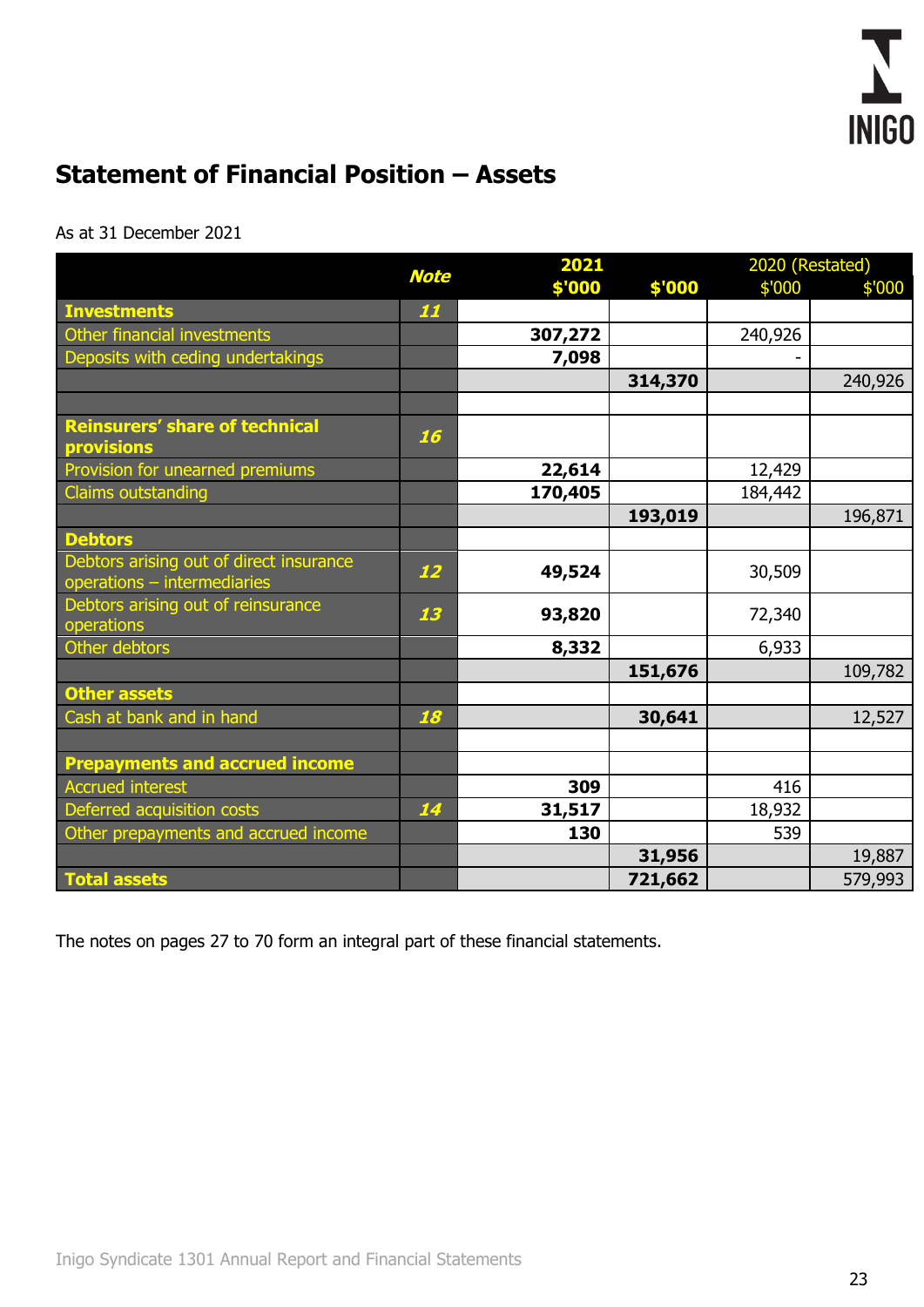

# <span id="page-25-0"></span>**Statement of Financial Position – Liabilities**

As at 31 December 2021

|                                                         | <b>Note</b> | 2021    |           |         | 2020 (Restated) |
|---------------------------------------------------------|-------------|---------|-----------|---------|-----------------|
|                                                         |             | \$'000  | \$'000    | \$'000  | \$'000          |
| <b>Capital and reserves</b>                             |             |         |           |         |                 |
| Members' balances                                       |             |         | (93, 572) |         | (94, 240)       |
|                                                         |             |         |           |         |                 |
| <b>Technical provisions</b>                             |             |         |           |         |                 |
| Provision for unearned premiums                         |             | 187,456 |           | 78,651  |                 |
| Claims outstanding                                      |             | 538,214 |           | 498,144 |                 |
|                                                         | 16          |         | 725,670   |         | 576,795         |
|                                                         |             |         |           |         |                 |
| <b>Deposits received from reinsurers</b>                |             |         | 37,267    |         | 63,785          |
|                                                         |             |         |           |         |                 |
| <b>Creditors</b>                                        |             |         |           |         |                 |
| Creditors arising out of direct insurance<br>operations |             |         |           | 13,232  |                 |
| Creditors arising out of reinsurance<br>operations      |             | 30,171  |           | 12,092  |                 |
| Other creditors                                         |             | 17,997  |           | 3,571   |                 |
|                                                         | 17          |         | 48,168    |         | 28,895          |
|                                                         |             |         |           |         |                 |
| <b>Accruals and deferred income</b>                     |             |         | 4,129     |         | 4,758           |
| <b>Total liabilities and equity</b>                     |             |         | 721,662   |         | 579,993         |

The notes on pages 27 to 70 form an integral part of these financial statements.

The Syndicate financial statements on pages 21 to 70 were approved by the Board of Inigo Managing Agent Limited and were signed on its behalf by:

**S J Bridges Director** 03 March 2022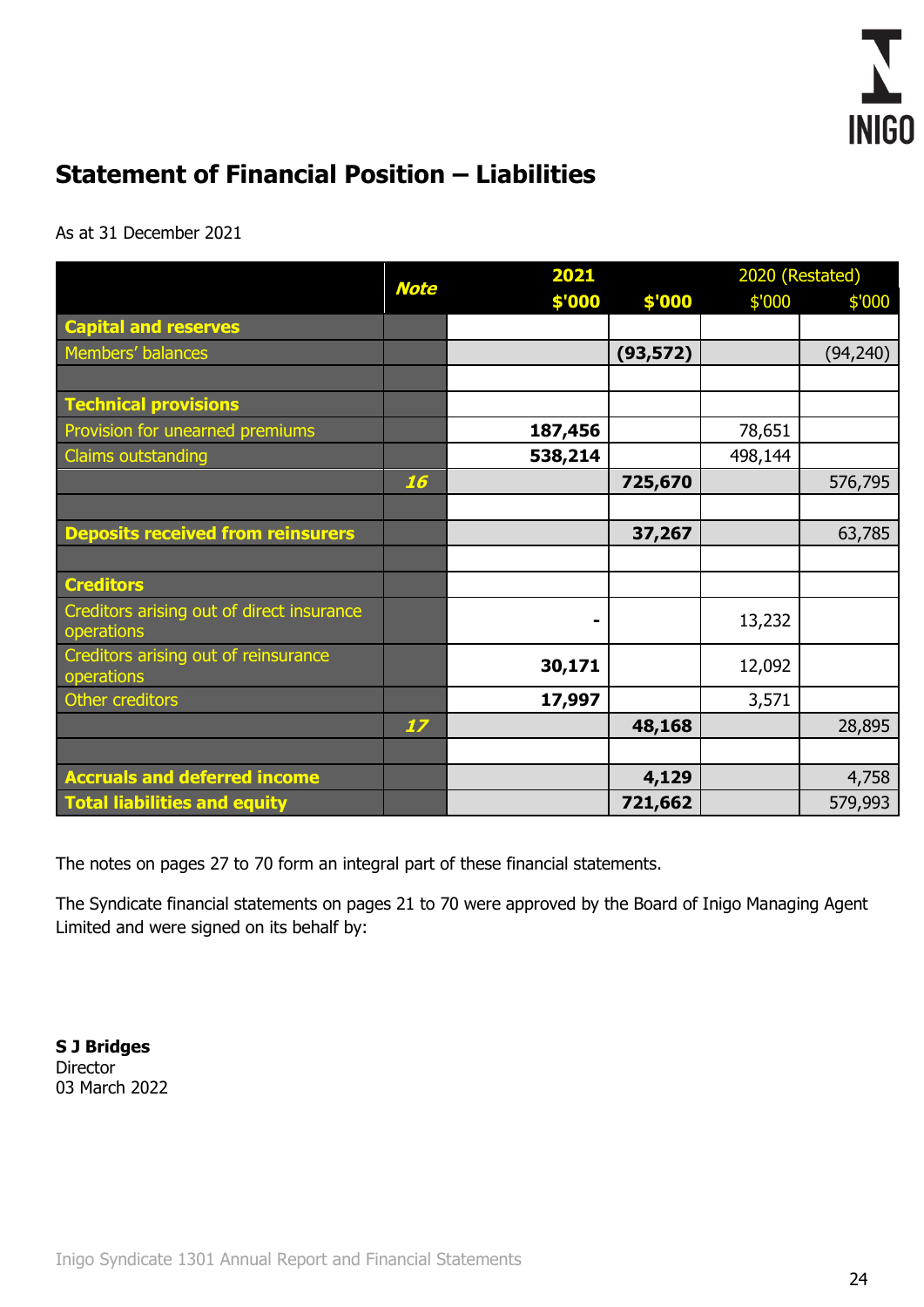

# <span id="page-26-0"></span>**Statement of Changes in Members' Balances**

For the year ended 31 December 2021

|                                                  |             | 2021      | 2020<br>(Restated) |
|--------------------------------------------------|-------------|-----------|--------------------|
|                                                  | <b>Note</b> | \$'000    | \$'000             |
| Members' balances brought forward at 1 January   |             | (94, 240) | (113, 455)         |
| Loss for the year                                |             | (31, 666) | (31, 462)          |
| Contribution to losses                           | 22          | 32,334    | 50,677             |
| Members' balances carried forward at 31 December |             | (93, 572) | (94, 240)          |

The notes on pages 27 to 70 form an integral part of these financial statements.

Members participate on syndicates by reference to years of account and their ultimate result, assets and liabilities are assessed with reference to policies incepting in that year of account in respect of their membership of a particular year.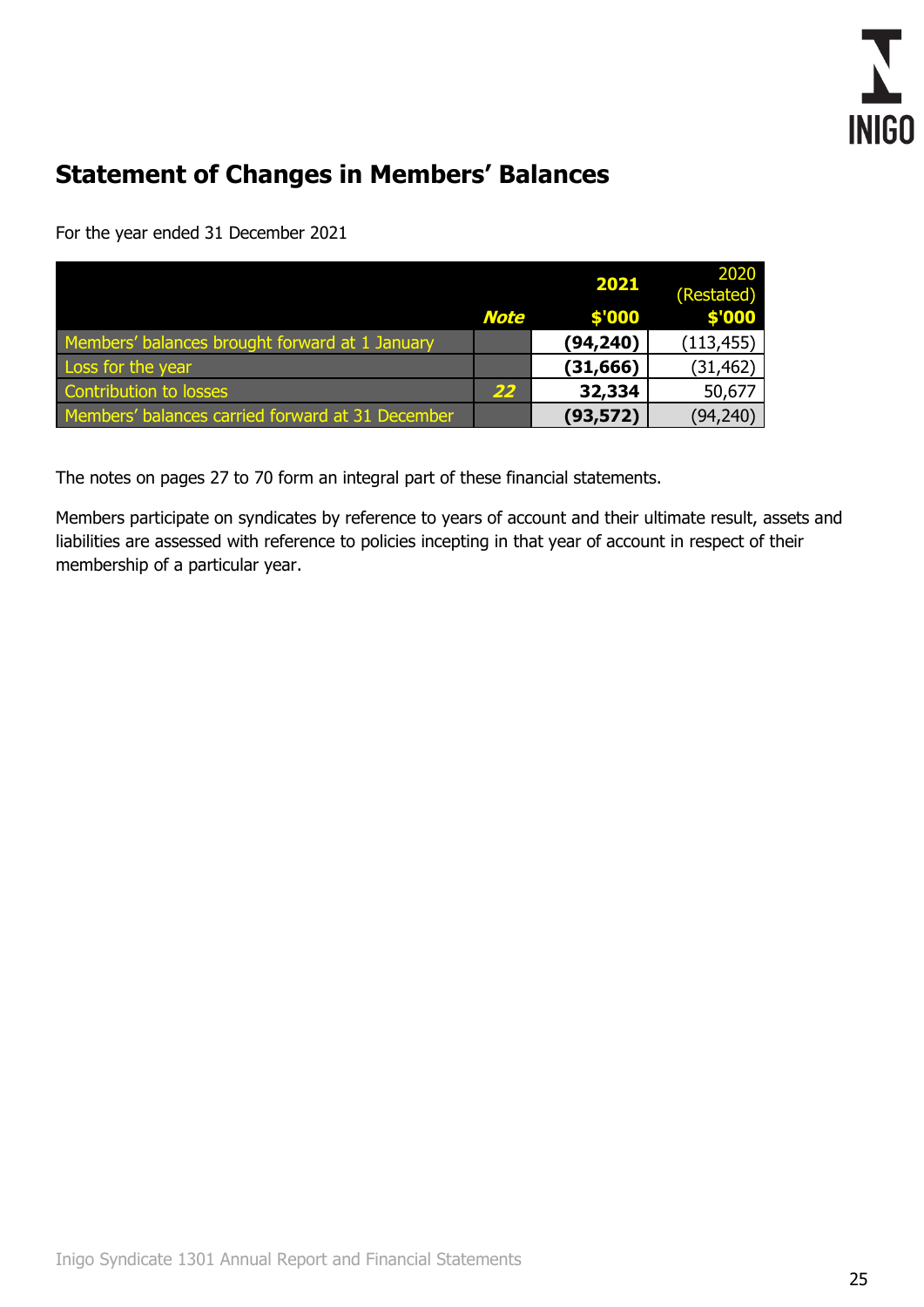

# <span id="page-27-0"></span>**Statement of Cash Flows**

For the year ended 31 December 2021

|                                                                            |             | 2021      |         | 2020 (Restated) |           |
|----------------------------------------------------------------------------|-------------|-----------|---------|-----------------|-----------|
|                                                                            | <b>Note</b> | \$'000    | \$'000  | \$'000          | \$'000    |
| <b>Cash flows from operating activities:</b>                               |             |           |         |                 |           |
| Loss for the year                                                          |             | (31, 666) |         | (31, 462)       |           |
| Adjustments:                                                               |             |           |         |                 |           |
| Increase/(Decrease) in technical provisions                                |             | 148,875   |         | (25,986)        |           |
| Increase/(Decrease) in reinsurers share of<br>technical provisions         |             | 3,852     |         | (1, 430)        |           |
| Increase/(Decrease) in debtors, subrogation<br>and salvage and prepayments |             | (54, 477) |         | 54,892          |           |
| Increase/(Decrease) in creditors                                           |             | 18,773    |         | (33,303)        |           |
| Movement in other assets/liabilities                                       |             | (33,098)  |         | 10,287          |           |
| Net interest and dividends receivable                                      |             | 437       |         | (4, 141)        |           |
| Foreign exchange gains                                                     |             | 529       |         | (981)           |           |
| Net cash outflow from operating<br>activities                              |             |           | 53,225  |                 | (32, 124) |
|                                                                            |             |           |         |                 |           |
| <b>Cash flows from investing activities:</b>                               |             |           |         |                 |           |
| Acquisitions of financial instruments                                      |             | (51, 684) |         | (82, 884)       |           |
| Proceeds from sale of financial instruments                                |             | 50,746    |         | 81,903          |           |
| Interest received                                                          |             | 515       |         | 1,848           |           |
| Increase/(decrease) in deposits with credit<br>institutions                |             | 2,730     |         |                 |           |
| Other loans                                                                |             | (21)      |         | (801)           |           |
| Decrease/ (Increase) in overseas deposits                                  |             | (792)     |         | 5,465           |           |
| Foreign exchange losses                                                    |             | 699       |         | 369             |           |
| Net cash inflow from investing activities                                  |             |           | 2,193   |                 | 5,900     |
|                                                                            |             |           |         |                 |           |
| <b>Cash flow from financing activities:</b>                                |             |           |         |                 |           |
| Contribution to losses                                                     |             | 32,334    |         | 50,677          |           |
| Net cash inflow from financing activities                                  |             |           | 32,334  |                 | 50,677    |
|                                                                            |             |           |         |                 |           |
| Net increase in cash and cash<br>equivalents                               |             |           | 87,752  |                 | 24,453    |
| Cash and cash equivalents at 1 January                                     |             |           | 184,687 |                 | 159,190   |
| Effect of exchange rate changes on cash and<br>cash equivalents            |             |           | (896)   |                 | 1,044     |
| <b>Cash and cash equivalents at 31</b><br><b>December</b>                  | 18          |           | 271,543 |                 | 184,687   |

The notes on pages 27 to 70 form an integral part of these financial statements.

Inigo Syndicate 1301 Annual Report and Financial Statements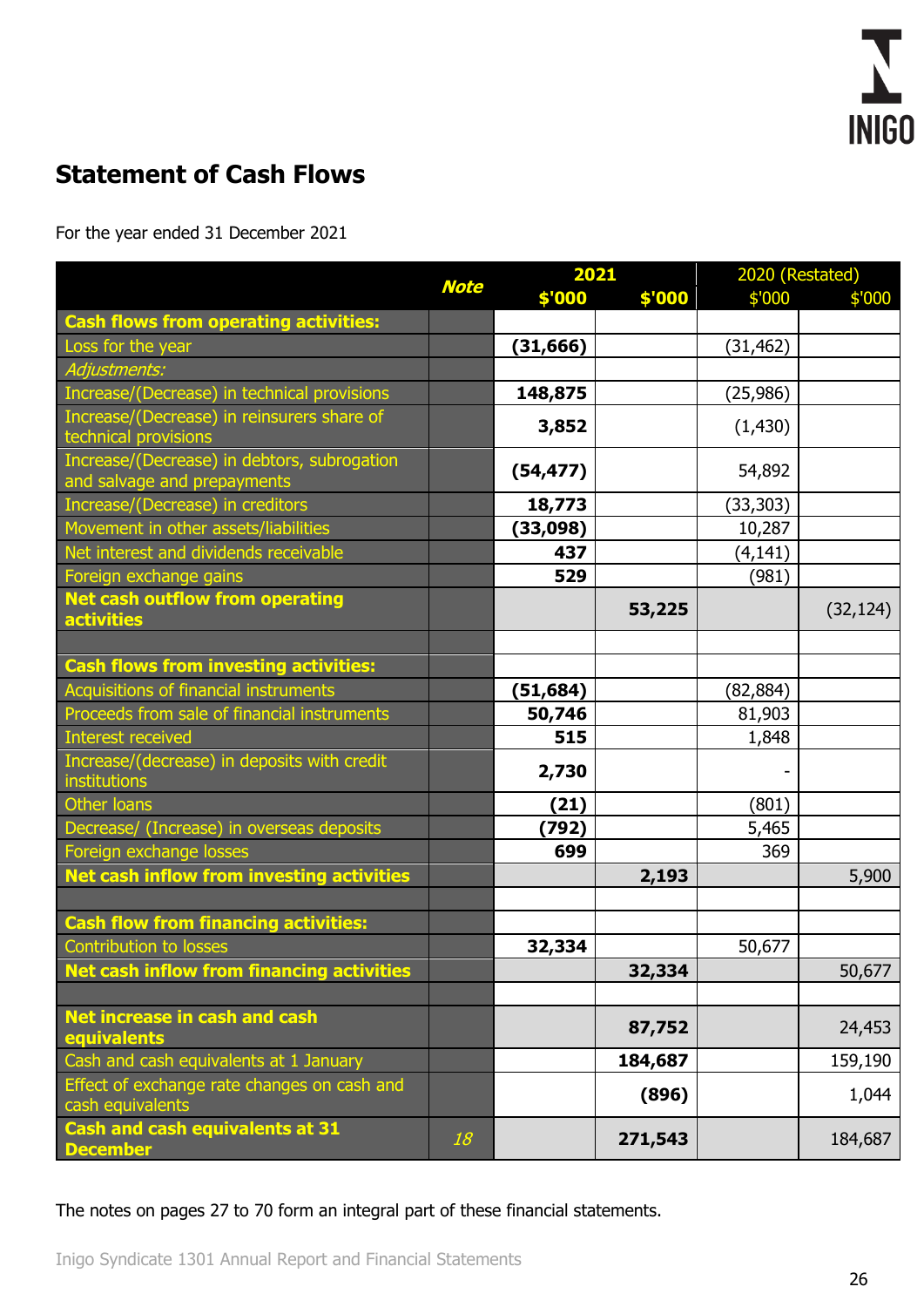

## <span id="page-28-0"></span>**Notes to the financial statements**

## **1. Basis of preparation**

The Syndicate is a vehicle on which (re)insurance business is conducted at Lloyd's on behalf of the corporate capital provider, ICML for 2021 year of account and SGL 1 for 2020 year of account and each prior year of account.

The 2021 underwriting is managed by IMAL and the 2020 year of account and each prior year of account is managed by EMAL.

The Syndicate financial statements as at and for the period ended 31 December 2021 report the 2021 year of account and the 2020 and each prior year of account combined.

The financial statements have been prepared in accordance with the Insurance Accounts Directive (Lloyd's Syndicate and Aggregate Accounts) Regulations 2008 and Financial Reporting Standard 102 The Financial Reporting Standard applicable in the UK and Republic of Ireland ("FRS 102") as issued in August 2014, and Financial Reporting Standard 103 Insurance Contracts ("FRS 103") as issued in March 2014.

The financial statements have been prepared on the historical cost basis, except for financial assets which have been recorded at fair value through the statement of profit or loss.

The financial statements are presented in US Dollars ("USD"), which is the Syndicate's functional currency for the 2021 year of account. The functional currency for the 2020 year of account and each prior year of account is Pound Sterling ("GBP"). All amounts have been rounded to the nearest thousand, unless otherwise indicated.

As permitted by FRS 103 the Syndicate has continued to apply the accounting policies that existed prior to this standard for its insurance contracts.

The Syndicate has elected to apply paragraph 6.3 of FRS 103 to claims development triangles where the Syndicate need not disclose information that occurred earlier than five years before the end of the first financial year in which this FRS applies, building up to 10 years of development with the introduction of each future period.

The Syndicate financial statements are prepared on a going concern basis in accordance with FRS102.

The directors have performed an assessment of the Syndicate's ability to continue as a going concern, including the assessment relating to the COVID-19 pandemic.

The Syndicate's financial forecasts reflect the outcomes that the directors consider most likely, based on the information available at the date of signing these financial statements. To assess the Syndicate's going concern, resilience and response to the COVID-19 pandemic, the financial stability of the Syndicate was modelled for a period of at least 12 months and a number of sensitivity, stress and scenario tests were applied. This included analysis for both the 2020 and prior years of account, as well as the Inigo 2021 year of account.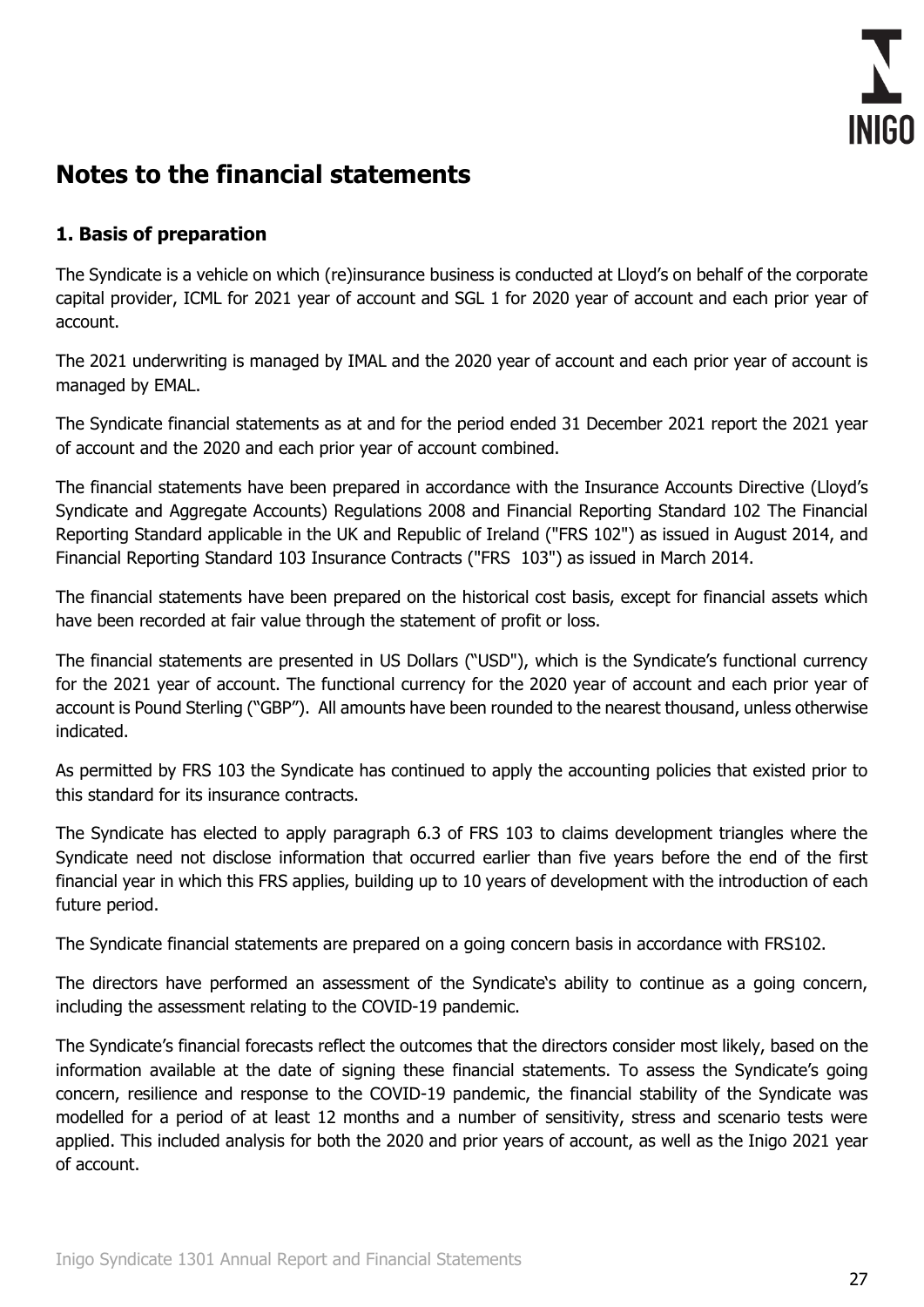

## **1. Basis of preparation (continued)**

In addition to the above, the following factors were also considered as part of the going concern assessment:

On 15 January 2021, the UK Supreme Court delivered its judgment on the FCA's business interruption test case. The aim of the test case was to obtain clarity on insurance contract wording and determine whether certain business interruption clauses were triggered by the COVID-19 pandemic. For the insurance industry, this means that in certain instances, policyholders will now have their COVID-19 related business interruption claims paid where previously these claims may have been denied. It may also impact the reinsurance industry as insurers will seek to recover from the reinsurance protection they have in place. In light of the UK Supreme Court ruling, the Syndicate has performed a detailed review of the business interruption clauses in its insurance and reinsurance contracts and concluded that there is no material impact on the COVID-19 best estimate loss booked for the year ended 31 December 2021.

For the 2020 and prior years of account the current earned ultimate best estimate financial impact of COVID-19 is \$31.5m (2020: \$27.8m), net of reinsurance and including reinstatement premiums. This constitutes 8.6% (2020: 8.0%) of the Syndicate's total net loss reserve.

Additionally, the ability of the Syndicate to meet its obligations as they fall due is also underpinned by the support provided by the Lloyd's solvency process and its chain of security for any members who are not able to meet their underwriting liabilities.

Based on the going concern assessment performed as at 31 December 2021, the directors consider there to be no material uncertainties that may cast significant doubt over the Syndicate's ability to continue to operate as a going concern.

The directors have formed a judgment that there is a reasonable expectation that the Syndicate has adequate resources to continue in operational existence in the foreseeable future, a period of at least 12 months from the date of signing these financial statements.

The accounting policies set out below have, unless otherwise stated, been applied consistently to all periods presented in these financial statements.

## **Change in presentation currency**

From 1 January 2021 the Syndicate has changed its presentation currency to US dollars and hence all presentations and disclosures are in US Dollars, unless stated otherwise. Comparative information has been restated in US dollars in accordance with the guidance defined in FRS 102 Section 30 – Foreign Currency Translation.

The 2020 full year primary statements and associated notes have been retranslated from pounds sterling to US dollars using the procedures outlined below: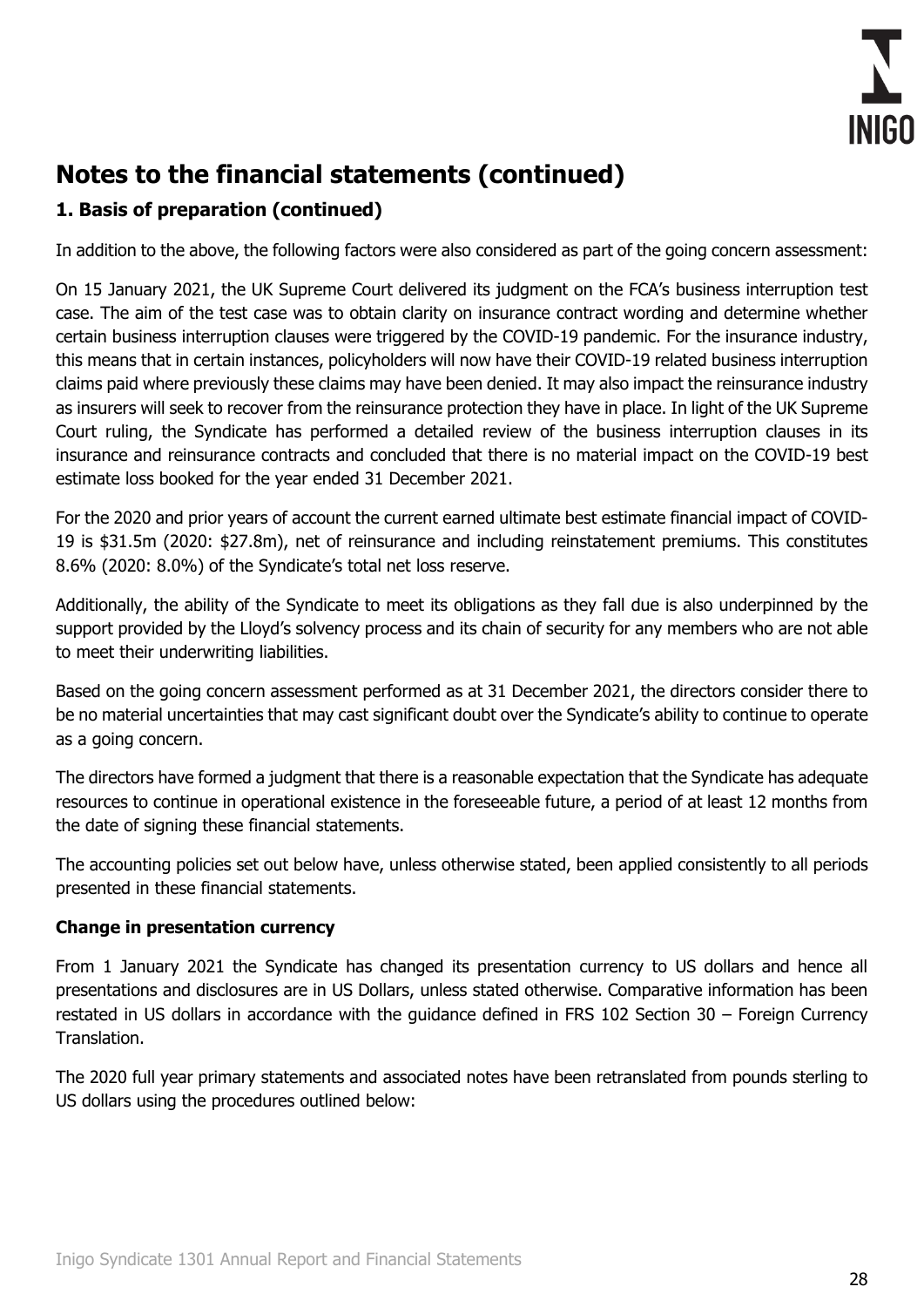

## **1. Basis of preparation (continued)**

#### **Change in presentation currency (continued)**

- Assets and liabilities were translated into US dollars at closing rates of exchange;
- Trading results were translated into US dollars at the rates of exchange prevailing at the dates of transaction or average rates where these are a suitable proxy. Differences resulting from the retranslation on the opening net assets and the results for the year have been presented in other comprehensive income; and
- Members' balances were translated at year end rates.

## **2. Use of judgments and estimates**

In preparing these financial statements, the directors of the Managing Agent have made judgments, estimates and assumptions that affect the application of the Syndicate's accounting policies and the reported amounts of assets, liabilities, income and expenses.

Actual results may differ from these estimates. Estimates and underlying assumptions are reviewed on an ongoing basis. Revisions to estimates are recognised prospectively.

#### **Technical Provisions**

The measurement of the provision for claims outstanding involves judgments and assumptions about the future that have the most significant effect on the amounts recognised in the financial statements.

The provision for claims outstanding comprises the estimated cost of settling all claims incurred but unpaid at the balance sheet date, whether reported or not. This is a judgmental and complex area due to the subjectivity inherent in estimating the impact of claims events that have occurred but for which the eventual outcome remains uncertain. In particular, judgment is applied when estimating the value of amounts that should be provided for claims that have been incurred at the reporting date but have not yet been reported (IBNR) to the Syndicate.

The amount included in respect of IBNR is based on statistical techniques of estimation applied by the Syndicate Managing Agent's in-house actuaries and reviewed by external consulting actuaries. These techniques generally involve projecting from past experience the development of claims over time in view of the likely ultimate claims to be experienced and for more recent underwriting, having regard to variations in business accepted and the underlying terms and conditions. The provision for claims also includes amounts in respect of internal and external claims handling costs. For the most recent years, where a high degree of volatility arises from projections, estimates may be based in part on output from rating and other models of business accepted and assessments of underwriting conditions.

In arriving at the level of claims provisions a management margin is applied over and above the actuarial best estimate. Further information about the risk that the provision for claims outstanding could be materially different from the ultimate cost of claims settlement is included in note 4.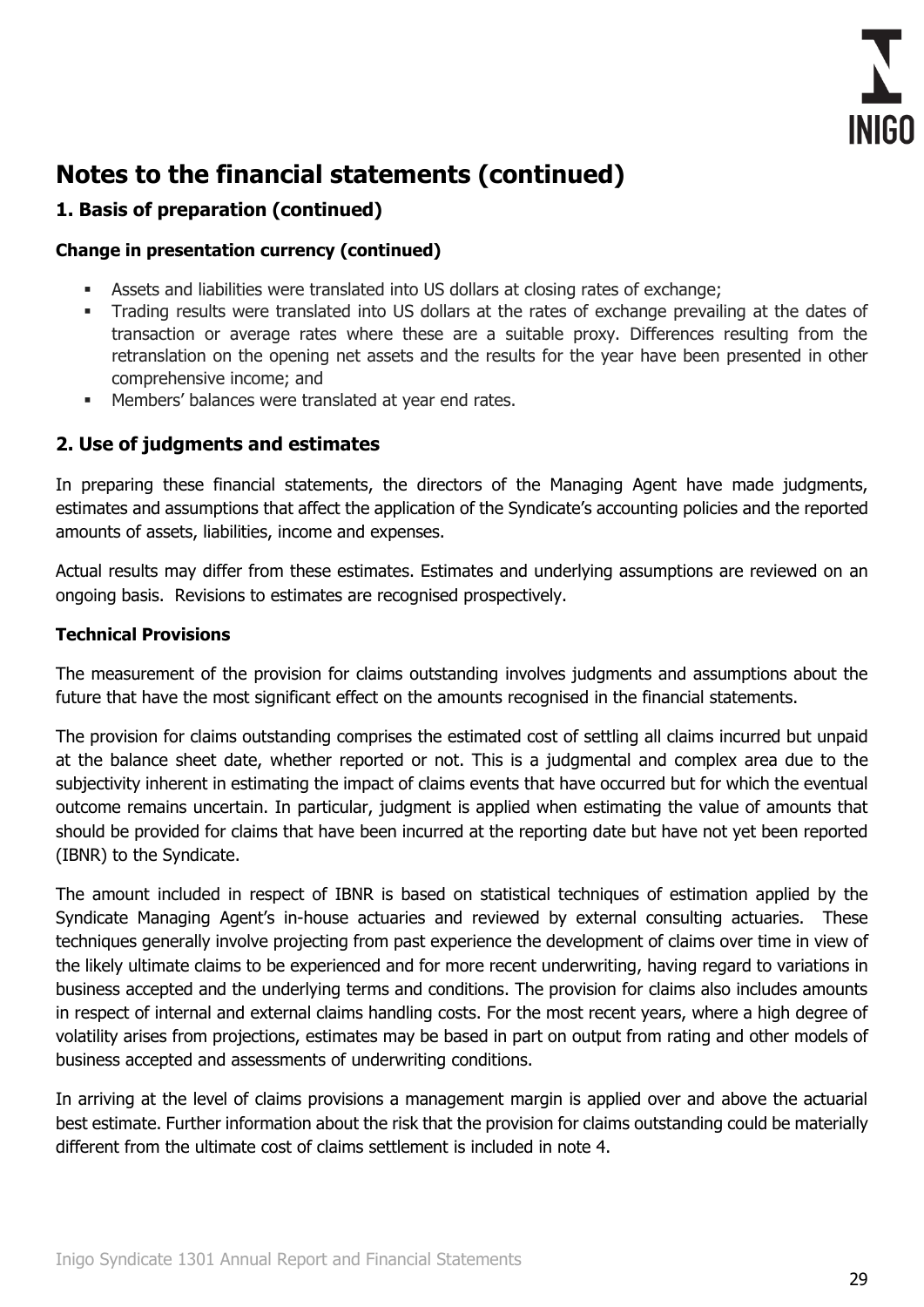

## **2. Use of judgments and estimates (continued)**

## **Estimates of future premiums**

For certain insurance contracts, premium is initially recognised based on estimates of ultimate premiums. These estimates are judgemental and could result in misstatements of revenue recorded in the financial statements. The main assumption underlying these estimates is that past premium development can be used to project future premium development.

The measurement of premium estimates comprises the estimated gross premium written during the year, that have not yet been notified by the financial year-end.

#### **Fair value of financial assets determined using valuation techniques**

Where the fair value of financial assets recorded in the statement of financial position cannot be derived from active markets, they are determined using a variety of valuation techniques that include the use of discounted cash flow models and/or other mathematical models. The inputs from these models are derived from observable market data where possible, but where observable market data are not available, judgment is required to establish fair values. For fixed-income and asset-backed securities the judgments include considerations for liquidity risk, credit risk, and prepayment rates.

For discounted cash flow analysis, estimated future cash flows and discount rates are based on current market information and rates applicable to financial instruments with similar yields, credit quality and maturity characteristics. Estimated future cash flows are influenced by factors such as economic conditions (including country specific risks), concentrations of specific industries and market liquidity. Discount rates are influenced by risk-free interest rates and credit risk.

Changes in the assumptions about these factors could affect the reported fair value of the financial instruments.

## **3. Significant accounting policies**

The following principal accounting policies have been applied consistently in dealing with items which are considered material in relation to the Syndicate's financial statements.

## **Insurance Contracts**

## **Product classifications**

Insurance contracts are those contracts when the Company (the insurer) has accepted significant insurance risk from another party (the policyholder) by agreeing to compensate the policyholder if a specified uncertain future event (the insured event) adversely affects the policyholders. As a general guideline, the company determines whether it has significant insurance risk, by comparing benefits paid with benefits payable if the insured event did not occur. Insurance contracts can also transfer financial risk.

Once a contract has been classified as an insurance contract, it remains an insurance contract for the remainder of its lifetime, even if the insurance risk reduces significantly during this period, unless all rights and obligations are extinguished or expire.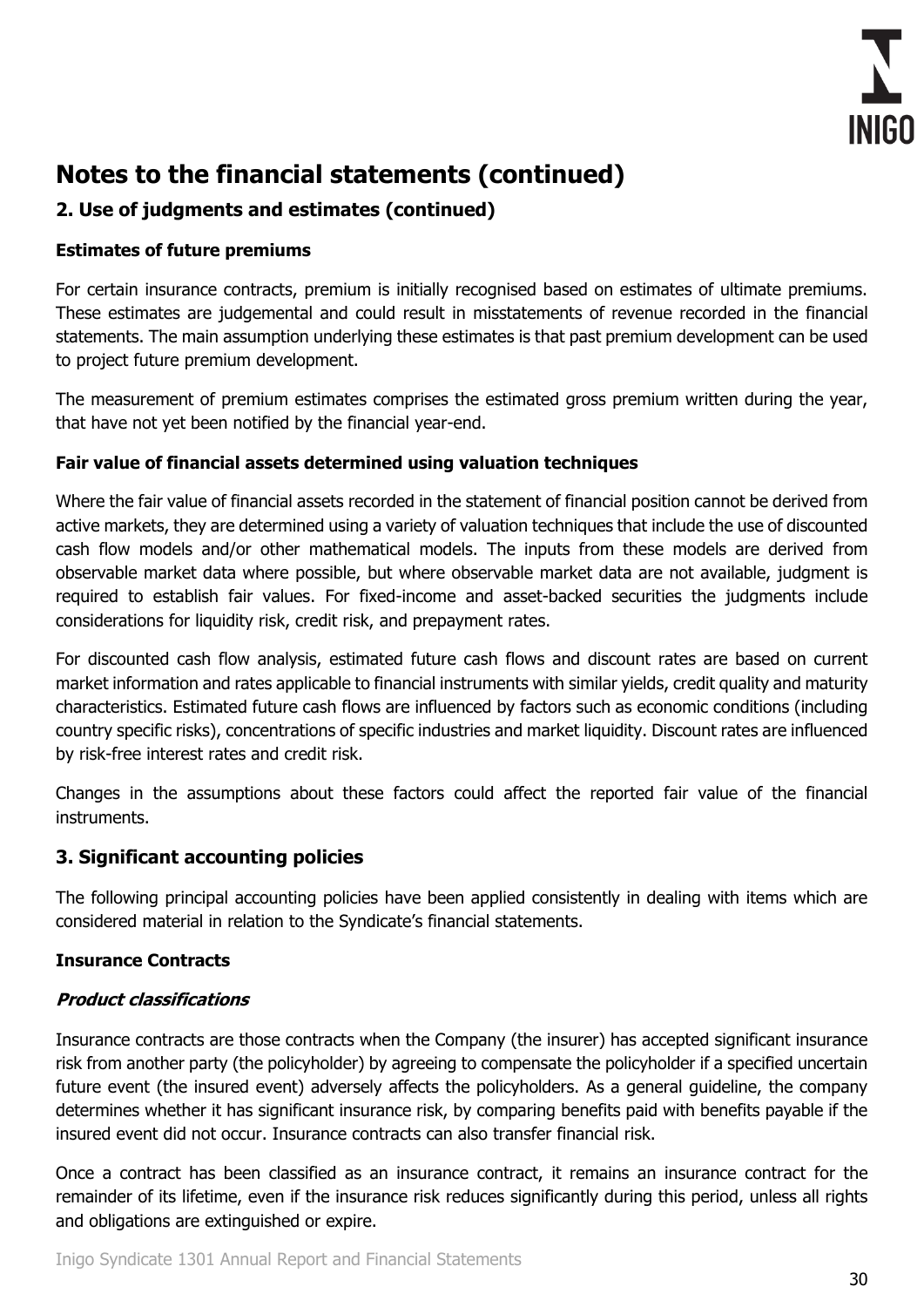

## **3. Significant accounting policies (continued)**

## **Insurance Contracts (continued)**

## **Premiums written**

Gross written premiums comprise the total premiums receivable for the whole period of cover provided by the contracts incepting during the reporting period, regardless of whether these are wholly due for payment in the reporting period, together with any adjustments arising in the reporting period to such premiums receivable in respect of business written in the current or prior reporting periods. They are recognised on the date on which the policy commences. Additional or return premiums are treated as a re-measurement of the initial premium. Premiums are shown gross of brokerage payable and exclude taxes and duties levied on them.

Written premiums include an estimate for pipeline premiums (i.e. premiums written but not reported to the Company by the reporting date) relating only to those underlying contracts of insurance where the period of cover has commenced prior to the reporting date.

Outward reinsurance premiums are accounted for in the same accounting period as the premiums for the related direct insurance or inwards reinsurance business.

#### **Managing agent profit commission**

The managing agent does not charge profit commission.

## **Other income**

Other income relates to consortium fee and consortium profit commission.

#### **Claims**

Claims include all claims occurring during the year, whether reported or not, related internal and external claims management costs that have been determined by an apportionment of employment costs, and any adjustments to claims outstanding from previous vears.

Internal claims handling costs, including remuneration costs of the claims department, are reclassified from administrative expenses and included within claims incurred.

Reinsurance claims are recognised when the related gross insurance claim is recognised according to the terms of the relevant contract.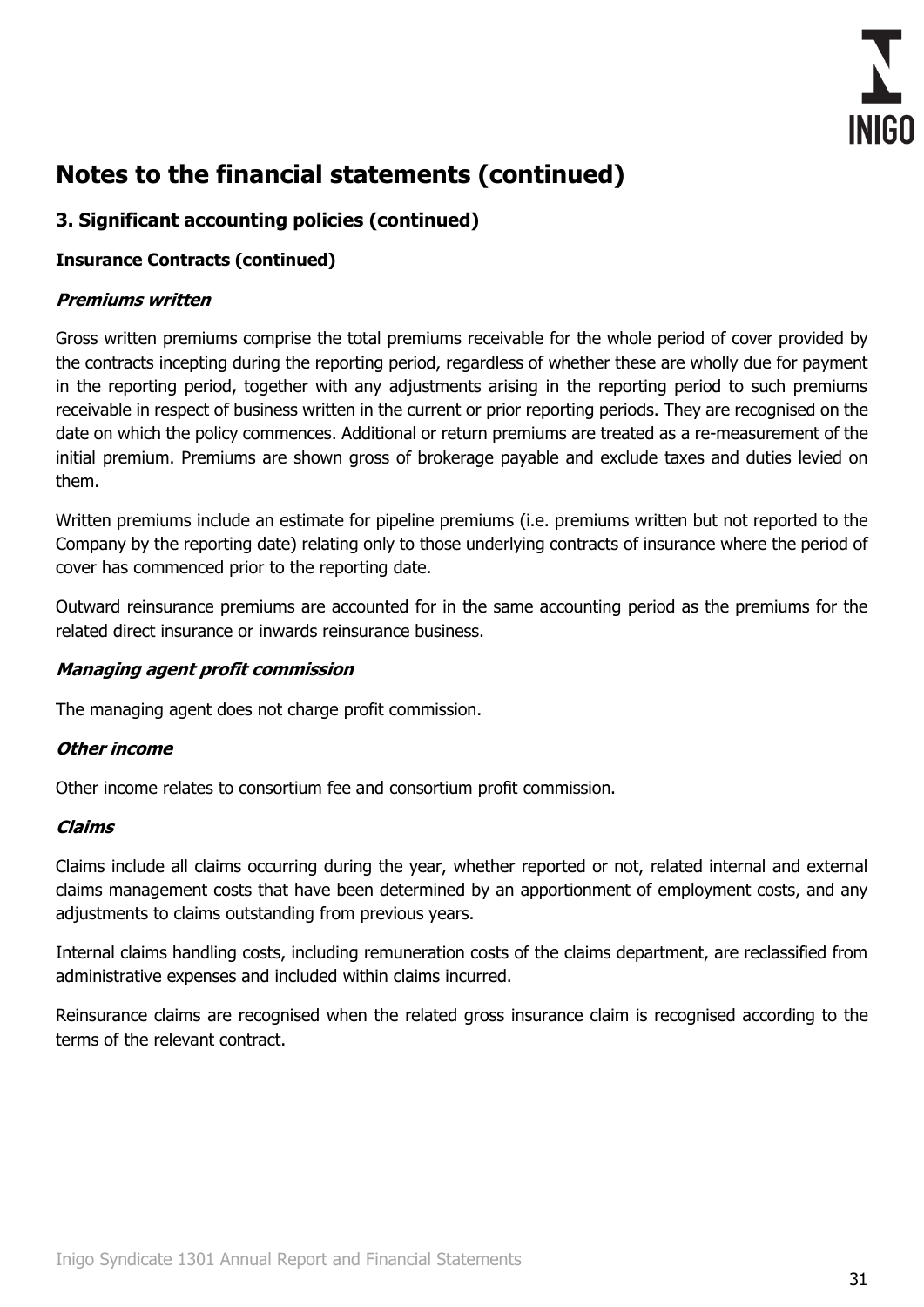

## **3. Significant accounting policies (continued)**

## **Technical Provisions**

Technical provisions comprise claims outstanding, provisions for unearned premiums and provisions for unexpired risk.

## **Claims outstanding**

Full provision is made on an individual case basis for the estimated cost of claims notified but not settled by the balance sheet date after taking into account handling costs and settlement trends. A provision for claims incurred but not reported (IBNR) is established from statistical analysis undertaken by the Syndicate's actuaries. The methods used and the estimates made are reviewed regularly.

Whilst the directors consider that the gross provision for claims and the related reinsurance recoveries are fairly stated on the basis of the information currently available to them, the ultimate liability will vary as a result of subsequent information and events. Any differences between provisions and subsequent settlements are dealt with in the technical accounts of later years.

In calculating the estimated cost of unpaid claims the Syndicate uses a variety of estimation techniques, generally based upon statistical analyses of historical experience, which assumes that the development pattern of current claims will be consistent with past experience.

Allowance is made, however, for changes or uncertainties which may create distortions in the underlying statistics or which may cause the cost of unsettled claims to change when compared with the cost of previously settled claims including:

- changes in the Syndicate processes which might accelerate or slow down the development and/or recording of paid or incurred claims compared with the statistics from previous periods;
- changes in the legal environment:
- the effects of inflation;
- changes in the mix of business;
- the impact of large losses;
- **■** movement in industry benchmarks.

A component of these estimation techniques is usually the estimation of the cost of notified but not paid claims. In estimating the cost of these the Syndicate has regard to claim circumstances as reported, and information available from loss adjusters and information on the cost of settling claims with similar characteristics in previous periods.

Large claims impacting each relevant business class are assessed separately where appropriate, being measured on a case-by-case basis or projected separately in order to allow for the possible distortive effect of the development and incidence of the large claims.

The provision for claims outstanding is based on information available at the balance sheet date and is estimated to give a result within a normal range of outcomes.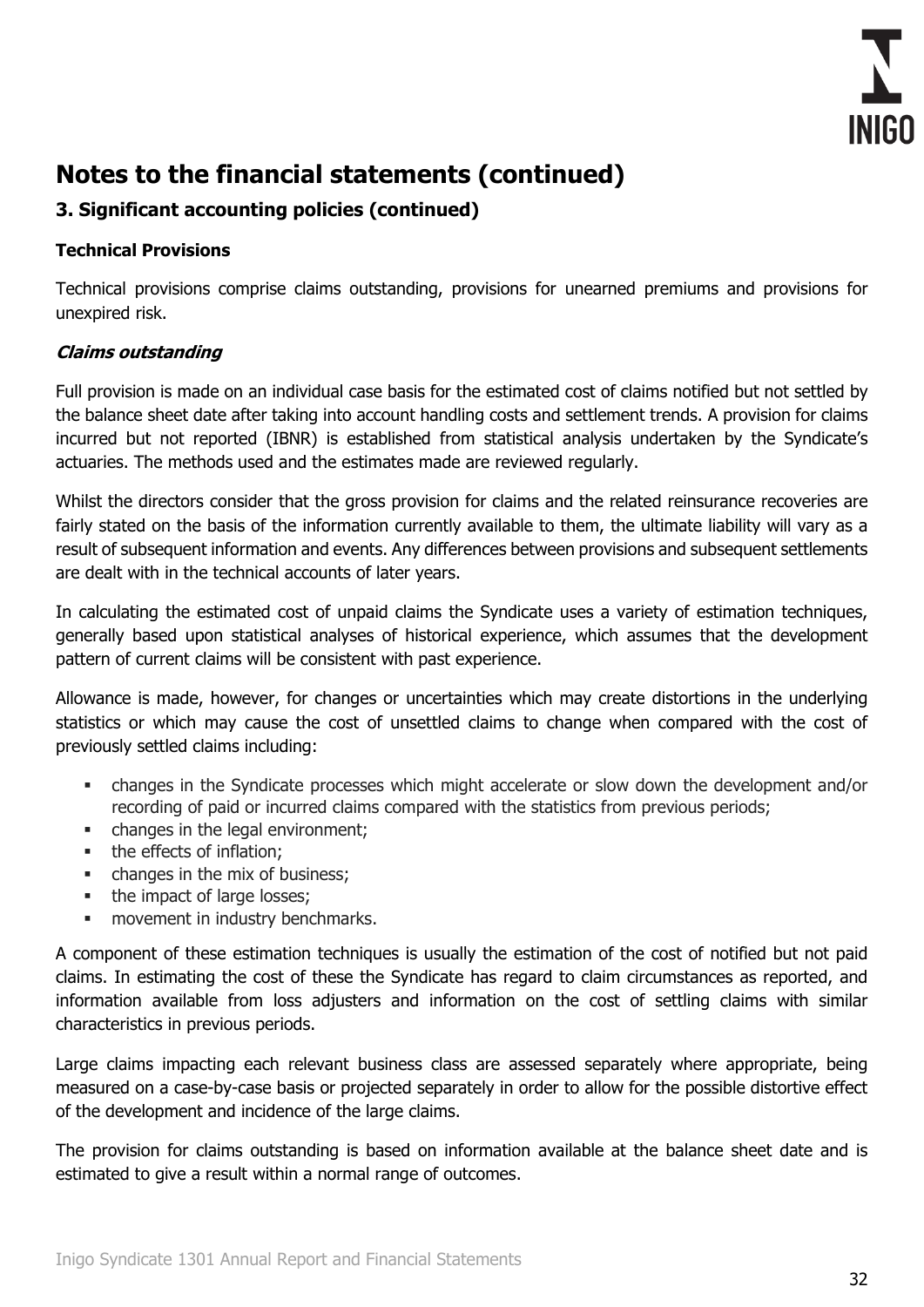

## **3. Significant accounting policies (continued)**

## **Technical Provisions (continued)**

To the extent that the ultimate cost falls outside this range, for example where assumptions over claims inflation may alter in future, there is a contingent liability in respect of this uncertainty. Provisions are calculated allowing for reinsurance recoveries and a separate asset is recorded for the reinsurers' share, having regard to collectability.

The reinsurers' share of provisions for claims is based on the amounts of outstanding claims and projections for IBNR, net of estimated irrecoverable amounts, having regard to the reinsurance programme in place for the class of business, the claims experience for the year, and the current security rating of the reinsurance companies involved.

Anticipated salvage and subrogation recoveries are calculated on an individual case basis. The level of recovery estimated is set on the basis of information which is currently available, including potential outstanding claims advices and case law. Salvage and subrogation recoveries are included in claims incurred in the income statement.

The liability is not discounted for the time value of money.

#### **Provision for unearned premiums**

Unearned premiums are those proportions of premiums written in a year that relate to periods of risk after the reporting date. Written premiums are recognised as earned over the period of the policy on a time apportionment basis having regard, where appropriate, to the incidence of risk The provision for unearned premiums is calculated on a daily pro rata basis where appropriate. The proportion attributable to subsequent periods is deferred as a provision for unearned premiums.

Unearned reinsurance premiums are those proportions of reinsurance premiums written in a year that relate to periods of risk after the reporting date. Unearned reinsurance premiums are deferred over the term of the underlying direct insurance policies for risks-attaching contracts, and over the term of the reinsurance contract for losses-occurring contracts.

## **Provision for unexpired risks**

Provision is made for unexpired risks arising from general insurance contracts where the expected value of claims and expenses attributable to the unexpired periods of policies in force at the balance sheet date exceeds the unearned premiums provision in relation to such policies (after the deduction of any deferred acquisition costs). The provision for unexpired risks is calculated by reference to classes of business which are managed together, after taking into account the future investment return on investments held to back the unearned premiums and unexpired claims provisions.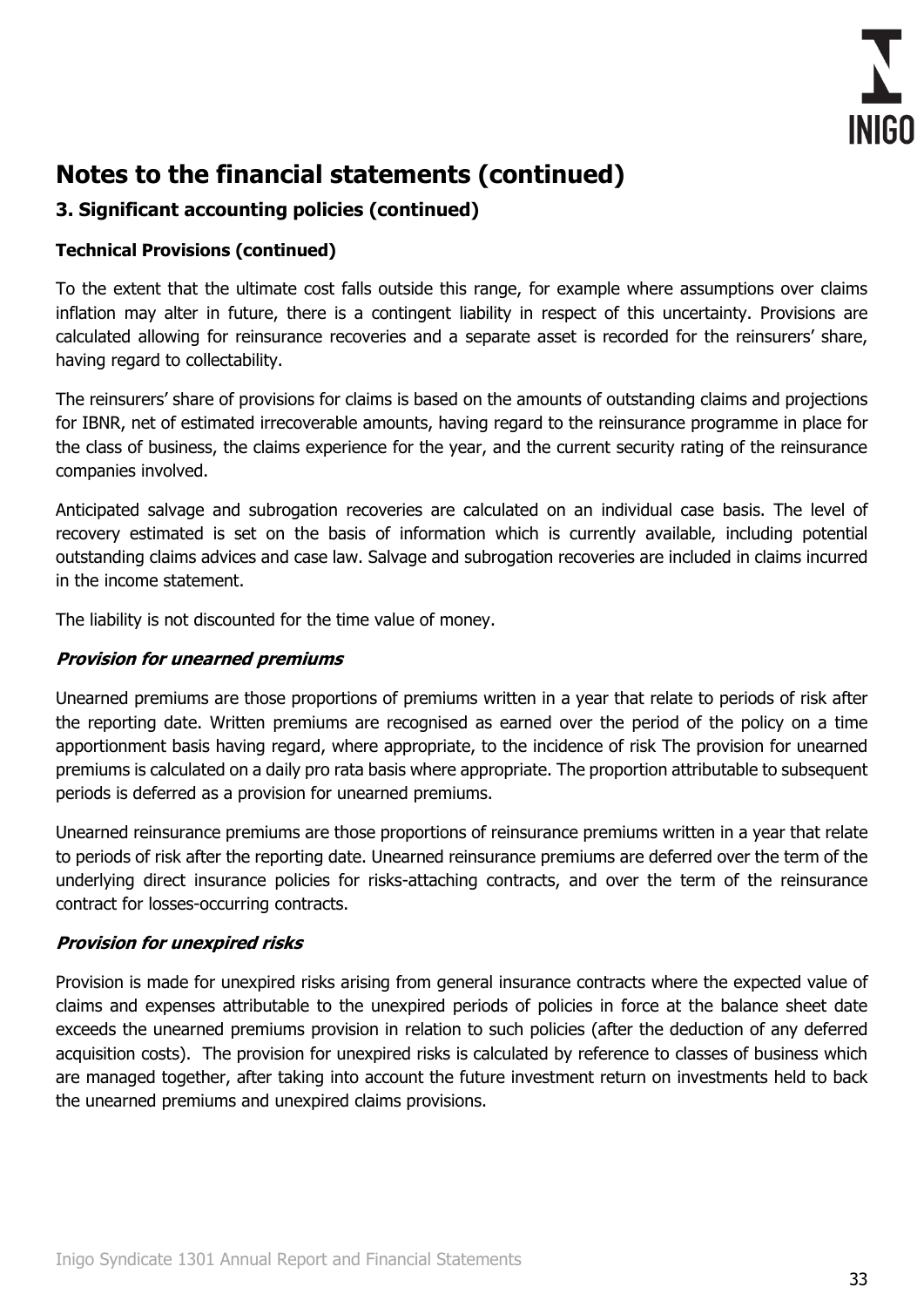

## **3. Significant accounting policies (continued)**

#### **Technical Provisions (continued)**

#### **Deferred acquisition costs**

Acquisition costs, comprising commission and other direct and indirect costs related to the acquisition of new insurance contracts, the renewal of existing insurance contracts, are deferred to the extent that they are attributable to premiums unearned at the balance sheet date.

Deferred acquisition costs are amortised over the period in which the related premiums are earned.

The reinsurers' share of deferred acquisition costs is amortised in the same manner as the underlying asset. Amortisation is reported in the technical account.

Commissions receivable on outwards reinsurance contracts are amortised over the term of the outwards reinsurance premiums and deferred to the extent that they are attributable to outwards reinsurance premiums unearned as at the balance sheet date.

#### **Reinsurance assets**

The Syndicate cedes insurance risk in the normal course of business. Reinsurance assets represent balances due from reinsurance companies. Amounts recoverable from reinsurers are estimated in a manner consistent with the outstanding claims provision or settled claims associated with the reinsurer's policies and are in accordance with the related reinsurance contract.

Reinsurance assets are reviewed for impairment at each reporting date, or more frequently, when an indication of impairment arises during the reporting year. Impairment occurs when there is objective evidence as a result of an event that occurred after initial recognition of the reinsurance asset that the Syndicate may not receive all outstanding amounts due under the terms of the contract, and the event has a reliably measurable impact on the amounts that the Syndicate will receive from the reinsurer. The impairment loss is recorded in the income statement.

#### **Debtors arising from direct insurance and reinsurance operations**

Debtors arising from direct insurance and reinsurance operations are recognised when due and measured on initial recognition at the fair value of the consideration received or receivable. Subsequent to initial recognition, they are measured at amortised cost less any provision for impairment in value.

The carrying value of insurance receivables is reviewed for impairment whenever events or circumstances indicate that the carrying amount may not be recoverable, with the impairment loss recorded in the statement of profit or loss. Insurance receivables are derecognised when the de-recognition criteria for financial assets have been met.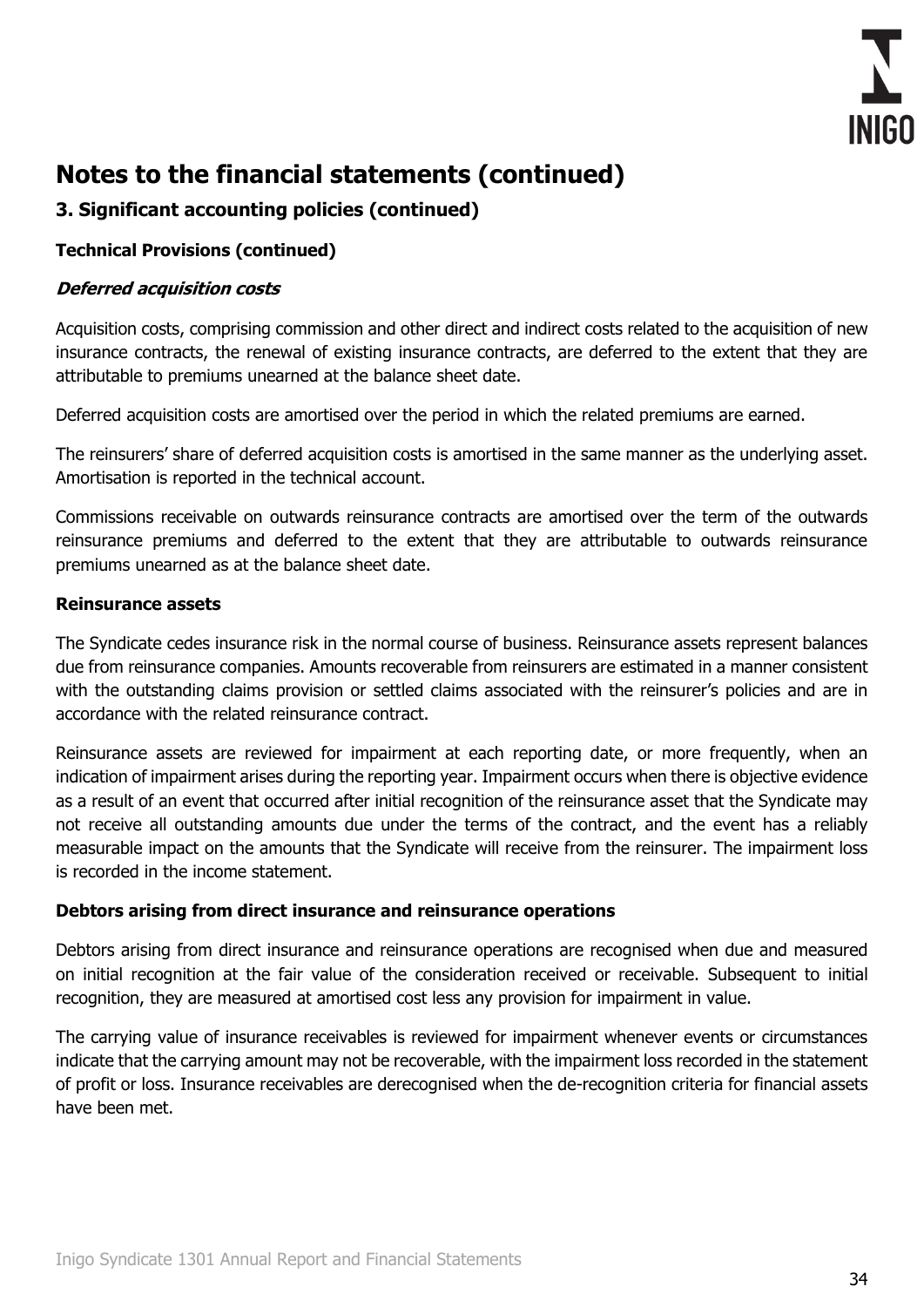

## **3. Significant accounting policies (continued)**

#### **Creditors arising from direct insurance and reinsurance operations**

Creditors arising from direct insurance and reinsurance operations are recognised when due and measured on initial recognition at the fair value of the consideration paid or payable less directly attributable transaction costs. Subsequent to initial recognition, they are measured at amortised cost.

Insurance payables are derecognised when the obligation under the liability is settled, cancelled or expired.

### **Financial Investments**

As permitted by FRS 102, the Syndicate has elected to apply the recognition and measurement provisions of IAS 39 Financial Instruments: Recognition and Measurement (as adopted for use in the EU) to account for all of its financial instruments.

#### **Classification**

The Syndicate classifies its financial investments into the following categories: Redeemable fixed interest securities, other loans, deposits with credit institutions and shares and other variable yield securities. All of these assets are classified as fair value through profit and loss.

The Syndicate determines the classification of its financial assets on initial recognition.

#### **Recognition**

Financial instruments are recognised when the Syndicate becomes a party to the contractual provisions of the instrument. Financial assets are derecognised if the Syndicate's contractual rights to the cash flows from the financial assets expire or if the Syndicate transfers the financial asset to another party without retaining control of substantially all risks and rewards of the asset.

Purchases and sales of financial assets are recognised and derecognised, as applicable, on the trade date, i.e. the date that the Syndicate commits itself to purchase or sell the asset.

#### **Measurement**

Redeemable debt securities and other fixed-income securities are classified as fair value through profit or loss and are initially measured at fair value. Subsequent to initial recognition, these investments are remeasured at fair value at each reporting date. Fair value adjustments and realised gains and losses are recognised in the income statement.

Deposits with credit institutions are also classified at fair value through profit or loss and are held at cost as the best measure for fair value. These typically consist of callable on-demand deposits with very short maturities, which are not always held to maturity, and cash letters of credit (LOCs).

Shares and other variable yield securities and units in unit trusts consist of collective investment schemes and private equity investments.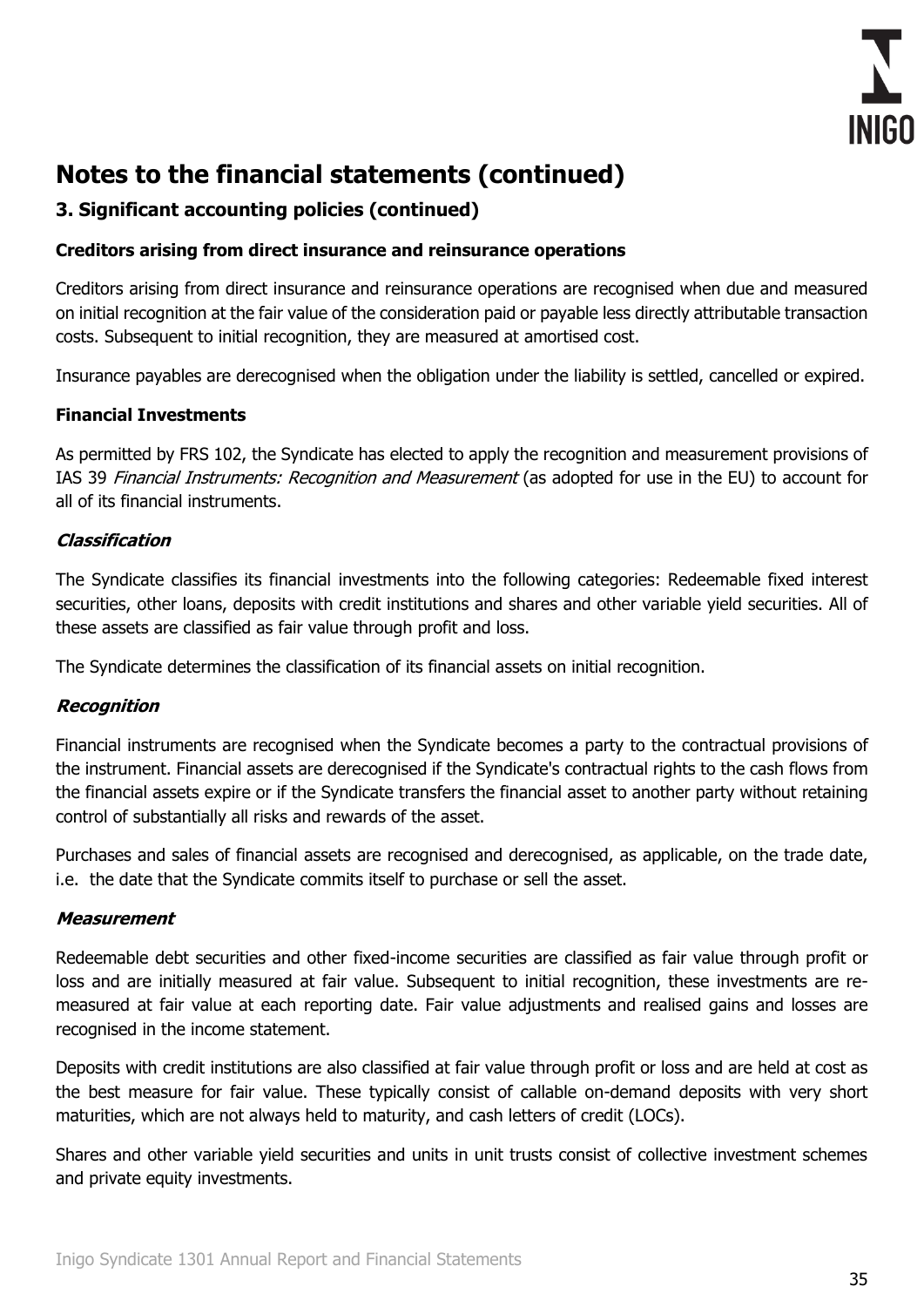

## **3. Significant accounting policies (continued)**

#### **Financial Investments (continued)**

These are also designated on initial recognition as an asset to be measured at fair value with fair value changes recognised in profit or loss account at subsequent reporting periods. Realised gains and losses are also recognised through profit and loss account.

### **Offsetting**

Financial assets and financial liabilities are offset and the net amount presented in the balance sheet when, and only when, the Syndicate currently has a legal right to set off the amounts and intends either to settle on a net basis or to realise the asset and settle the liability simultaneously.

#### **Deposits with ceding undertakings**

Deposits with ceding undertakings are funds held by Lloyd's Europe on behalf of the Syndicate to settle Part VII claims. These funds are measured at amortised cost.

#### **Cash and cash equivalents**

Cash and cash equivalents includes cash at bank and in hand as well as short-term deposits with credit institutions. These consist of highly liquid short-term investments with maturity of less than 90 days from the date of acquisition.

Cash at bank and in hand on the statement of financial position includes only cash and balances at central banks and loans and advances to banks repayable on demand.

Cash and cash equivalents are carried at amortised cost in the statement of financial position.

#### **Investment return**

Investment income comprises interest income, dividends receivable and realised investment gains and losses. Investment return comprises investment income and movements in unrealised gains and losses on financial instruments at fair value through profit or loss, less investment management expenses, interest payable, realised losses and impairment losses.

Realised gains and losses on investments are calculated as the difference between sale proceeds and purchase price. Unrealised gains and losses on investments represent the difference between the valuation at the balance sheet date and their valuation at the previous balance sheet date, or purchase price if acquired during the year, together with the reversal of unrealised gains and losses recognised in earlier accounting periods in respect of investment disposals in the current period.

Investment return is initially recorded in the non-technical account. A transfer is made from the non-technical account to the general business technical account. Investment return has been allocated to the technical account in respect of actual investment return on investments supporting the general insurance technical provisions and member balances. Any investment returns on investments that relate to undistributed profits on closed years remain in the non-technical account.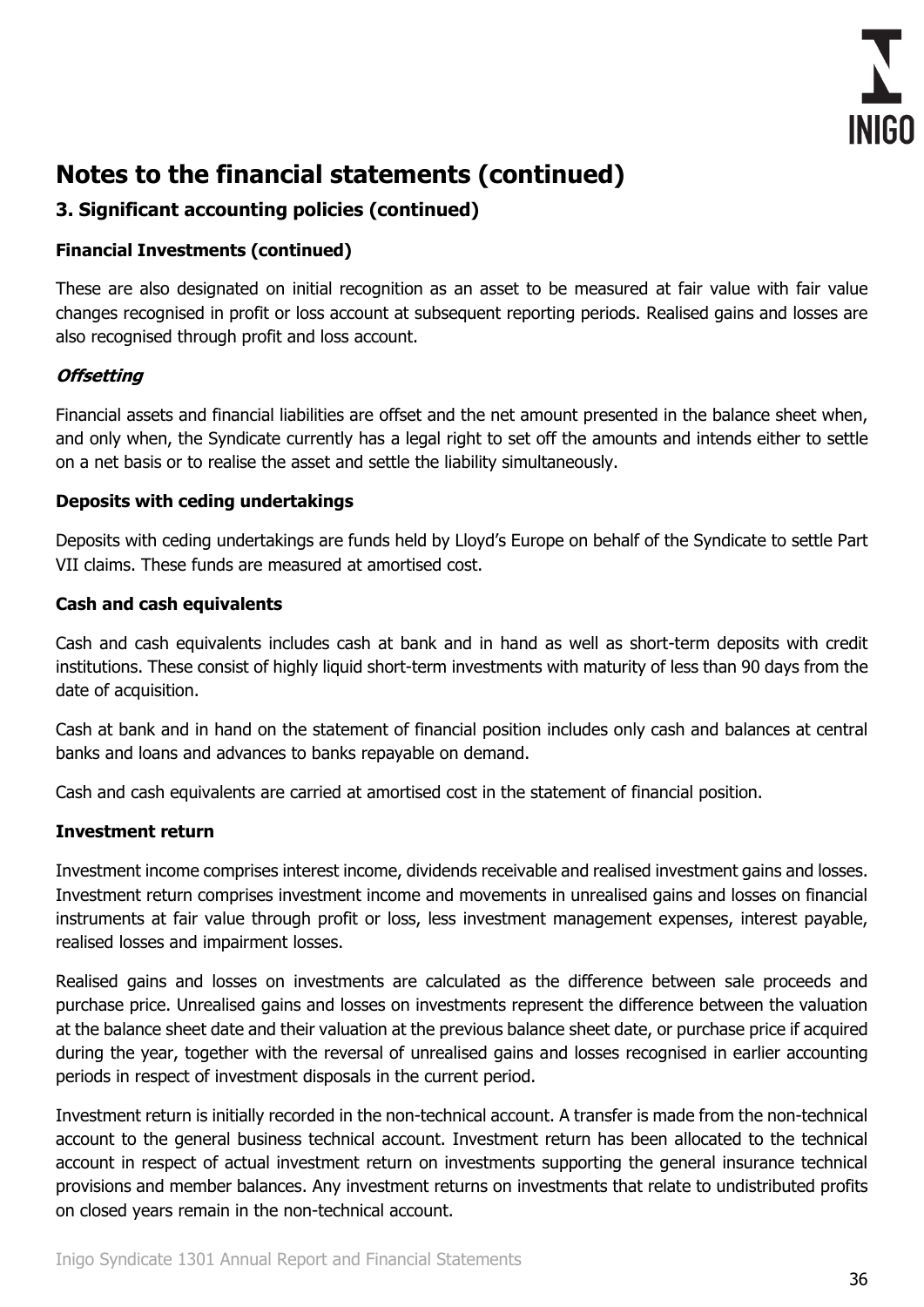

## **3. Significant accounting policies (continued)**

### **Financial liabilities**

The Syndicate's financial liabilities consist of insurance creditors, intercompany balances and trade payables.

All financial liabilities are recognised initially at fair value. Intercompany balances are repayable on demand and are typically settled within one year. Intercompany balances are subsequently measured at amortised cost should they remain unsettled over a year. A financial liability is derecognised when the obligation under the liability is discharged or expires.

#### **Foreign currencies**

The Syndicate's functional currency for the 2021 year of account is USD and for the 2020 year of account and each prior year of account is GBP. Transactions in foreign currencies are translated to the functional currency at the exchange rates ruling at the date of the transactions, or at an appropriate average rate. The Syndicate's monetary assets and liabilities denominated in foreign currencies are translated into the functional currency at the rates of exchange at the balance sheet date. Non-monetary assets and liabilities denominated in foreign currencies that are measured at fair value are retranslated to the functional currency at the exchange rate at the date that the fair value was determined. Non-monetary items denominated in foreign currencies that are measured at historic cost are translated to the functional currency using the exchange rate at the date of the transaction.

Differences arising on translation of foreign currency amounts relating to the insurance operations of the Syndicate are included in the non-technical account.

From 1 January 2021 the Syndicate has changed its presentational currency to US dollars, hence all presentations and disclosures are in US dollars, unless stated otherwise. Comparative information has been restated in US dollars in accordance with the guidance defined in FRS 102. The result and financial position for the 2020 year of account and each prior year of account are translated into the presentation currency as follows:

- **EXEL** Assets and liabilities are translated at the closing rate at the balance sheet date;
- Income and expenses are translated at the average rate of exchange during the year; and
- All resulting exchange differences are recognised through the other compressive income.

#### **Taxation**

Under Schedule 19 of the Finance Act 1993 managing agents are not required to deduct basic rate income tax from trading income. In addition, all UK basic rate income tax (currently at 20%) deducted from the Syndicate investment income is recoverable by managing agents and consequently the distribution made to members or their members' agents is gross of tax.

No provision has been made for any United States Federal Income Tax payable on underwriting results or investment earnings. Any payments on account made by the Syndicate during the year have been included in the balance sheet under the heading 'other debtors'.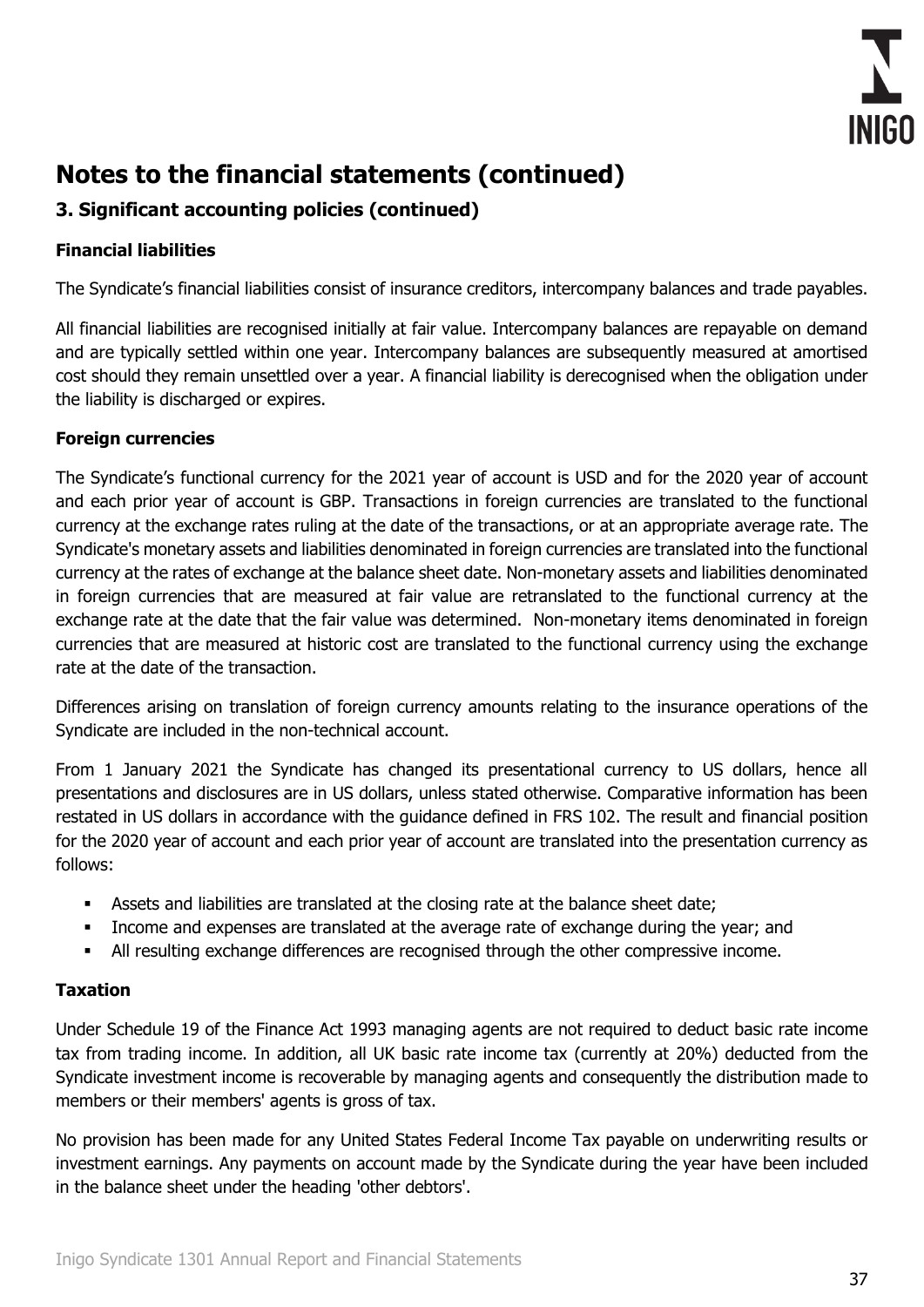

## **3. Significant accounting policies (continued)**

### **Taxation (continued)**

No provision has been made for any other overseas tax payable by members on underwriting results.

#### **Pension costs**

Inigo operates a defined contribution scheme. Pension contributions relating to staff working on behalf of the Syndicate are charged to the Syndicate when incurred and are included within net operating expenses.

#### **4. Risk and capital management**

#### **Introduction and overview**

This note presents information about the nature and extent of insurance and financial risks to which the Syndicate is exposed, the Managing Agent's objectives, policies and processes for measuring and managing insurance and financial risks, and for managing the Syndicate's capital.

#### **Risk management framework**

The Board of directors of the Managing Agent has overall responsibility for the establishment and oversight of the Syndicate's risk management framework. The Board has established a Risk & Investment Committee to oversee the operation of the Syndicate's risk management framework and to review and monitor the management of the risks to which the Syndicate is exposed. The Risk & Investment Committee has delegated oversight of the day-to-day management of risk to the Executive Committee with support from its management level Committees. Their responsibility includes developing risk appetite and risk policies for Board approval and the monitoring of the risk and control profile with reporting to the Risk & Investment Committee.

#### **Insurance risk**

The predominant risk to which the Syndicate is exposed is insurance risk which is assumed through the underwriting process. Insurance risk can be subcategorised into: (i) underwriting risk, (ii) outward reinsurance risk, and (iii) reserving risk.

#### **Underwriting Risk**

A key component of the management of underwriting risk for the Syndicate is the risk of uncertainty around all unexpired and future underwriting exposure. The Board manages underwriting risk by agreeing its risk appetite annually and ensuring that the business plan is consistent with the agreed appetite.

Contracts can contain a number of features which help to manage underwriting risk such as the use of deductibles, or capping the maximum permitted loss or number of claims (subject to local regulatory and legislative requirements).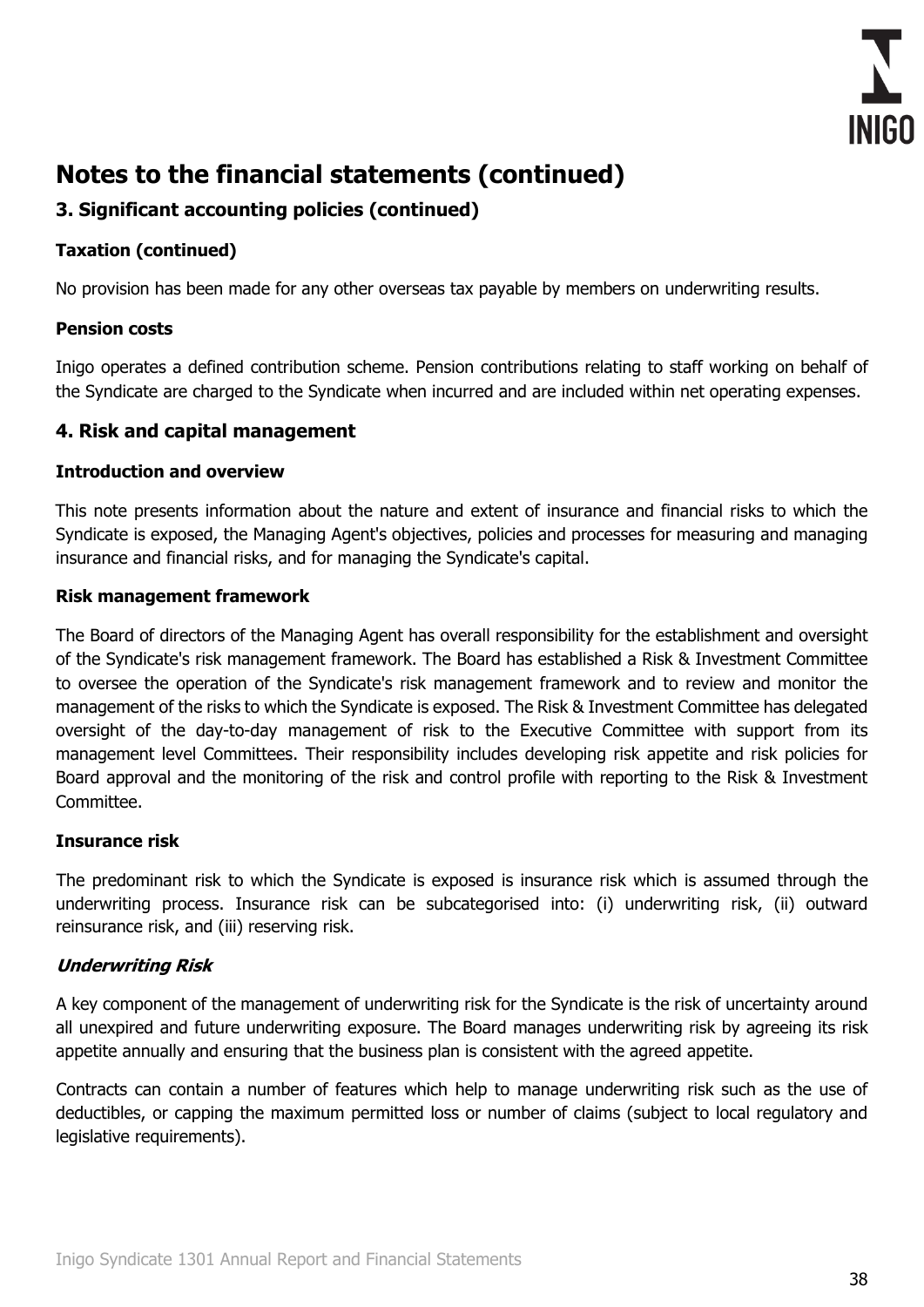

## **4. Risk and capital management (continued)**

#### **Insurance risk (continued)**

#### **Outwards Reinsurance Risk**

The Syndicate makes use of reinsurance to mitigate the risk of incurring significant losses linked to one event or catastrophe, including excess of loss and quota share reinsurance. If an individual exposure is deemed surplus to the Syndicate's appetite additional facultative reinsurance may also be purchased.

### **Reserve Risk**

The Reserving Committee oversees the management of reserve risk. The use of proprietary and standardised modelling techniques, internal and external benchmarking, and the review of claims development are all instrumental in mitigating reserve risk.

The Managing Agent's in-house actuaries perform a reserving analysis on a quarterly basis liaising closely with underwriters, claims and outwards reinsurance technicians and include input from the large loss claims review meeting. This produces a probability-weighted average of the expected future cash outflows arising from the settlement of incurred claims. These projections include an analysis of claims development compared to the previous 'best estimate' projections. The output of the reserving analysis is reviewed by external consulting actuaries annually.

The Reserving Committee performs a comprehensive review of the projections, both gross and net of reinsurance. Following this review the Reserving Committee makes recommendations to the Executive Committee and Audit Committee for review prior to approval by the Managing Agent's Board of directors of the amount of claims provisions to be established.

#### **Concentration of insurance risk**

The Syndicate's exposure to insurance risk is well diversified. The Underwriting and Claims Committee has oversight of the management of the Syndicate's exposures across perils and geographies compared to agreed risk appetite. The Syndicate uses an external catastrophe model as part of its management of its exposures. The following table provides an analysis of the geographical breakdown of its written premiums by class of business.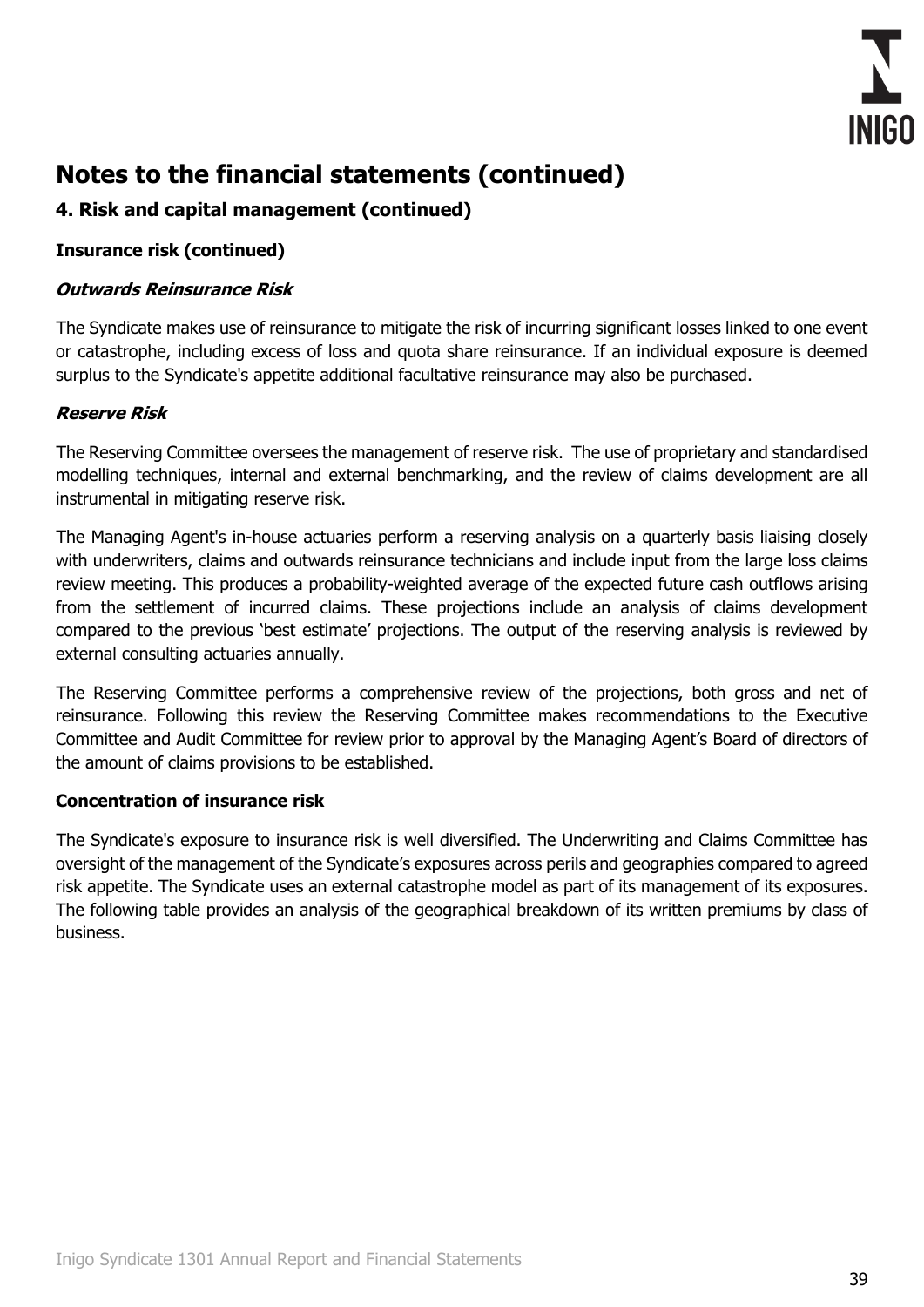### **4. Risk and capital management (continued)**

**Concentration of insurance risk (continued)**

| Year<br><b>2021</b>           | <b>Accident</b><br>and<br><b>Health</b> | <b>Marine,</b><br>aviation<br>and<br>transport | <b>Fire and</b><br>other<br>damage<br>to<br>property | <b>Third</b><br>party<br><b>liability</b> | <b>Misc</b>    | <b>Reinsurance</b> | <b>Total</b> |
|-------------------------------|-----------------------------------------|------------------------------------------------|------------------------------------------------------|-------------------------------------------|----------------|--------------------|--------------|
|                               | \$'000                                  | \$'000                                         | \$'000                                               | \$'000                                    | \$'000         | \$'000             | \$'000       |
| <b>UK</b>                     | ۰                                       | 44                                             | 1,041                                                | 12,759                                    | 66             | 7,917              | 21,827       |
| <b>France</b>                 |                                         | ۰                                              |                                                      |                                           |                | 242                | 242          |
| Germany                       | ۰                                       | (11)                                           | -                                                    | 3,193                                     | $\blacksquare$ | 2,086              | 5,268        |
| <b>Other</b><br><b>Europe</b> | -                                       | (7)                                            | 1,201                                                | 22,401                                    | 14             | 5,260              | 28,869       |
| <b>US</b>                     | -                                       | 818                                            | 39,905                                               | 69,216                                    |                | 133,065            | 243,004      |
| <b>Other</b>                  | 9,369                                   | 5,494                                          | 21,867                                               | 33,406                                    | 676            | 58,025             | 128,837      |
| <b>Total</b>                  | 9,369                                   | 6,338                                          | 64,014                                               | 140,975                                   | 756            | 206,595            | 428,047      |

| <b>Year 2020</b><br>(Restated) | <b>Accident</b><br>and Health | Marine,<br>aviation<br>and<br>transport | Fire and<br>other<br>damage to<br>property | <b>Third party</b><br>liability | <b>Misc</b> | Reinsurance | <b>Total</b> |
|--------------------------------|-------------------------------|-----------------------------------------|--------------------------------------------|---------------------------------|-------------|-------------|--------------|
|                                | \$'000                        | \$'000                                  | \$'000                                     | \$'000                          | \$'000      | \$'000      | \$'000       |
| <b>UK</b>                      |                               | 562                                     | 264                                        | 51                              | 326         | 413         | 1,616        |
| France                         |                               | (37)                                    | 318                                        | ۰                               |             | 86          | 368          |
| Germany                        | -                             | 21                                      | -                                          | -                               |             | 183         | 204          |
| Other<br>Europe                |                               | 119                                     | 151                                        | 118                             | 634         | 3,859       | 4,881        |
| <b>US</b>                      | 32                            | 1,499                                   | 22,484                                     | (195)                           | (110)       | 2,196       | 25,906       |
| Other                          | 11,647                        | 36,084                                  | 12,733                                     | 18,551                          | 10,622      | 62,779      | 152,416      |
| Total                          | 11,680                        | 38,248                                  | 35,950                                     | 18,525                          | 11,472      | 69,516      | 185,391      |

The Other category includes policies with worldwide risk exposures.

#### **Sensitivity to insurance risk**

The liabilities established, which includes claims outstanding and claims incurred but not reported (IBNR), could be significantly lower or higher than the ultimate cost of settling the claims arising. This level of uncertainty varies between the classes of business and the nature of the risk being underwritten and can arise from developments in case reserving for large losses and catastrophes, or from changes in estimates of IBNR. An increase or decrease in the ultimate cost of settling claims arising is considered to be reasonably possible at the reporting date.

A five percent increase or decrease in total net claims liabilities would have the following effect on profit or loss and equity: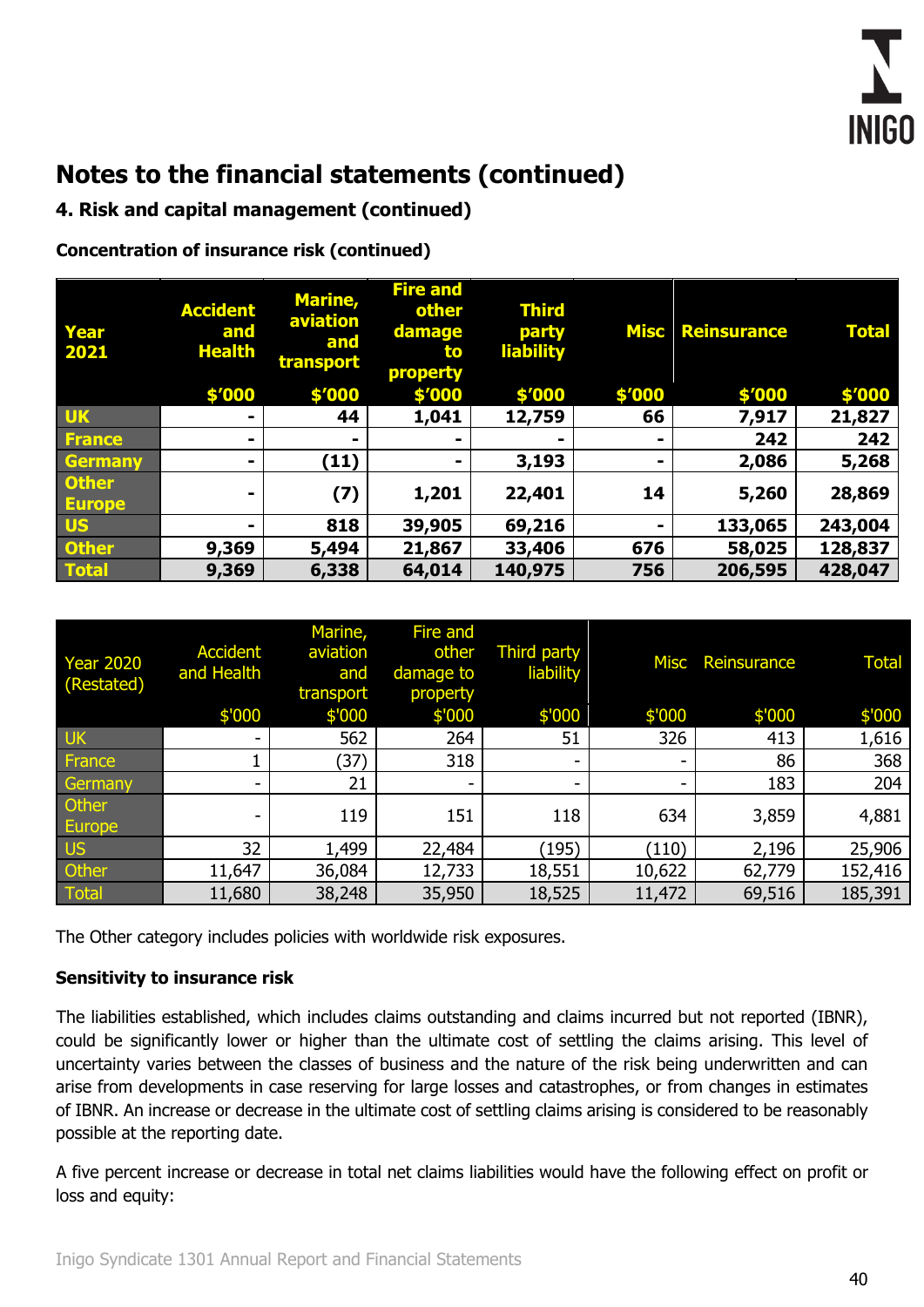

### **4. Risk and capital management (continued)**

**Sensitivity to insurance risk (continued)**

|                                       | 2021                                                    |        | 2020 (Restated)          |                        |  |
|---------------------------------------|---------------------------------------------------------|--------|--------------------------|------------------------|--|
|                                       | 5 per cent<br>5 per cent<br><b>increase</b><br>decrease |        | 5 per cent<br>increase   | 5 per cent<br>decrease |  |
|                                       | \$'000                                                  | \$'000 | \$′000                   | \$′000                 |  |
| <b>Accident and health</b>            | (881)                                                   | 881    | (2, 384)                 | 2,384                  |  |
| <b>Marine, aviation and transport</b> | (5, 466)                                                | 5,466  | (5, 911)                 | 5,911                  |  |
| Fire and other damage to property     | (4, 727)                                                | 4,727  | (4, 915)                 | 4,915                  |  |
| <b>Third party liability</b>          | (3,696)                                                 | 3,696  | (1, 490)                 | 1,490                  |  |
| <b>Miscellaneous</b>                  | (814)                                                   | 814    | (744)                    | 744                    |  |
| Reinsurance                           | (5,020)                                                 | 5,020  | $\overline{\phantom{a}}$ |                        |  |
| <b>Total</b>                          | (20, 604)                                               | 20,604 | (15, 444)                | 15,444                 |  |

#### **Financial risk**

The focus of financial risk management for the Syndicate is ensuring that the proceeds from its financial assets are sufficient to fund the obligations arising from its insurance contracts. The goal of the investment management process is to achieve an appropriate level of risk adjusted investment return, investing in a manner that is consistent with the investment objectives.

#### **Credit risk**

Credit risk is the risk of financial loss to the Syndicate if a counterparty fails to discharge a contractual obligation.

The Syndicate is exposed to credit risk in respect of the following:

- debt securities;
- reinsurers' share of insurance liabilities;
- amounts due from intermediaries;
- amounts due from reinsurers in respect of settled claims;
- cash and cash equivalents; and
- other debtors and accrued interest.

For the 2020 and prior years of account, the nature of the Syndicate's exposures to credit risk and its objectives, policies and processes for managing credit risk have not changed significantly from the prior year.

For the 2021 year of account, IMAL have established an Enterprise Risk Management Framework ("ERMF"), which sets out the principles, concepts, processes and accountabilities which govern how risk is managed across the business. The IMAL Broker and Reinsurance Security Committee is responsible for overseeing the management of credit risk from brokers and reinsurers.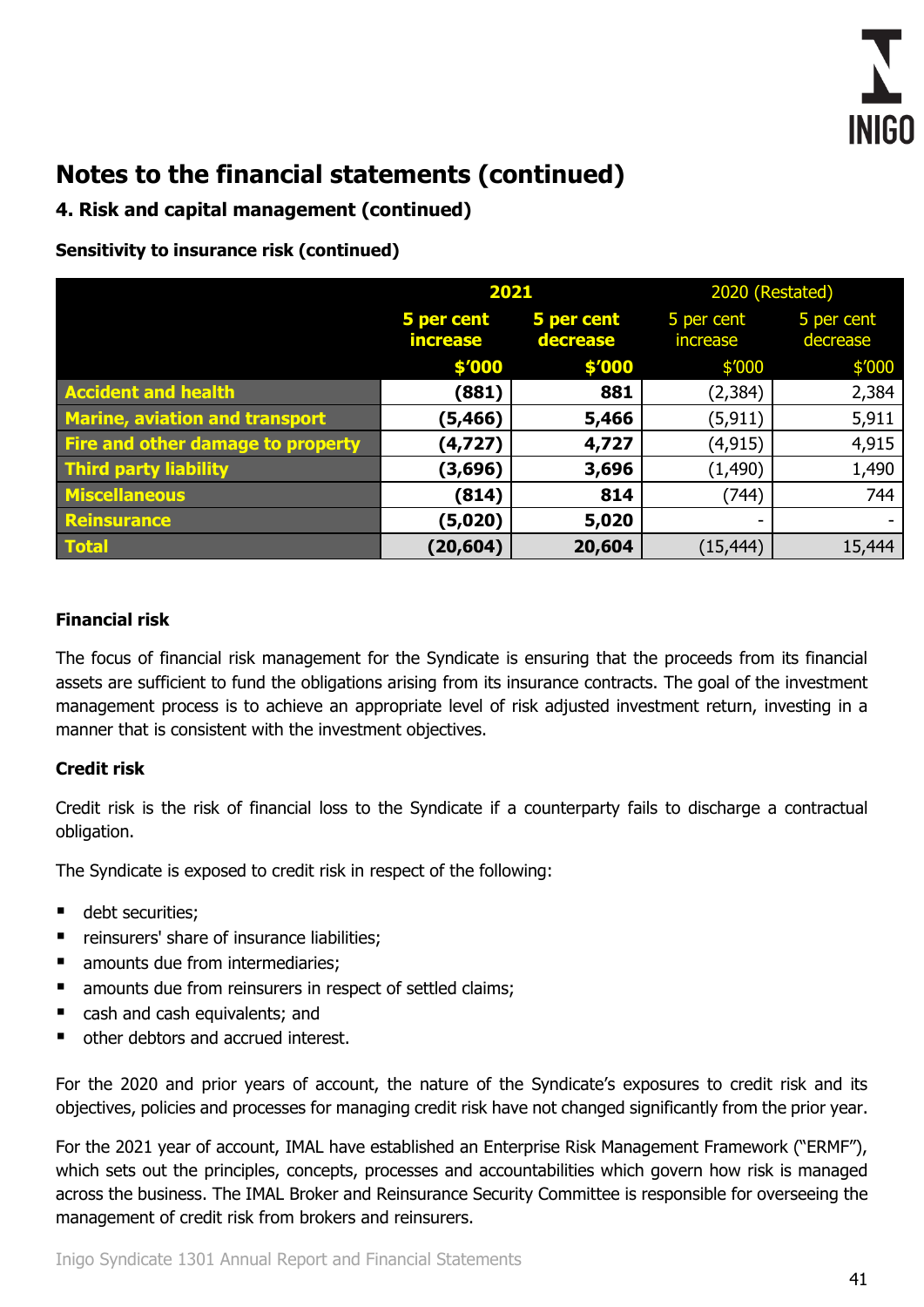

## **4. Risk and capital management (continued)**

#### **Credit risk (continued)**

The Syndicate's exposure to intermediaries and reinsurance counterparties is monitored as part of their credit control processes. All intermediaries must meet minimum requirements established by the Syndicate. The credit ratings and payment histories of intermediaries are monitored on a regular basis. The Syndicate assesses the creditworthiness of all reinsurers by reviewing public rating information and by internal investigations. The impact of reinsurer default is regularly assessed and managed accordingly.

#### **Management of credit risk**

The Syndicate's credit risk in respect of debt securities is managed by placing limits on its exposure to a single counterparty, by reference to the credit rating of the counterparty. Financial assets are graded according to current credit ratings issued by rating agencies such as Standard and Poor's. The Syndicate has a policy of investing mainly in government issued and government backed debts. The Syndicate does not currently invest new monies in speculative grade assets.

The Syndicate limits the amount of cash and cash equivalents that can be deposited with a single counterparty and maintains an authorised list of acceptable cash counterparties.

#### **Exposure to credit risk**

The carrying amount of financial assets and reinsurance assets represents the maximum credit risk exposure.

The Syndicate benefits from collateral pledged by ceded reinsurance counterparties. At the balance sheet date, the Syndicate obtained \$43.5m (2020: nil) in collateral, which acts as additional security in the event of failure of those counterparties to meet their contractual obligations.

The following table analyses the credit rating by investment grade of financial investments, reinsurers' share of claims outstanding, debtors arising out of direct insurance and reinsurance operations, cash at bank and in hand, and other debtors and accrued interest that are neither past due, nor impaired.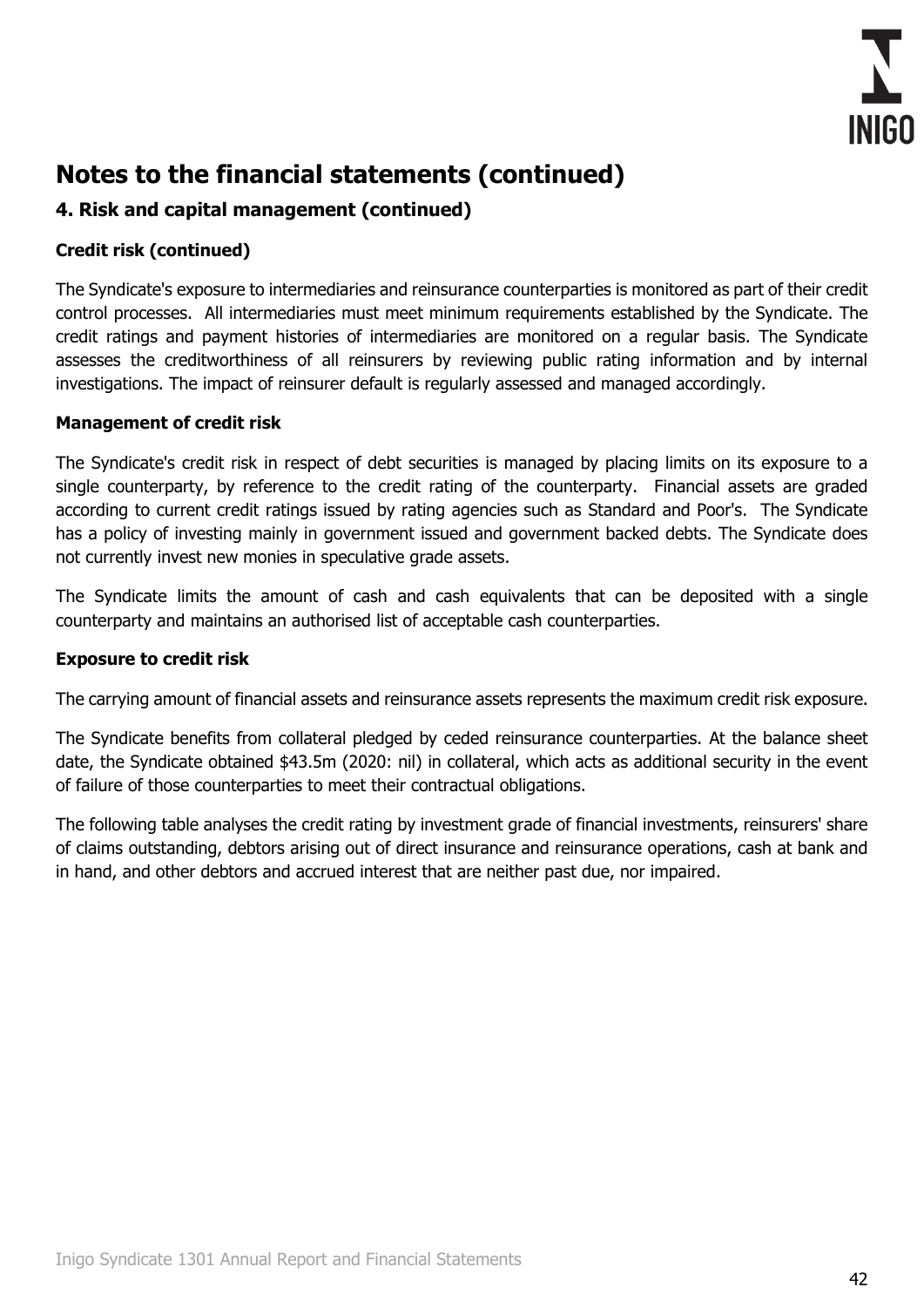

### **4. Risk and capital management (continued)**

**Exposure to credit risk (continued)**

| <b>Year 2021 Total</b>                                                              | <b>AAA</b> | <b>AA</b> | A       | <b>BBB</b> | $<$ BBB | <b>Not</b><br>rated | <b>Total</b> |
|-------------------------------------------------------------------------------------|------------|-----------|---------|------------|---------|---------------------|--------------|
|                                                                                     | \$'000     | \$'000    | \$'000  | \$'000     | \$'000  | \$'000              | \$'000       |
| <b>Financial investments</b>                                                        |            |           |         |            |         |                     |              |
| <b>Shares and other</b><br>variable yield<br>securities and units in<br>unit trusts | 163,871    | 3,179     | 41,115  | 10,520     | 9,806   | 12,407              | 240,898      |
| <b>Debt securities and</b><br>other fixed income<br><b>securities</b>               | 4,534      | 14,638    | 13,916  | 9,263      | 1,220   | -                   | 43,571       |
| <b>Other loans</b>                                                                  |            |           | 1,936   |            |         |                     | 1,936        |
| <b>Deposits with credit</b><br><b>institutions</b>                                  |            |           |         |            |         |                     |              |
| <b>Overseas deposits</b>                                                            | 10,314     | 3,341     | 2,795   | 1,805      | 2,612   | ۰                   | 20,867       |
| <b>Deposits with ceding</b><br>undertakings                                         |            |           | ۰       | 7,098      |         |                     | 7,098        |
| <b>Reinsurers' share of claims</b><br>outstanding                                   |            | 6,578     | 153,011 | 195        |         | 10,621              | 170,405      |
| <b>Debtors arising out of direct</b><br>insurance operations                        |            |           |         |            |         | 21,888              | 21,888       |
| <b>Debtors arising out of</b><br>reinsurance operations                             |            | 1,100     | 16,549  | 235        |         | 708                 | 18,592       |
| <b>Cash at bank and in hand</b>                                                     |            | 30,641    | ۰       | -          | ۰       | $\blacksquare$      | 30,641       |
| <b>Other debtors and accrued</b><br><b>interest</b>                                 |            |           |         |            |         | 8,641               | 8,641        |
| <b>Total</b>                                                                        | 178,719    | 59,477    | 229,322 | 29,116     | 13,638  | 54,265              | 564,537      |

Not rated balances represent assets for which rating information is not readily available. Reinsurers' share of claims outstanding with unrated counterparties are fully collateralised.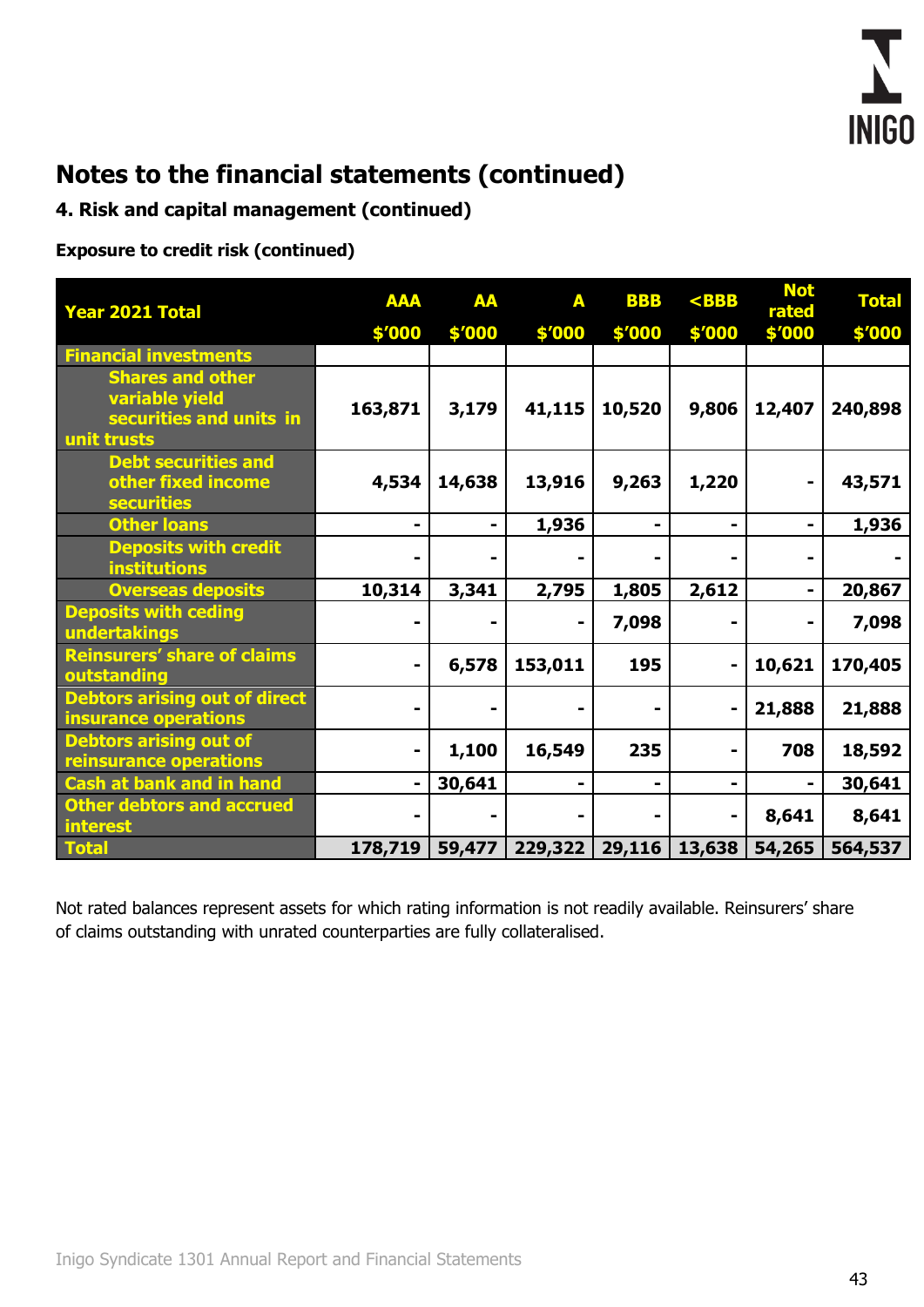

## **4. Risk and capital management (continued)**

**Exposure to credit risk (continued)**

| Year 2020 Total (Restated)                                                | <b>AAA</b>               | AA     | A       | <b>BBB</b>               | $<$ BBB | <b>Not</b><br>rated | <b>Total</b> |
|---------------------------------------------------------------------------|--------------------------|--------|---------|--------------------------|---------|---------------------|--------------|
|                                                                           | \$'000                   | \$'000 | \$'000  | \$′000                   | \$′000  | \$′000              | \$′000       |
| <b>Financial investments</b>                                              |                          |        |         |                          |         |                     |              |
| Shares and other variable<br>yield securities and units in<br>unit trusts | 47,026                   | 8,936  | 76,218  | 39,414                   | 564     |                     | 172,158      |
| Debt securities and other<br>fixed income securities                      | 15,431                   | 7,054  | 11,451  | 9,204                    | 516     |                     | 43,656       |
| Other loans                                                               | $\overline{\phantom{a}}$ |        | 1,933   | $\overline{\phantom{a}}$ |         |                     | 1,933        |
| Deposits with credit<br><i>institutions</i>                               |                          |        | 2,731   |                          |         |                     | 2,731        |
| Overseas deposits                                                         | 11,152                   | 3,416  | 3,235   | 1,311                    | 1,334   |                     | 20,448       |
| Reinsurers' share of claims<br>outstanding                                | ۰                        | 5,156  | 111,040 | 68,188                   | 57      | 1                   | 184,442      |
| Debtors arising out of direct<br>insurance operations                     |                          |        |         |                          |         | 6,241               | 6,241        |
| Debtors arising out of reinsurance<br>operations                          | $\overline{\phantom{0}}$ | 1,704  | 27,295  | 396                      |         |                     | 29,395       |
| Cash at bank and in hand                                                  | -                        | 12,527 |         | $\overline{\phantom{a}}$ |         |                     | 12,527       |
| Other debtors and accrued interest                                        |                          |        |         |                          |         | 7,350               | 7,350        |
| <b>Total</b>                                                              | 73,609                   | 38,793 | 233,903 | 118,513                  | 2,471   | 13,592              | 480,881      |

At 31 December 2021, the largest concentration of credit risk in the Syndicate's debt security portfolio was in corporate bonds amounting to \$22.6m (2020: \$23.7m).

The Syndicate has concentrations in its debt securities portfolio through its holdings of structured securities (including mortgage-backed securities). The Syndicate does not have any investments with exposure to peripheral Eurozone countries.

#### **Financial assets that are past due or impaired**

The Syndicate has debtors arising from direct insurance and reinsurance operations that are past due but not impaired at the reporting date.

These debtors have been individually assessed for impairment by considering information such as the occurrence of significant changes in the counterparty's financial position, patterns of historical payment information and disputes with counterparties.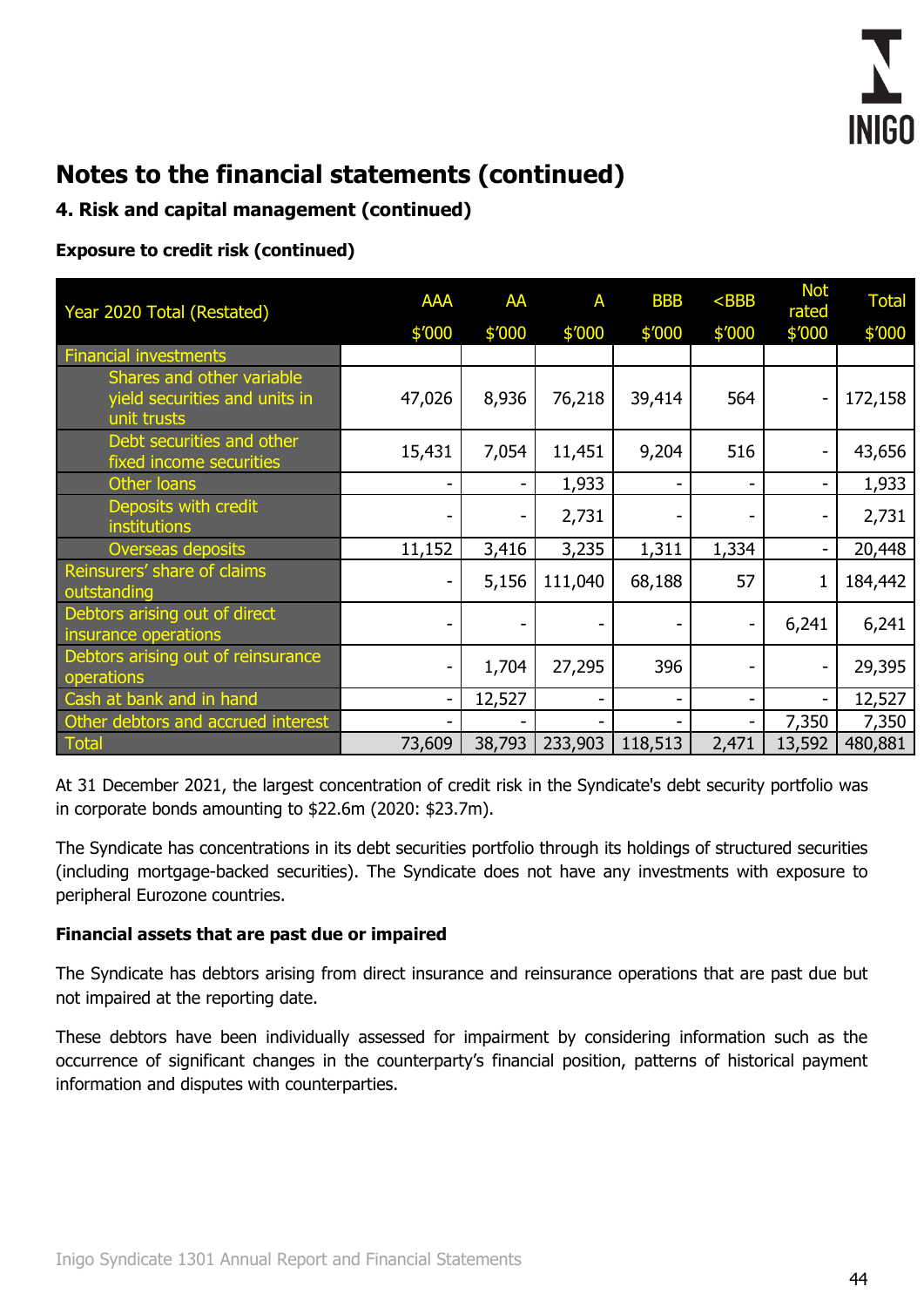

## **4. Risk and capital management (continued)**

### **Financial assets that are past due or impaired (continued)**

An analysis of the carrying amounts of past due or impaired debtors arising from direct insurance operations and debtors arising from reinsurance operations relating to outward reinsurance is presented in the table below.

|                                                                 | <b>Debtors arising</b> | <b>Debtors arising</b> |
|-----------------------------------------------------------------|------------------------|------------------------|
|                                                                 | from direct            | from                   |
| <b>Year 2021</b>                                                | <b>insurance</b>       | reinsurance            |
|                                                                 | operations             | operations             |
|                                                                 | \$'000                 | \$'000                 |
| Past due but not impaired financial assets:                     |                        |                        |
| Past due by:                                                    |                        |                        |
| Up to 3 months                                                  | 11,792                 |                        |
| <b>Three to Six Months</b>                                      | 2,955                  |                        |
| <b>Six Months to one year</b>                                   | 4,954                  |                        |
| <b>Greater than one year</b>                                    | 7,935                  |                        |
| Past due but not impaired financial assets                      | 27,636                 |                        |
| <b>Impaired financial assets</b>                                |                        |                        |
| <b>Gross value of past due and impaired financial assets</b>    | 27,636                 |                        |
| Less: individually assessed impairment allowances               | $\blacksquare$         |                        |
| Net carrying value of past due and impaired financial<br>assets | 27,636                 |                        |
| Neither past due nor impaired financial assets                  | 21,888                 | 18,592                 |
| <b>Net carrying value</b>                                       | 49,524                 | 18,592                 |

| Year 2020 (Restated)                                         | <b>Debtors arising</b><br>from direct<br>insurance<br>operations | <b>Debtors arising</b><br>from reinsurance<br>operations |
|--------------------------------------------------------------|------------------------------------------------------------------|----------------------------------------------------------|
|                                                              | \$'000                                                           | \$'000                                                   |
| Past due but not impaired financial assets:                  |                                                                  |                                                          |
| Past due by:                                                 |                                                                  |                                                          |
| Up to 3 months                                               | 5,325                                                            |                                                          |
| Three to Six Months                                          | 5,208                                                            |                                                          |
| Six Months to one year                                       | 9,006                                                            |                                                          |
| Greater than one year                                        | 4,730                                                            |                                                          |
| Past due but not impaired financial assets                   | 24,269                                                           |                                                          |
| Impaired financial assets                                    |                                                                  |                                                          |
| Gross value of past due and impaired financial assets        | 24,269                                                           |                                                          |
| Less: individually assessed impairment allowances            |                                                                  |                                                          |
| Net carrying value of past due and impaired financial assets | 24,269                                                           |                                                          |
| Neither past due nor impaired financial assets               | 6,240                                                            | 29,395                                                   |
| Net carrying value                                           | 30,509                                                           | 29,395                                                   |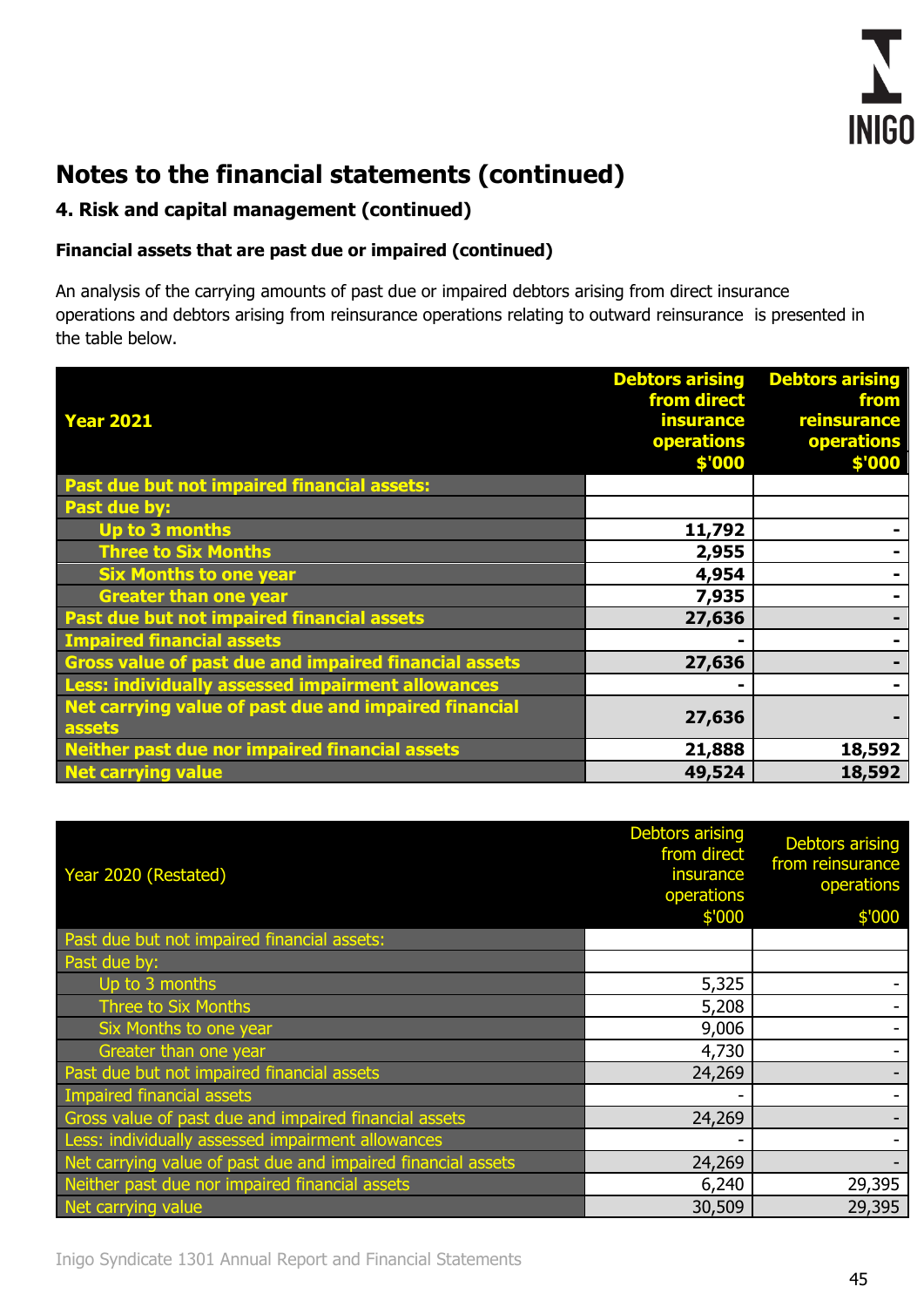

### **4. Risk and capital management (continued)**

### **Financial assets that are past due or impaired (continued)**

The debtors arising from reinsurance operations relating to inwards reinsurance of \$75.2m (2020: \$42.9 m) are excluded from the table above.

### **Liquidity risk**

Liquidity risk is the risk that the Syndicate will encounter difficulty in meeting obligations arising from its insurance contracts and financial liabilities. The Syndicate is exposed to daily calls on its available cash resources mainly from claims arising from insurance contracts.

For the 2020 and prior years of account, the nature of the Syndicate's exposures to liquidity risk and its objectives, policies and processes for managing liquidity risk have not changed significantly from the prior year.

For the 2021 year of account, IMAL have established the ERMF which sets out the principles, concepts, processes and accountabilities which govern how risk is managed across the business. The IMAL Risk & Investment Committee is responsible for overseeing the management of liquidity risk.

#### **Management of liquidity risk**

The Syndicate's approach to managing liquidity risk is to ensure, as far as possible, that it will always have sufficient liquidity to meet its liabilities when they fall due, under both normal and stressed conditions, without incurring unacceptable losses or risking damage to the Syndicate's reputation. The Syndicate's approach to managing its liquidity risk is as follows:

- Forecasts are prepared and revised on a regular basis to predict cash outflows from insurance contracts over the short, medium and long term;
- Assets purchased by the Syndicate are required to satisfy specified marketability requirements;
- The Syndicate maintains cash and liquid assets to meet daily calls on its insurance contracts;
- The Syndicate regularly reviews its contingency funding plans to ensure that adequate liquid financial resources are in place to meet obligations as they fall due in the event of reasonably foreseeable abnormal circumstances.

The maturity analysis presented in the table below shows the remaining contractual maturities for the Syndicate's insurance contracts and financial instruments. For insurance contracts, the contractual maturity is the estimated date when the gross undiscounted contractually required cash flows will occur. For financial assets and liabilities it is the earliest date on which the gross undiscounted cash flows (including contractual interest payments) could be paid assuming conditions are consistent with those at the reporting date. The actual timing of future settlement cash flows may differ materially from the disclosure below. Contingent liquidity also exists for the 2021 year of account in the form of the Syndicate's credit facility.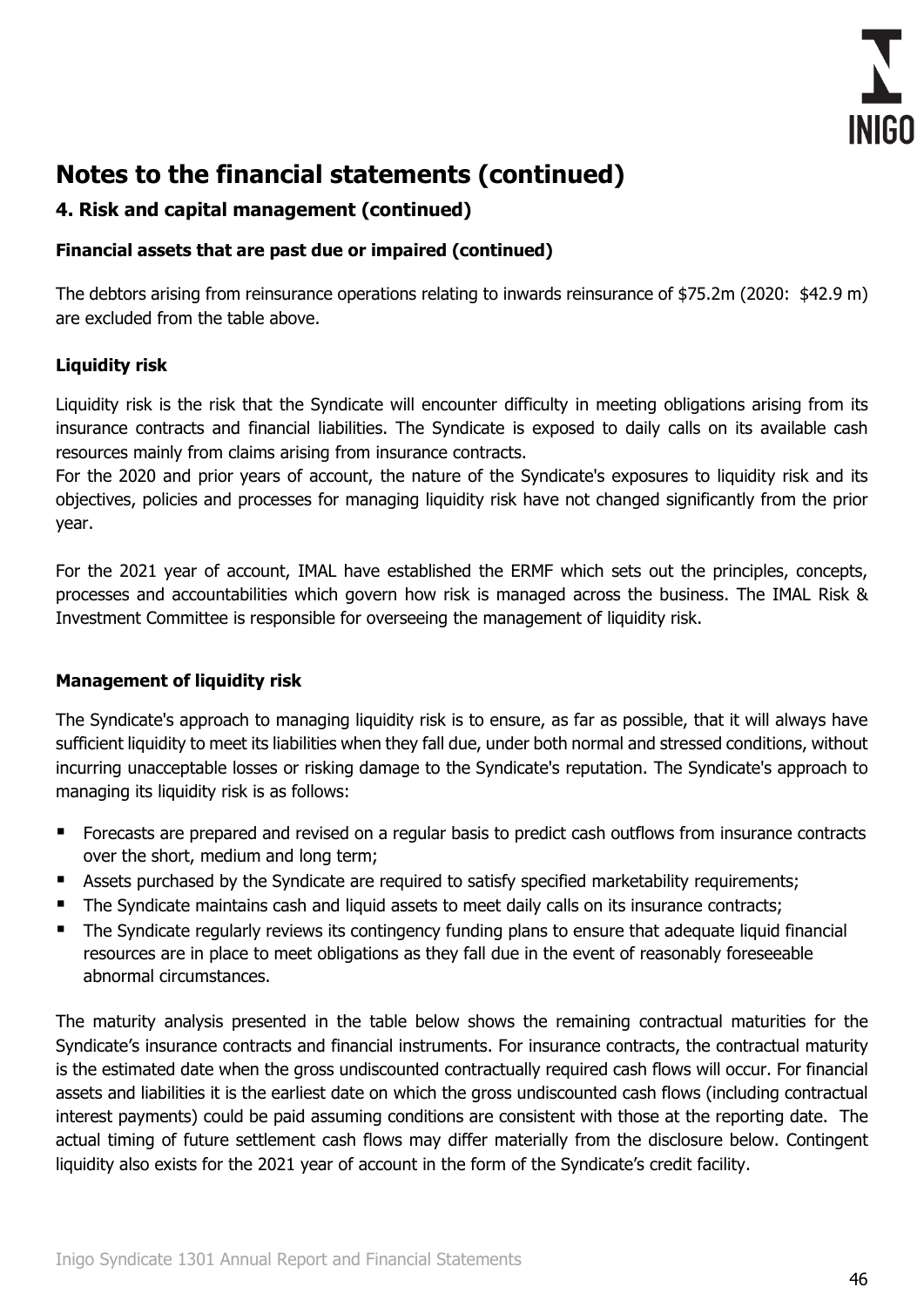

## **4. Risk and capital management (continued)**

**Management of liquidity risk (continued)**

|                                                                               | <b>Undiscounted net cash flows</b> |                               |                               |                  |                  |                                |  |
|-------------------------------------------------------------------------------|------------------------------------|-------------------------------|-------------------------------|------------------|------------------|--------------------------------|--|
| <b>Year 2021</b>                                                              | <b>Carrying</b><br>amount          | <b>Total</b><br>cash<br>flows | <b>Less</b><br>than 1<br>year | $I - 2$<br>years | $2 - 5$<br>years | <b>More</b><br>than 5<br>years |  |
|                                                                               | \$'000                             | \$'000                        | \$'000                        | \$'000           | \$'000           | \$'000                         |  |
| <b>Financial investments:</b>                                                 |                                    |                               |                               |                  |                  |                                |  |
| <b>Shares and other variable yield</b><br>securities and units in unit trusts | 240,898                            | 240,898                       | 240,898                       |                  |                  |                                |  |
| <b>Debt securities</b>                                                        | 43,571                             | 43,571                        | 210                           | 6,486            | 27,059           | 9,816                          |  |
| <b>Other loans</b>                                                            | 1,936                              | 1,936                         | 1,936                         |                  |                  |                                |  |
| <b>Deposits with credit institutions</b>                                      |                                    |                               |                               |                  |                  |                                |  |
| <b>Overseas deposits</b>                                                      | 20,867                             | 20,867                        | 20,867                        | ۰                |                  |                                |  |
| <b>Reinsurers share of technical</b><br><b>provisions</b>                     | 193,019                            | 193,019                       | 69,824                        | 77,428           | 27,429           | 18,338                         |  |
| <b>Debtors and accrued interest</b>                                           | 190,730                            | 190,730                       | 188,591                       | 1,489            | 389              | 261                            |  |
| <b>Cash at bank and in hand</b>                                               | 30,641                             | 30,641                        | 30,641                        |                  |                  |                                |  |
| <b>Total assets</b>                                                           | 721,662                            | 721,662                       | 552,967                       | 85,403           | 54,877           | 28,415                         |  |
|                                                                               |                                    |                               |                               |                  |                  |                                |  |
| <b>Technical provisions</b>                                                   | 725,670                            | 725,670                       | 342,743                       | 239,129          | 86,465           | 57,333                         |  |
| <b>Deposits received from reinsurers</b>                                      | 37,267                             | 37,267                        | 37,267                        |                  |                  |                                |  |
| <b>Creditors</b>                                                              | 52,297                             | 52,297                        | 51,577                        | 544              | 95               | 81                             |  |
| <b>Total liabilities</b>                                                      | 815,234                            | 815,234                       | 431,587                       | 239,673          | 86,560           | 57,414                         |  |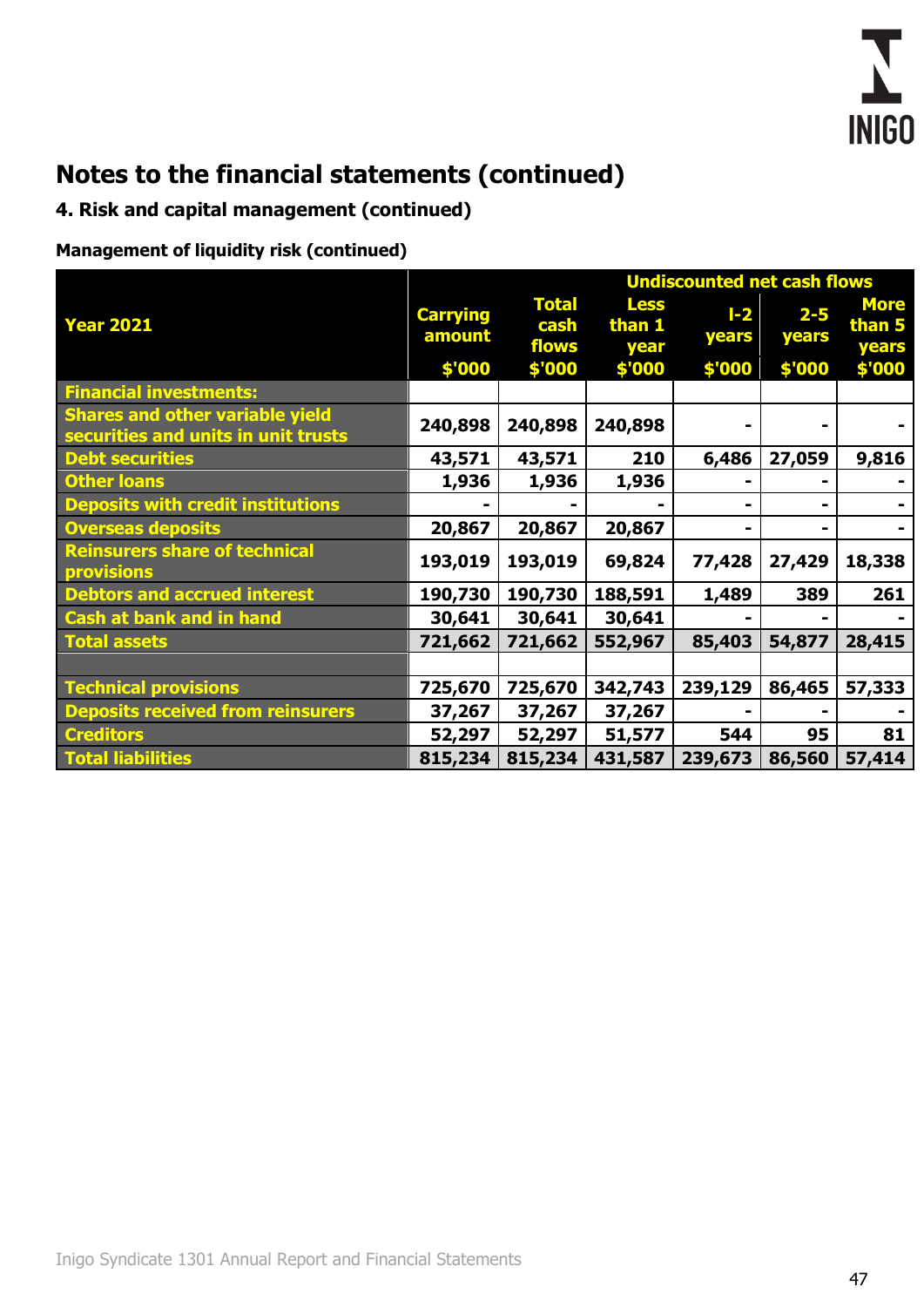

### **4. Risk and capital management (continued)**

#### **Management of liquidity risk (continued)**

|                                                                        | Undiscounted net cash flows |                               |                                 |               |                  |                                  |  |
|------------------------------------------------------------------------|-----------------------------|-------------------------------|---------------------------------|---------------|------------------|----------------------------------|--|
| Year 2020 (Restated)                                                   | Carrying<br>amount          | <b>Total</b><br>cash<br>flows | <b>Less</b><br>than $1$<br>year | $-2$<br>years | $2 - 5$<br>years | <b>More</b><br>than $5$<br>years |  |
|                                                                        | \$'000                      | \$'000                        | \$'000                          | \$'000        | \$'000           | \$'000                           |  |
| <b>Financial investments:</b>                                          |                             |                               |                                 |               |                  |                                  |  |
| Shares and other variable yield securities and<br>units in unit trusts | 172,158                     | 172,158                       | 172,158                         |               |                  |                                  |  |
| <b>Debt securities</b>                                                 | 43,656                      | 43,656                        | 2,423                           | 8,439         | 32,148           | 646                              |  |
| Other loans                                                            | 1,933                       | 1,933                         | 1,933                           |               |                  |                                  |  |
| Deposits with credit institutions                                      | 2,731                       | 2,731                         | 2,731                           |               |                  |                                  |  |
| Overseas deposits                                                      | 20,448                      | 20,448                        | 20,448                          |               |                  |                                  |  |
| Reinsurers share of technical provisions                               | 196,871                     | 196,871                       | 90,896                          | 46,958        | 44,975           | 14,042                           |  |
| Debtors and accrued interest                                           | 129,669                     | 129,669                       | 126,316                         | 2,748         | 566              | 39                               |  |
| Cash at bank and in hand                                               | 12,527                      | 12,527                        | 12,527                          |               |                  |                                  |  |
| <b>Total assets</b>                                                    | 579,993                     | 579,993                       | 429,432                         | 58,145        | 77,689           | 14,727                           |  |
|                                                                        |                             |                               |                                 |               |                  |                                  |  |
| <b>Technical provisions</b>                                            | 576,795                     | 576,795                       | 266,306                         | 137,581       | 131,771          | 41,137                           |  |
| Deposits received from reinsurers                                      | 63,785                      | 63,785                        | 63,785                          |               |                  |                                  |  |
| <b>Creditors</b>                                                       | 33,653                      | 33,653                        | 33,243                          | 336           | 69               | 5                                |  |
| Total liabilities                                                      | 674,233                     | 674,233                       | 363,334                         | 137,917       | 131,840          | 41,142                           |  |

In the above tables, the majority of debt securities, are included in the '2-5 years' column. In practice cash could be realised through the sale of the Syndicate's investments in debt securities. The disclosure does not take account of premiums received from new business written which can be used to pay claims arising.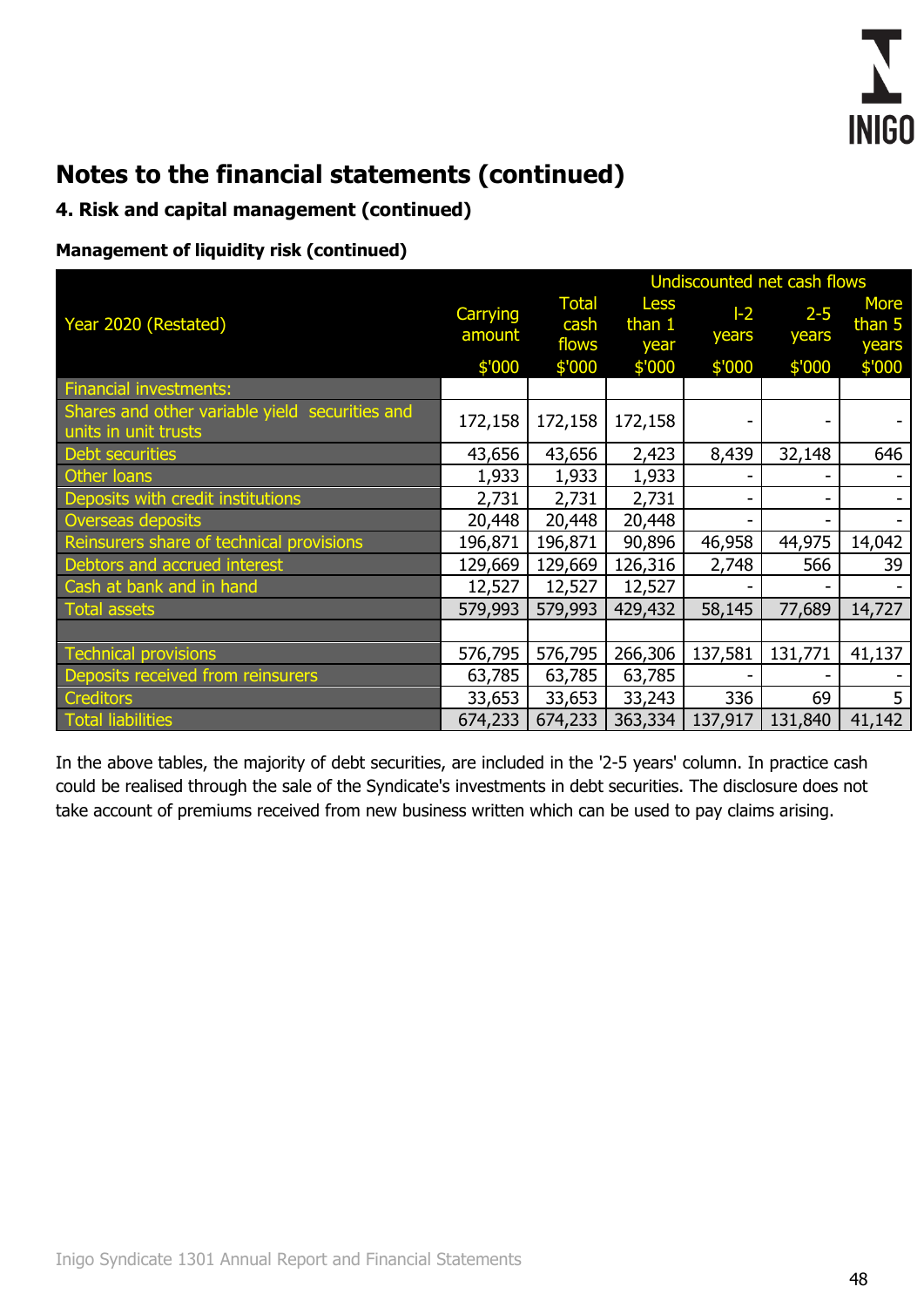

## **4. Risk and capital management (continued)**

#### **Market risk**

Market risk is the risk that the fair value or future cash flows of a financial instrument or insurance contract will fluctuate because of changes in market prices. Market risk comprises three types of risk: interest rate risk, currency risk and other price risk.

The objective of market risk management is to manage and control market risk exposures within acceptable parameters, while optimising the return on risk.

For the 2020 and prior years of account, the nature of the Syndicate's exposures to liquidity risk and its objectives, policies and processes for managing market risk have not changed significantly from the prior year.

For the 2021 year of account, IMAL have established the ERMF which sets out the principles, concepts, processes and accountabilities which govern how risk is managed across the business. The IMAL Risk & Investment Committee is responsible for overseeing the management of market risk.

#### **Management of market risks**

For each of the major components of market risk the Syndicate has policies and procedures in place which detail how each risk should be managed and monitored. The management of each of these major components of major risk and the exposure of the Syndicate at the reporting date to each major risk are addressed on pages 48 to 51.

#### **Interest rate risk**

Interest rate risk is the risk that the value of future cash flows of a financial instrument will fluctuate because of changes in market interest rates.

Interest rate risk arises primarily from the Syndicate's financial investments, cash and overseas deposits. The risk of changes in the fair value of these assets is managed by primarily investing in short-duration financial investments and cash and cash equivalents. The Inigo Risk and Investment Committee monitors the duration of these assets on a regular basis.

#### **Currency risk**

The Syndicate writes business primarily in Sterling, Euro, Australian dollar, Canadian dollar, Japanese Yen and US dollar and is therefore exposed to currency risk arising from fluctuations in the exchange rates of US dollars against these currencies. The foreign exchange policy is to maintain assets in the currency in which the cash flows from liabilities are to be settled.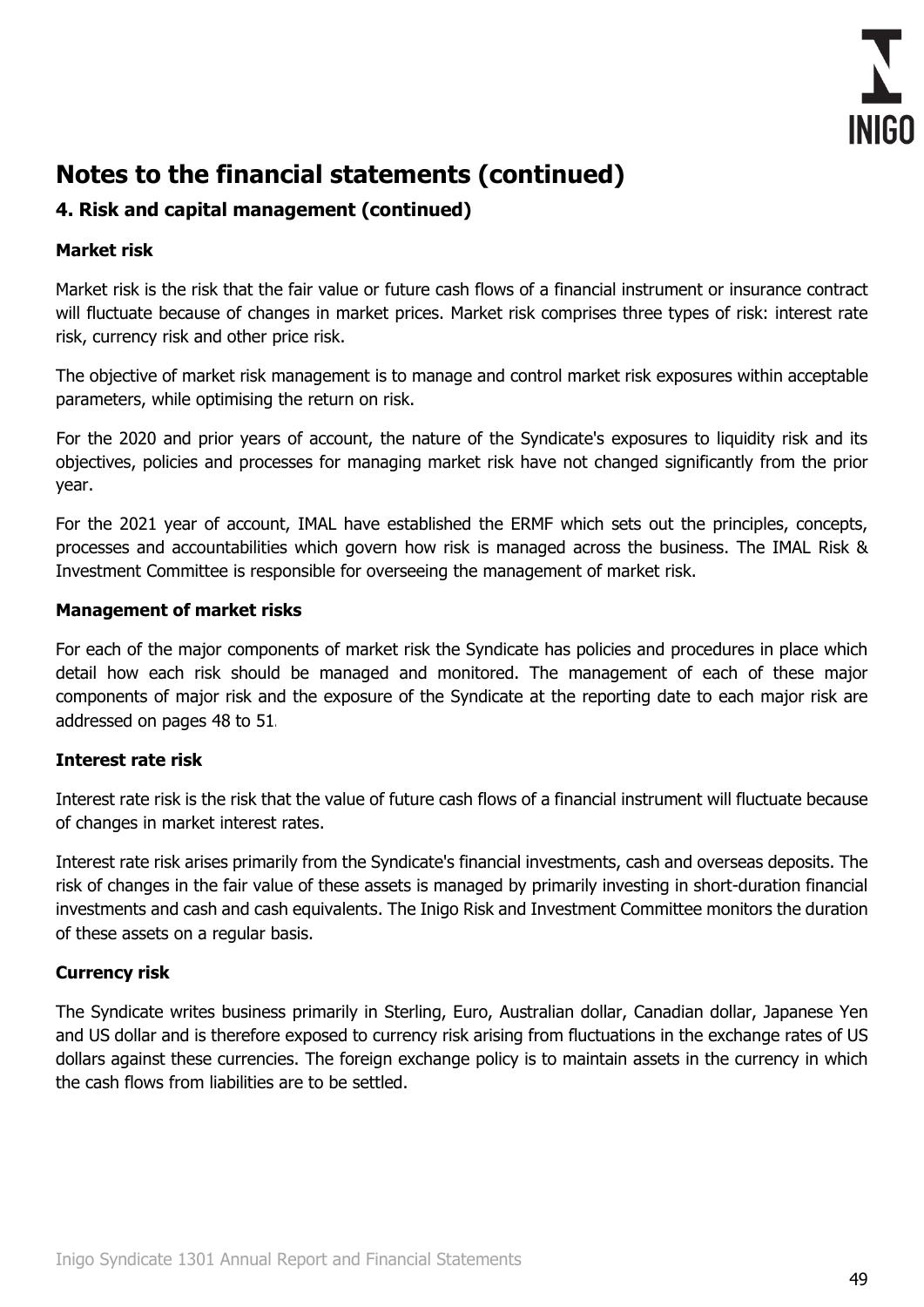

## **4. Risk and capital management (continued)**

## **Currency risk (continued)**

The table below summarises the carrying value of the Syndicate's assets and liabilities, at the reporting date:

| <b>Year 2021</b>                                                                 | <b>GBP</b><br>\$'000 | <b>EUR</b><br>\$'000 | <b>USD</b><br>\$'000 | <b>CAD</b><br>\$'000 | <b>AUD</b><br>\$'000 | <b>JPY</b><br>\$'000 | <b>Total</b><br>\$'000 |
|----------------------------------------------------------------------------------|----------------------|----------------------|----------------------|----------------------|----------------------|----------------------|------------------------|
| <b>Financial investments</b>                                                     |                      |                      |                      |                      |                      |                      |                        |
| <b>Shares and other variable</b><br>yield securities and units<br>in unit trusts | 1,218                | 41,487               | 179,002              | 19,191               |                      |                      | 240,898                |
| <b>Debt securities and other</b><br><b>fixed income securities</b>               | 579                  | ۰                    | 42,992               |                      |                      |                      | 43,571                 |
| <b>Other loans</b>                                                               | 1,936                | ۰                    |                      | ۰                    |                      |                      | 1,936                  |
| <b>Deposits with credit</b><br><b>institutions</b>                               |                      |                      |                      |                      |                      |                      |                        |
| <b>Overseas deposits</b>                                                         | 4,325                |                      | 1,860                | 3,958                | 10,724               |                      | 20,867                 |
|                                                                                  | 8,058                | 41,487               | 223,854              | 23,149               | 10,724               |                      | 307,272                |
| <b>Reinsurers' share of</b><br>technical provisions                              | 7,267                | 10,036               | 166,709              | 5,269                | 3,369                | 369                  | 193,019                |
| <b>Insurance and reinsurance</b><br>receivables                                  | 2,384                | (22, 714)            | 148,006              | 3,440                | 8,481                | 3,747                | 143,344                |
| <b>Cash at bank and in hand</b>                                                  | 6,256                | 4,108                | 1,351                |                      | 18,926               |                      | 30,641                 |
| <b>Other assets</b>                                                              | 1,084                | 5,366                | 36,583               | 880                  | 2,913                | 560                  | 47,386                 |
| <b>Total assets</b>                                                              | 25,049               | 38,283               | 576,503              | 32,738               | 44,413               | 4,676                | 721,662                |
|                                                                                  |                      |                      |                      |                      |                      |                      |                        |
| <b>Technical provisions</b>                                                      | 32,613               | 49,984               | 581,549              | 20,582               | 33,585               | 7,357                | 725,670                |
| <b>Deposits received from</b><br>reinsurers                                      | (18, 766)            | (2,713)              | 56,922               | 1,824                |                      |                      | 37,267                 |
| <b>Insurance and reinsurance</b><br>payables                                     | (4, 197)             | (971)                | 31,490               | 1,526                | 2,323                |                      | 30,171                 |
| <b>Other creditors</b>                                                           | 5,929                | 390                  | 15,435               | 189                  | 183                  |                      | 22,126                 |
| <b>Total liabilities</b>                                                         | 15,579               | 46,690               | 685,396              | 24,121               | 36,091               | 7,357                | 815,234                |
| <b>Net assets</b>                                                                | 9,470                | (8,407)              | (108, 893)           | 8,617                | 8,322                | (2,681)              | (93,572)               |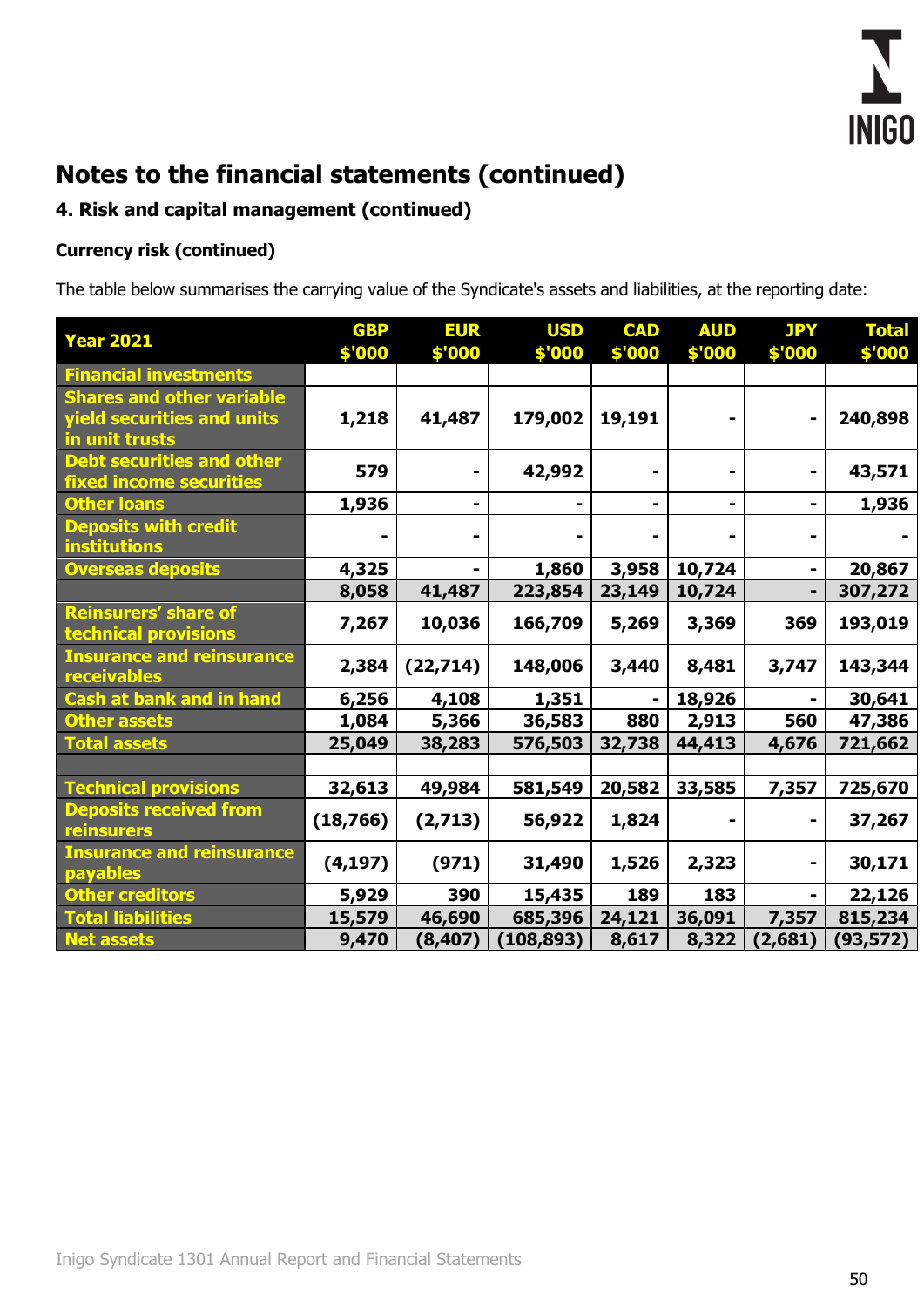

## **4. Risk and capital management (continued)**

## **Currency risk (continued)**

| Year 2020 (Restated)                                                   | <b>GBP</b><br>\$'000 | <b>EUR</b><br>\$'000 | <b>USD</b><br>\$'000 | <b>CAD</b><br>\$'000 | <b>AUD</b><br>\$'000 | <b>JPY</b><br>\$'000 | <b>Total</b><br>\$'000 |
|------------------------------------------------------------------------|----------------------|----------------------|----------------------|----------------------|----------------------|----------------------|------------------------|
| <b>Financial investments</b>                                           |                      |                      |                      |                      |                      |                      |                        |
| Shares and other variable yield<br>securities and units in unit trusts | 3,651                | 53,928               | 99,026               | 15,553               |                      |                      | 172,158                |
| Debt securities and other fixed income<br>securities                   | 10,003               | -                    | 33,653               |                      |                      |                      | 43,656                 |
| Other loans                                                            | 1,933                | Ξ.                   |                      |                      | $\blacksquare$       |                      | 1,933                  |
| Deposits with credit institutions                                      |                      | -                    | 2,731                |                      |                      |                      | 2,731                  |
| Overseas deposits                                                      | 5,138                |                      | 2,177                | 3,244                | 9,889                |                      | 20,448                 |
|                                                                        | 20,725               | 53,928               | 137,587              | 18,797               | 9,889                |                      | 240,926                |
| Reinsurers' share of technical<br>provisions                           | 19,226               | 17,376               | 151,531              | 4,672                | 4,066                |                      | 196,871                |
| Insurance and reinsurance receivables                                  | 20,554               | (33,800)             | 115,124              | (6,025)              | 6,996                | -                    | 102,849                |
| Cash at bank and in hand                                               | 351                  | 194                  | 2,392                |                      | 9,590                |                      | 12,527                 |
| Other assets                                                           | 1,070                | 2,598                | 19,919               | 393                  | 2,840                |                      | 26,820                 |
| Total assets                                                           | 61,926               | 40,296               | 426,553              | 17,837               | 33,381               |                      | 579,993                |
|                                                                        |                      |                      |                      |                      |                      |                      |                        |
| <b>Technical provisions</b>                                            | 45,913               | 65,258               | 426,743              | 11,384               | 27,497               |                      | 576,795                |
| Deposits received from reinsurers                                      |                      |                      | 63,785               |                      |                      |                      | 63,785                 |
| Insurance and reinsurance payables                                     | 154                  | (7, 373)             | 31,220               | (1,864)              | 3,187                |                      | 25,324                 |
| Other creditors                                                        | 3,063                | 724                  | 4,189                | 292                  | 61                   |                      | 8,329                  |
| <b>Total liabilities</b>                                               | 49,130               | 58,609               | 525,937              | 9,812                | 30,745               |                      | 674,233                |
| Net assets                                                             | 12,796               | (18, 313)            | (99, 384)            | 8,025                | 2,636                |                      | (94, 240)              |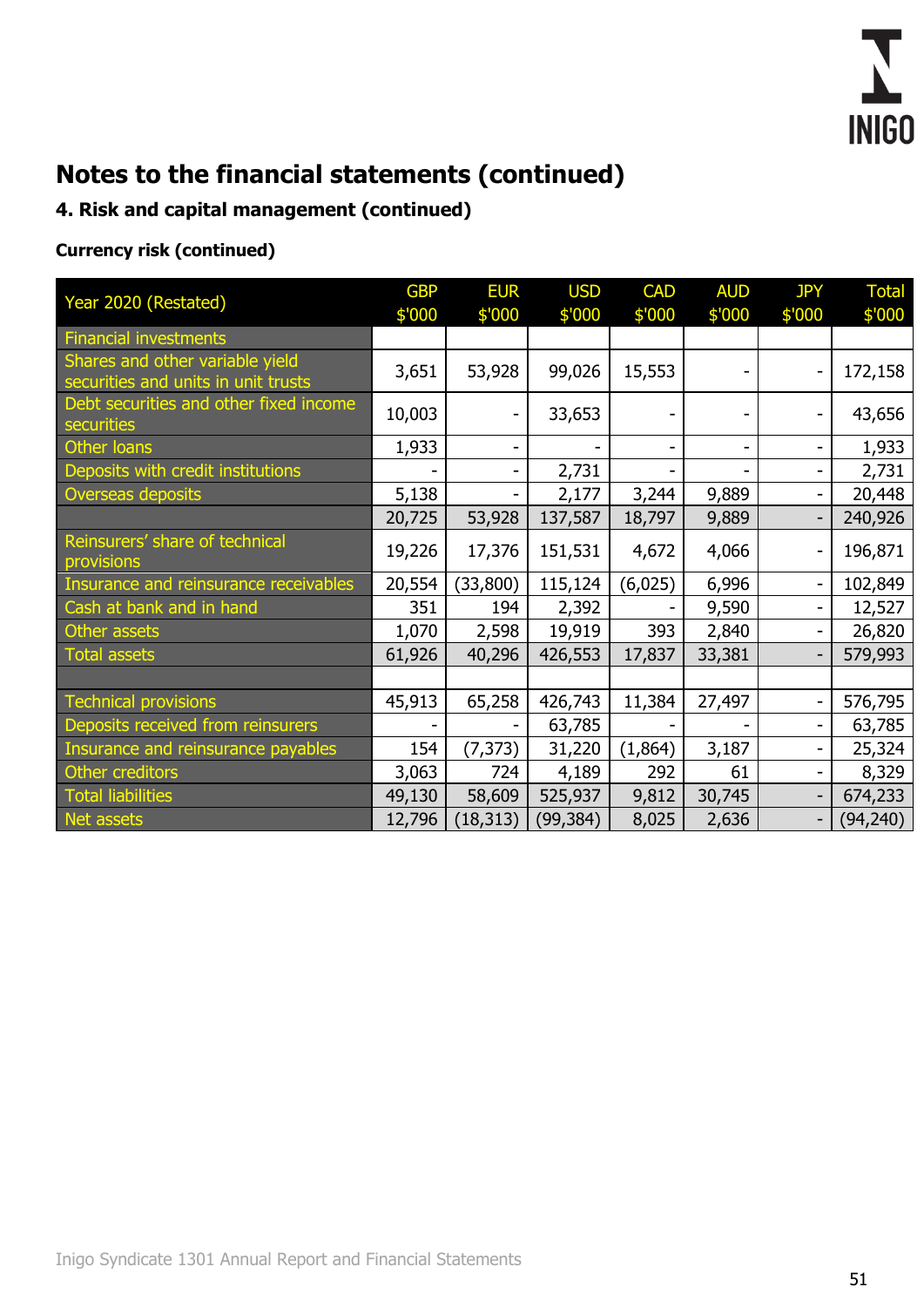

### **4. Risk and capital management (continued)**

#### **Sensitivity analysis to market risks**

An analysis of the Syndicate's sensitivity to interest rate and other price risk is presented in the table below. The table shows the effect on profit or loss of reasonably possible changes in the relevant risk variable, assuming that all other variables remain constant, if that change had occurred at the end of the reporting period and had been applied to the risk exposures at that date.

|                                                    | 2021                          | 2020                   |
|----------------------------------------------------|-------------------------------|------------------------|
|                                                    | <b>Profit or loss for the</b> | Profit or loss for the |
|                                                    | year                          | year (Restated)        |
|                                                    | \$'000                        | \$'000                 |
| Interest rate risk                                 |                               |                        |
| + 50 basis points shift in yield curves            | (917)                         | (1, 445)               |
| - 50 basis points shift in yield curves            | 917                           | 1,264                  |
| <b>Currency risk</b>                               |                               |                        |
| 10 percent increase in GBP/Euro exchange rate      | 764                           | 1,664                  |
| 10 percent decrease in GBP/Euro exchange rate      | (934)                         | (2,034)                |
| 10 percent increase in GBP/US dollar exchange rate | 9,899                         | 9,022                  |
| 10 percent decrease in GBP/US dollar exchange rate | (12,099)                      | (11,028)               |
| <b>Market price risk</b>                           |                               |                        |
| 5 percent increase in market prices                | 9,032                         | 11,764                 |
| 5 percent decrease in market prices                | (9,032)                       | (11, 764)              |

The impact of possible changes in the risk variables on Members' balances would be the same, since the Syndicate recognises all changes in recognised assets and liabilities in profit or loss.

The sensitivity analysis demonstrates the effect of a change in a key variable while other assumptions remain unchanged. However, the occurrence of a change in a single market factor may lead to changes in other market factors as a result of correlations.

The sensitivity analyses do not take into consideration that the Syndicate's financial investments are actively managed. Additionally, the sensitivity analysis is based on the Syndicate's financial position at the reporting date and may vary at the time that any actual market movement occurs. As investment markets move past pre-determined trigger points, action would be taken which would alter the Syndicate's position.

#### **Operational risk**

This is the risk that errors caused by people, processes or systems lead to losses to the Syndicate. The Managing Agent seeks to manage this risk through the use of detailed procedures and a structured programme of compliance testing of processes and systems.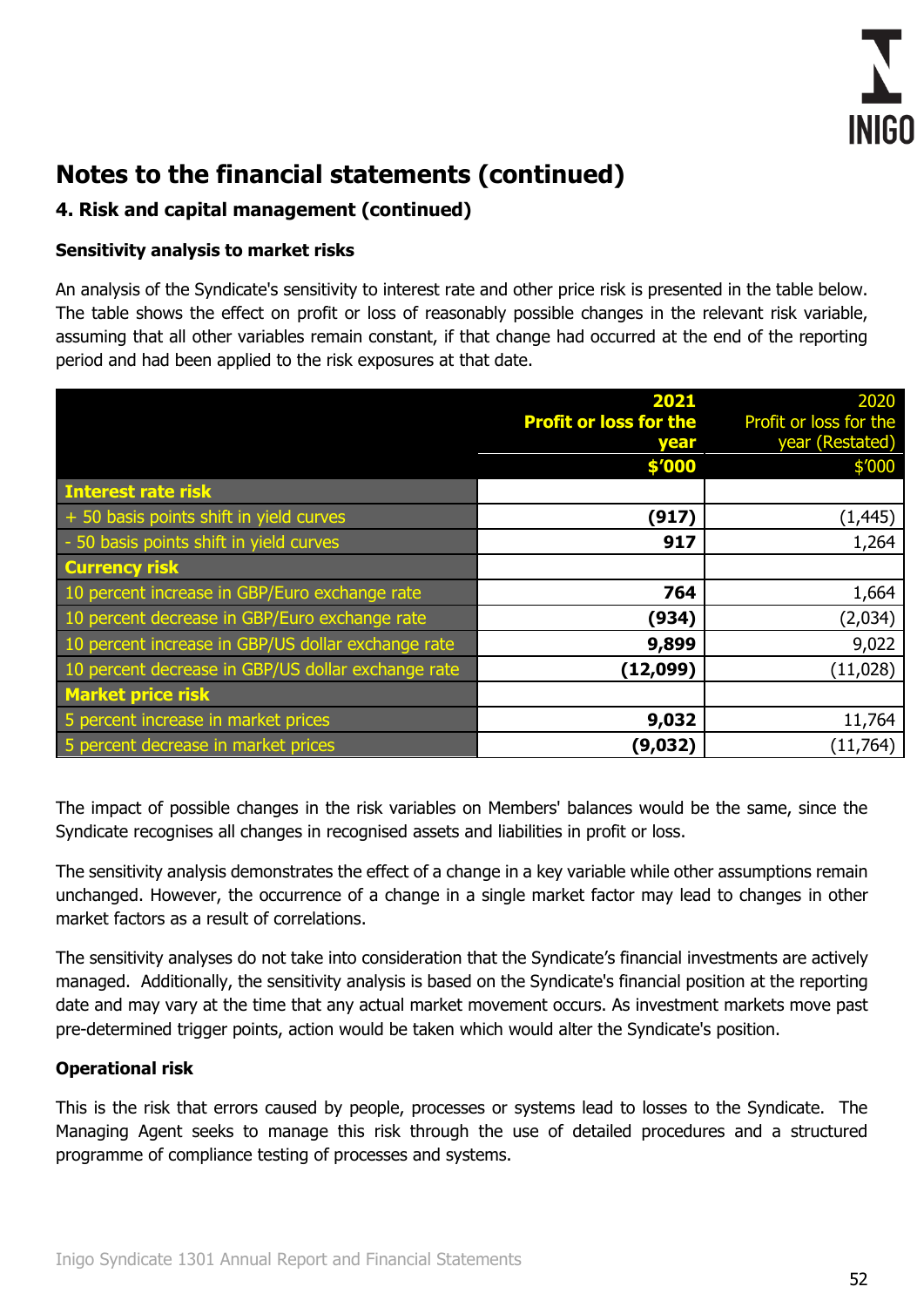

## **4. Risk and capital management (continued)**

### **Group risk**

This is the risk that changes in group strategy will lead to losses to the Syndicate. This risk is reviewed regularly.

### **Regulatory risk**

The Managing Agent is required to comply with the requirements of the Prudential Regulation Authority, the Financial Conduct Authority and Lloyd's. Lloyd's requirements include oversight principles and those imposed on the Lloyd's market by overseas regulators, particularly in respect of US situs business. Regulatory risk is the risk of loss owing to a breach of regulatory requirements or failure to respond to a regulatory change. The Managing Agent monitors regulatory developments and assesses their impact on agency policy and procedures. In addition, the agency carries out a compliance monitoring programme.

#### **Capital management**

### **Capital framework at Lloyd's**

The Society of Lloyd's (Lloyd's) is a regulated undertaking and subject to supervision by the Prudential Regulatory Authority (PRA) under the Financial Services and Markets Act 2000, and in accordance with the Solvency II Framework.

Within this supervisory framework, Lloyd's applies capital requirements at member level and centrally to ensure that Lloyd's would comply with the Solvency II requirements, and beyond that to meet its own financial strength, licence and ratings objectives.

Although, Lloyd's capital setting processes use a capital requirement set at a Syndicate level as a starting point, the requirement to meet Solvency II and Lloyd's capital requirements apply at overall and member level only respectively, not at a Syndicate level. Accordingly, the capital requirement in respect of Syndicate 1301 is not disclosed in these financial statements.

#### **Lloyd's capital setting process**

In order to meet Lloyd's requirements, each Syndicate is required to calculate its Solvency Capital Requirement (SCR) for the prospective underwriting year. This amount must be sufficient to cover a 1 in 200 year loss, reflecting uncertainty in the ultimate run-off of underwriting liabilities (SCR 'to ultimate'). The Syndicate must also calculate its SCR at the same confidence level but reflecting uncertainty over a one year time horizon (one year SCR) for Lloyd's to use in meeting Solvency II requirements. The SCRs of each Syndicate are subject to review by Lloyd's and approval by the Lloyd's Capital and Planning Group.

The capital for new syndicates is set by Lloyd's. The 2021 year of account is considered a new Syndicate by Lloyd's for capital setting purposes who have set the capital for the 2021 year of account for the Syndicate based on the Lloyd's Syndicate Benchmark Model.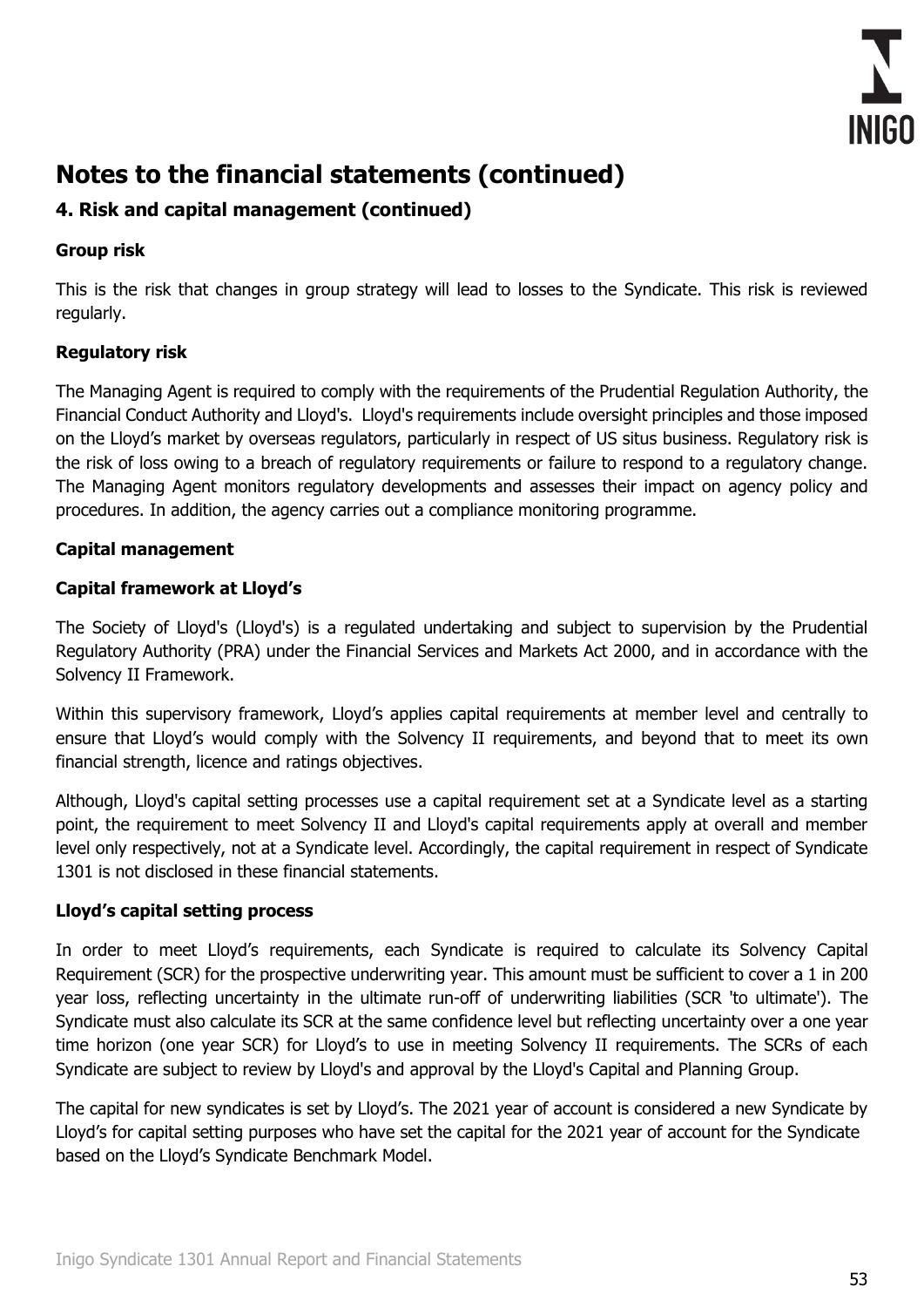

## **4. Risk and capital management (continued)**

### **Lloyd's capital setting process (continued)**

A Syndicate may be comprised of one or more underwriting members of Lloyd's. Each member is liable for its own share of underwriting liabilities on the Syndicates on which it is participating but not other members' shares. Accordingly, the capital requirements that Lloyd's sets for each member operates on a similar basis. Each member's SCR shall thus be determined by the proportion of the member's share of the Syndicate SCR 'to ultimate'. Where a member participates on more than one Syndicate, a credit for diversification is provided to reflect the spread of risk, but consistent with determining an SCR which reflects the capital requirement to cover a 1 in 200 loss 'to ultimate' for that member. Over and above this, Lloyd's applies a capital uplift to the member's capital requirement, known as the Economic Capital Assessment (ECA). The purpose of this uplift, which is a Lloyd's not a Solvency II requirement, is to meet Lloyd's financial strength, licence and ratings objectives. The capital uplift applied for 2020 was 35% of the member's SCR 'to ultimate'.

#### **Provision of capital by members**

Each member may provide capital to meet its ECA either by assets held in trust by Lloyd's specifically for that member (funds at Lloyd's), assets held and managed within a Syndicate (funds in Syndicate), or as the member's share of the members' balances on each Syndicate on which it participates. Accordingly, all of the assets less liabilities of the Syndicate, as represented in the members' balances reported on the balance sheet on page 24, represent resources available to meet members' and Lloyd's capital requirements.

#### **5. Analysis of underwriting result**

An analysis of the underwriting result before investment return and profit/ (loss) on foreign exchange is presented in the table below:

| <b>Year 2021</b>                            | <b>Gross</b><br>premiums<br>written<br>\$'000 | <b>Gross</b><br>premiums<br>earned<br>\$'000 | <b>Gross</b><br>claims<br><b>incurred</b><br>\$'000 | <b>Gross</b><br>operating<br>expenses<br>\$'000 | <b>Reinsurance</b><br><b>balance</b><br>\$'000 | <b>Total</b><br>\$'000 |
|---------------------------------------------|-----------------------------------------------|----------------------------------------------|-----------------------------------------------------|-------------------------------------------------|------------------------------------------------|------------------------|
| <b>Direct insurance</b>                     |                                               |                                              |                                                     |                                                 |                                                |                        |
| <b>Accident and health</b>                  | 9,369                                         | 11,347                                       | (964)                                               | (4,848)                                         | (2, 373)                                       | 3,162                  |
| <b>Marine, aviation and</b><br>transport    | 6,338                                         | 14,758                                       | 11,720                                              | (4, 652)                                        | (995)                                          | 20,831                 |
| <b>Fire and other</b><br>damage to property | 64,081                                        | 51,733                                       | (56, 882)                                           | (19, 336)                                       | (3,666)                                        | (28, 151)              |
| Third party liability                       | 140,974                                       | 65,679                                       | (44,853)                                            | (22,205)                                        | 706                                            | (673)                  |
| <b>Miscellaneous</b>                        | 690                                           | 6,646                                        | (16, 845)                                           | (1, 552)                                        | 8,269                                          | (3, 482)               |
| <b>Total</b>                                | 221,452                                       | 150,163                                      | (107, 824)                                          | (52,593)                                        | 1,941                                          | (8,313)                |
| <b>Reinsurance</b>                          | 206,595                                       | 167,090                                      | (92,751)                                            | (45,132)                                        | (54,726)                                       | (25, 519)              |
| <b>Total</b>                                | 428,047                                       | 317,253                                      | (200,575)                                           | (97,725)                                        | (52, 785)                                      | (33,832)               |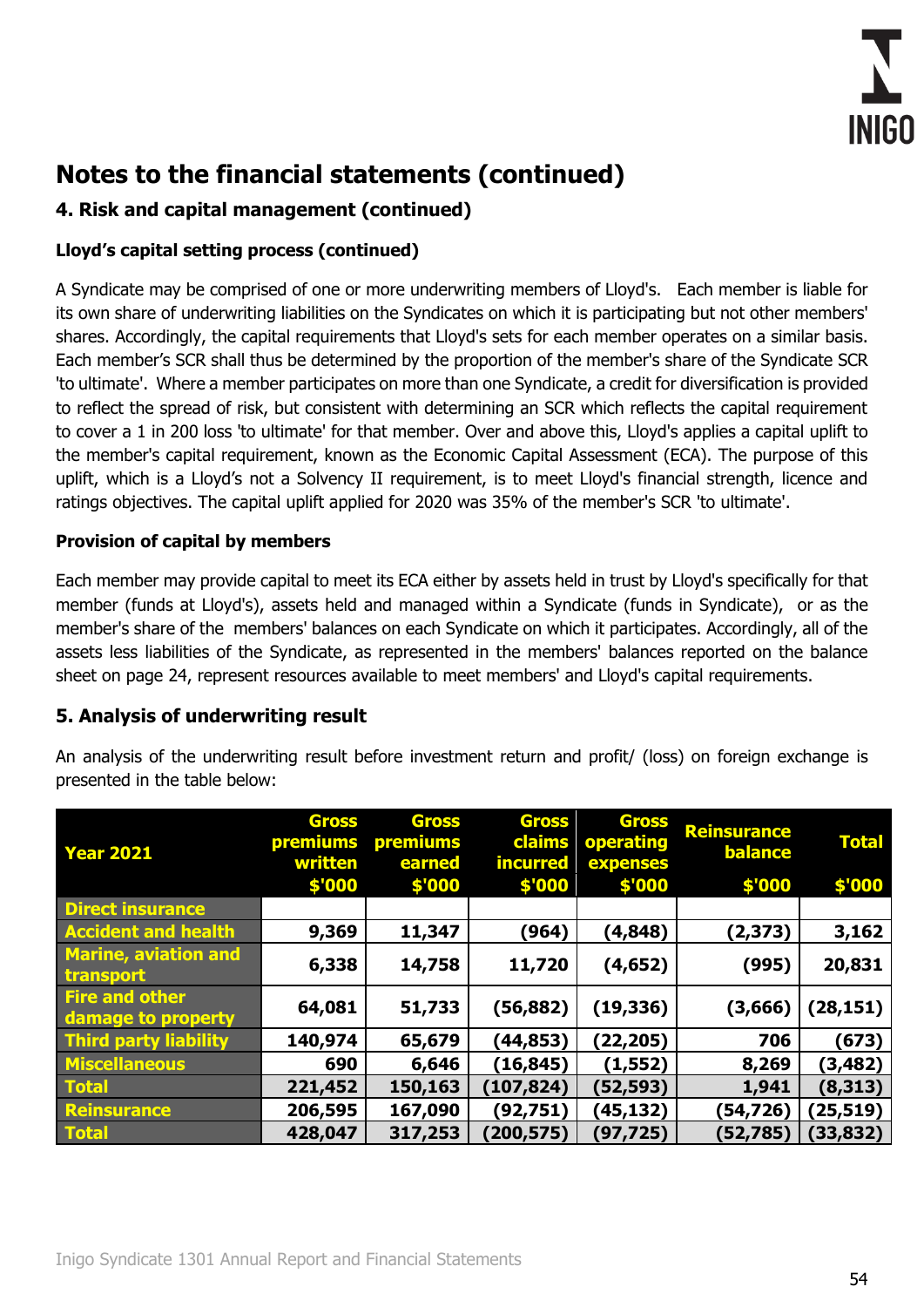

## **5. Analysis of underwriting result (continued)**

| Year 2020 (Restated)              | <b>Gross</b><br>premiums<br>written | <b>Gross</b><br>premiums<br>earned | Gross<br>claims<br>incurred | Gross<br>operating<br>expenses | Reinsurance<br>balance | <b>Total</b> |
|-----------------------------------|-------------------------------------|------------------------------------|-----------------------------|--------------------------------|------------------------|--------------|
|                                   | \$'000                              | \$'000                             | \$'000                      | \$'000                         | \$'000                 | \$'000       |
| Direct insurance                  |                                     |                                    |                             |                                |                        |              |
| Accident and health               | 11,681                              | 11,209                             | (21, 860)                   | (4,681)                        | 4,402                  | (10, 930)    |
| Marine, aviation and transport    | 38,247                              | 48,598                             | (27, 362)                   | (17, 585)                      | (4, 251)               | (600)        |
| Fire and other damage to property | 35,950                              | 41,542                             | (16, 920)                   | (17, 300)                      | (5,036)                | 2,286        |
| Third party liability             | 18,527                              | 21,290                             | (13, 394)                   | (5, 510)                       | (3, 510)               | (1, 124)     |
| Miscellaneous                     | 11,470                              | 10,391                             | (34, 353)                   | (3,828)                        | 21,102                 | (6,688)      |
| Total                             | 115,875                             | 133,030                            | (113, 889)                  | (48, 904)                      | 12,707                 | (17,056)     |
| Reinsurance                       | 69,516                              | 84,233                             | (81, 550)                   | (35, 304)                      | 16,414                 | (16, 207)    |
| Total                             | 185,391                             | 217,263                            | (195, 439)                  | (84, 208)                      | 29,121                 | (33, 263)    |

The gross premiums written for direct insurance by geographical risk exposure is presented in the table below:

|                                     | 2021    | 2020<br>(Restated) |
|-------------------------------------|---------|--------------------|
|                                     | \$'000  | \$'000             |
| <b>United Kingdom</b>               | 13,910  | 1,204              |
| <b>Other Europe</b>                 | 26,791  | 1,310              |
| <b>US</b>                           | 109,939 | 23,731             |
| Other countries                     | 70,812  | 89,630             |
| <b>Total gross premiums written</b> | 221,452 | 115,875            |

The Other category includes policies with worldwide risk exposures.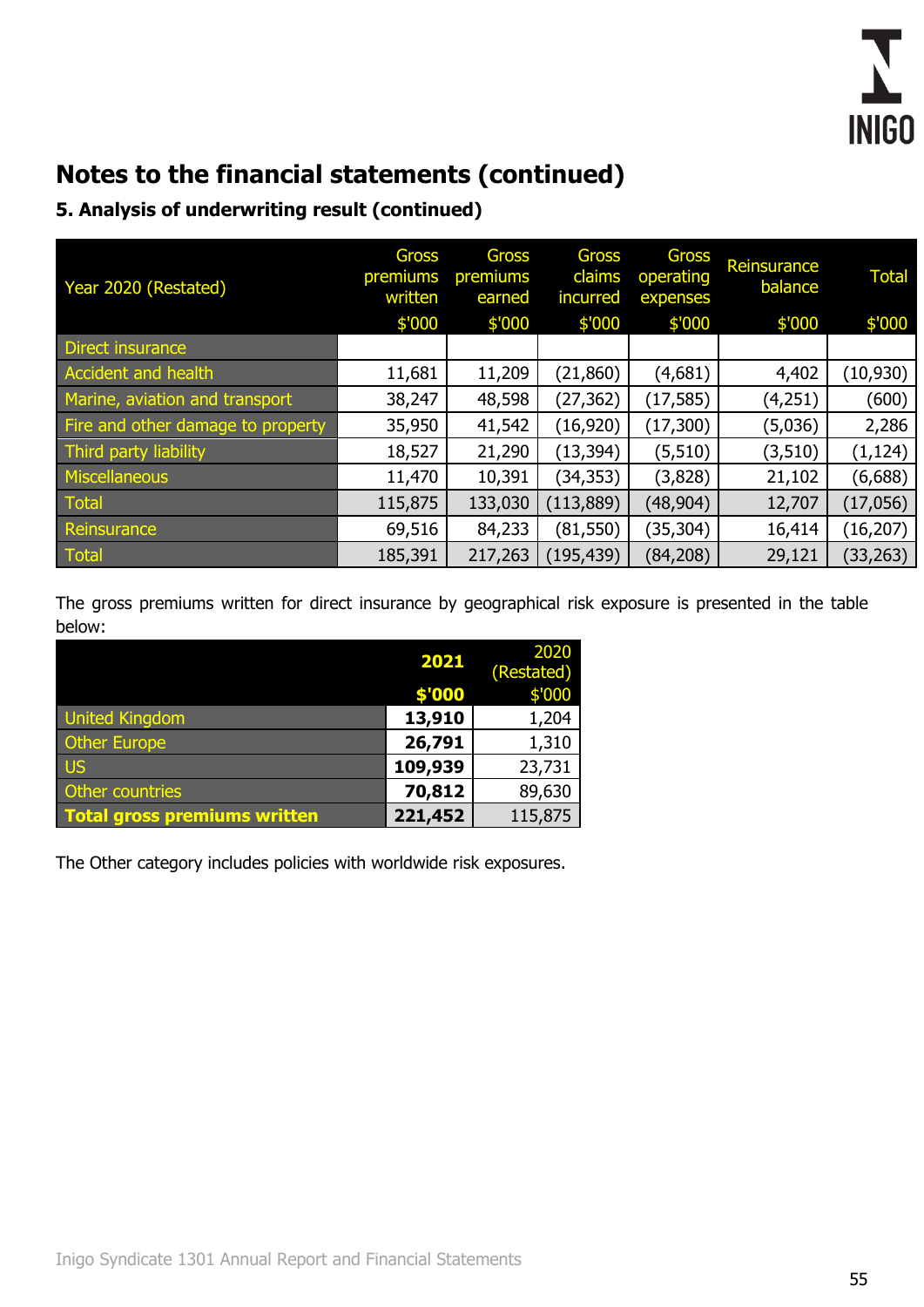

### **6. Claims**

Adverse movements of \$8.6m (2020: \$1,000 adverse) in the past year's provision for claims outstanding, net of expected reinsurance recoveries, are included in claims incurred, net of reinsurance. These arose in respect of the following classes of business:

|                                   | 2021      | 2020<br>(Restated) |
|-----------------------------------|-----------|--------------------|
|                                   | \$'000    | \$′000             |
| Accident and health               | 7,953     | (5, 382)           |
| Marine, aviation and transport    | 17,227    | 8,072              |
| Fire and other damage to property | (30, 681) | (4,052)            |
| Third party liability             | (7, 274)  | 4,902              |
| Miscellaneous                     | (19, 501) | 3,310              |
| Reinsurance                       | 40,852    | (6, 851)           |
|                                   | 8,576     | $\ket{1}$          |

## **7. Net operating expenses**

|                                                  | 2021      | 2020<br>(Restated) |
|--------------------------------------------------|-----------|--------------------|
|                                                  | \$'000    | \$'000             |
| <b>Acquisition costs:</b>                        |           |                    |
| <b>Brokerage and commissions</b>                 | 59,000    | 43,764             |
| Other acquisition costs                          | 9,229     | 2,362              |
|                                                  | 68,229    | 46,126             |
| Change in deferred acquisition costs             | (12, 585) | 6,740              |
| <b>Administrative expenses</b>                   | 41,384    | 35,926             |
| Members' standard personal expenses              | 3,069     | 2,228              |
| Reinsurance commissions and profit participation | (3, 438)  | (6, 813)           |
| <b>Net operating expenses</b>                    | 96,659    | 84,207             |

Total written commissions for direct insurance business for the year amounted to \$28.6m (2020: \$32.0m).

The majority of administrative expenses are incurred by Inigo Limited and are recharged to the Syndicate in line with Group policy.

The member's standard personal expenses are included within administrative expenses and include Lloyd's subscriptions, New Central Fund contributions and Managing Agent's fees.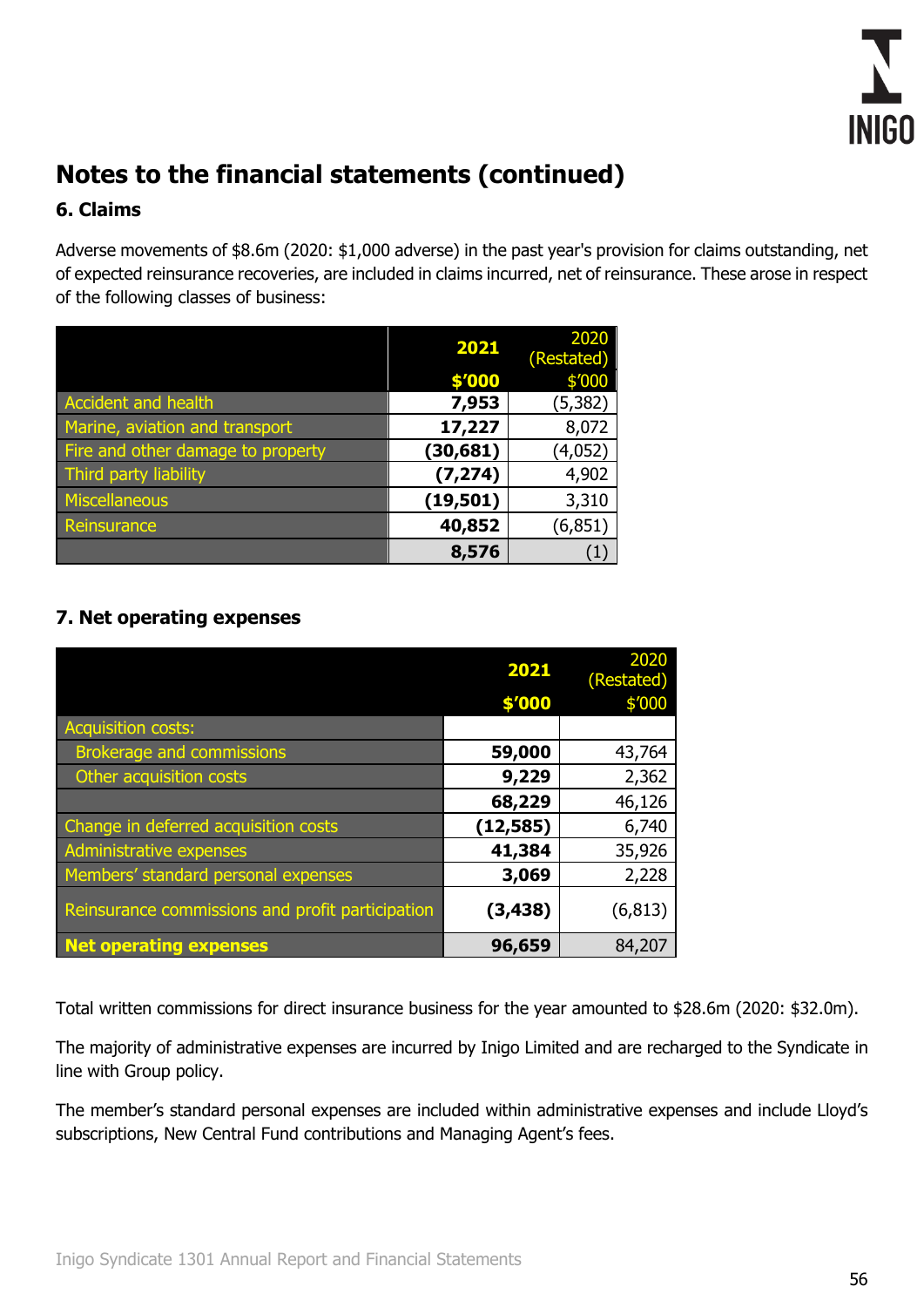

### **7. Net operating expenses (continued)**

Administrative expenses include:

|                                                                                                                    | 2021<br>\$'000 | 2020<br>(Restated)<br>\$'000 |
|--------------------------------------------------------------------------------------------------------------------|----------------|------------------------------|
| Auditors' remuneration:                                                                                            |                |                              |
| fees payable to the Syndicate's auditor for the audit of these<br>financial statements                             | 817            | 603                          |
| fees payable to the Syndicate's auditor and its associates in<br>respect of other services pursuant to legislation | 81             |                              |

### **8. Key management personnel compensation**

The directors of Inigo Managing Agent Limited received the following aggregate remuneration:

|                                 |        | 2020<br>(Restated) |
|---------------------------------|--------|--------------------|
|                                 | \$'000 | \$'000             |
| Directors' emoluments           | 1,588  | 813                |
| Contribution to pension schemes |        | 21                 |
|                                 | 1,588  | 834                |

No other compensation was payable to key management personnel.

The active underwriter received the following aggregate and included within directors' emoluments above.

|                   |                | 2020       |
|-------------------|----------------|------------|
|                   |                | (Restated) |
|                   | <b>COLLECT</b> | \$'000     |
| <b>Emoluments</b> | 381            | 254        |

### **9. Staff numbers and costs**

All staff for the 2021 year of account are employed by Inigo Limited and all staff for the 2020 and prior years of account are employed by Enstar (EU) Limited, a company within the Enstar Group. The average number of persons employed by Inigo Limited and Enstar (EU) Limited, but working for the Syndicate during the year, analysed by category, was as follows: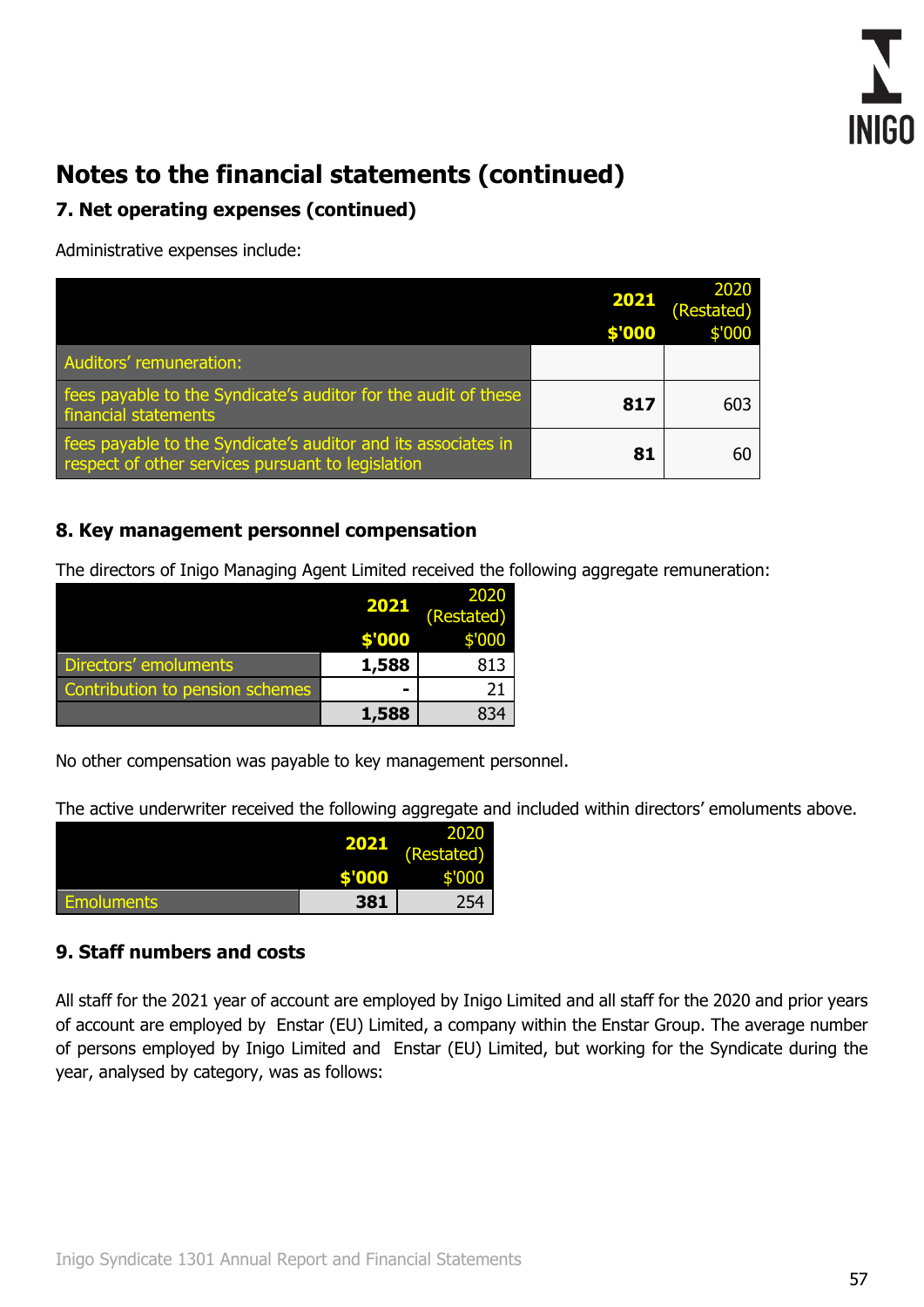

## **9. Staff numbers and costs (continued)**

|                               |    | <b>2021</b> 2020 (Restated) |
|-------------------------------|----|-----------------------------|
|                               |    |                             |
| Administration and<br>finance | 32 | 33                          |
| <b>Underwriting</b>           | 27 |                             |
| <b>Claims</b>                 | 18 | 16                          |
|                               | 77 |                             |

The following amounts were recharged by Inigo Limited and Enstar (EU) Limited to the Syndicate in respect of payroll costs:

|                              | 2021   | 2020<br>(Restated) |
|------------------------------|--------|--------------------|
|                              | \$'000 | \$'000             |
| <b>Wages and</b><br>salaries | 26,149 | 17,874             |
| Social security<br>costs     | 2,484  | 2,115              |
| Other pension<br>costs       | 1,108  | 1,089              |
| <b>Other</b>                 | 811    | 1,015              |
|                              | 30,552 | 22,093             |

Of the \$30.6m incurred, \$22.0m pertained to Inigo, and \$8.6m pertained to Enstar (EU) Limited.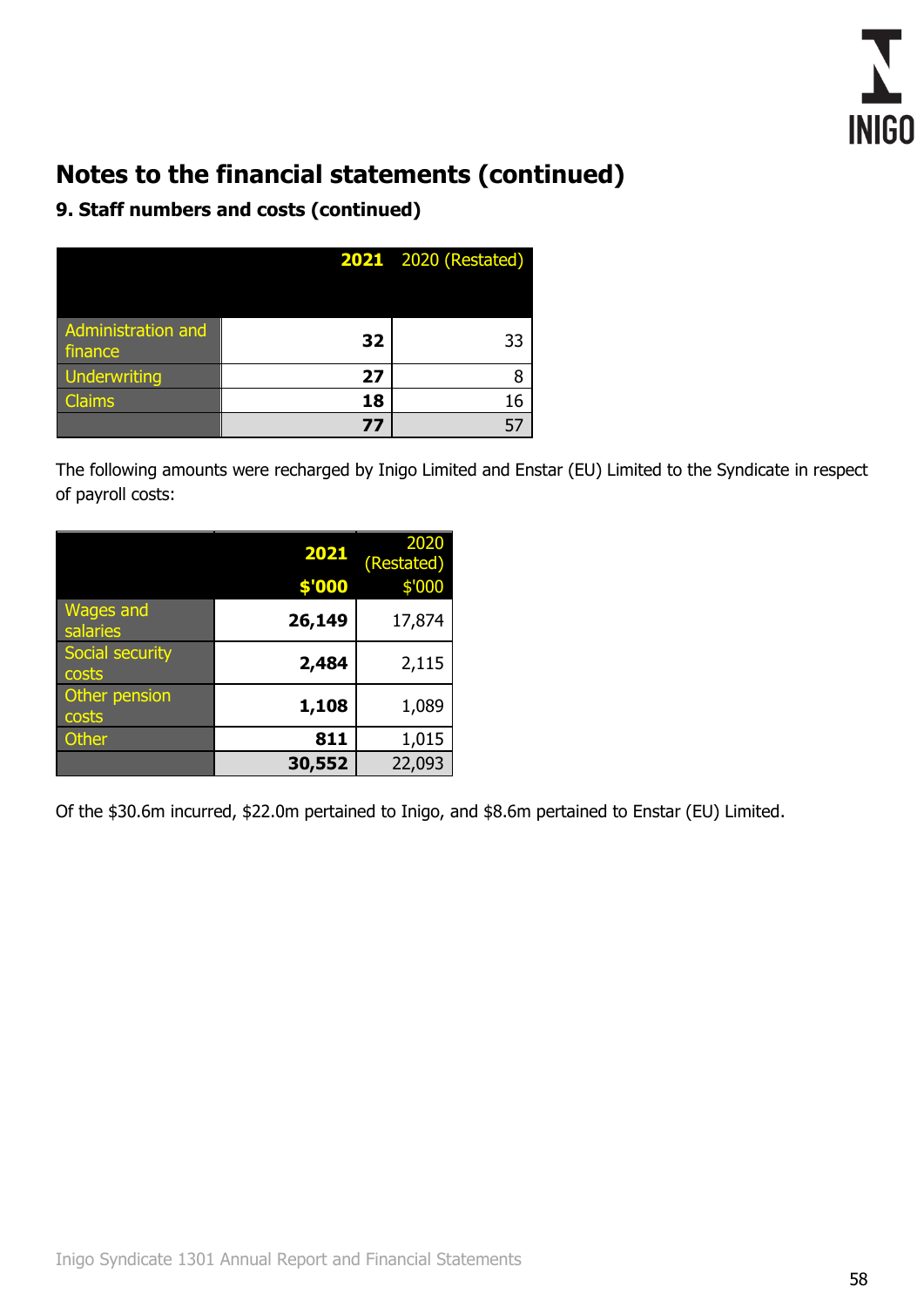

### **10. Investment return**

The investment return transferred to the technical account from the non-technical account comprises the following:

|                                                                                              | 2021    | 2020<br>(Restated) |
|----------------------------------------------------------------------------------------------|---------|--------------------|
|                                                                                              | \$'000  | \$'000             |
| Investment income:                                                                           |         |                    |
| Interest and dividend income                                                                 | 1,077   | 1,489              |
| <b>Realised gains</b>                                                                        | 161     | 493                |
| Unrealised gains on investments                                                              | 2,109   | 9,164              |
| Investment expenses and charges:                                                             |         |                    |
| <b>Investment management</b><br>expenses, including interest                                 | 14      | (59)               |
| Losses on the realisation of<br>investments                                                  | (1,056) | (133)              |
| Unrealised losses on investments                                                             | (2,742) | (6, 813)           |
| Investment return transferred to the<br>technical account from the non-<br>technical account | 437     | (4, 141)           |
| <b>Total investment return</b>                                                               |         |                    |

The Syndicate's investment objective is to maintain suitable levels of liquidity whilst implementing an investment strategy targeting capital preservation and income return. The Syndicate will construct a predominantly high quality, diversified portfolio with a maturity profile and currency mix complementary to that of the liabilities.

The total income, expenses, net gains or losses, including changes in fair value, recognised on all financial assets and financial liabilities comprises the following:

|                                                          | 2021<br>\$'000 | 2020<br>(Restated)<br>\$'000 |
|----------------------------------------------------------|----------------|------------------------------|
| Financial assets at fair value through<br>profit or loss | (1,528)        | 2,711                        |
| Financial assets at amortised cost:                      |                |                              |
| Interest income                                          | 1,077          | 1,489                        |
| Impairment losses on debtors                             |                |                              |
| Financial liabilities at amortised cost:                 |                |                              |
| <b>Interest expense</b>                                  |                |                              |
| Investment management expenses,<br>excluding interest    | 14             | (59)                         |
| <b>Total investment return</b>                           | (437)          | 4,141                        |

Inigo Syndicate 1301 Annual Report and Financial Statements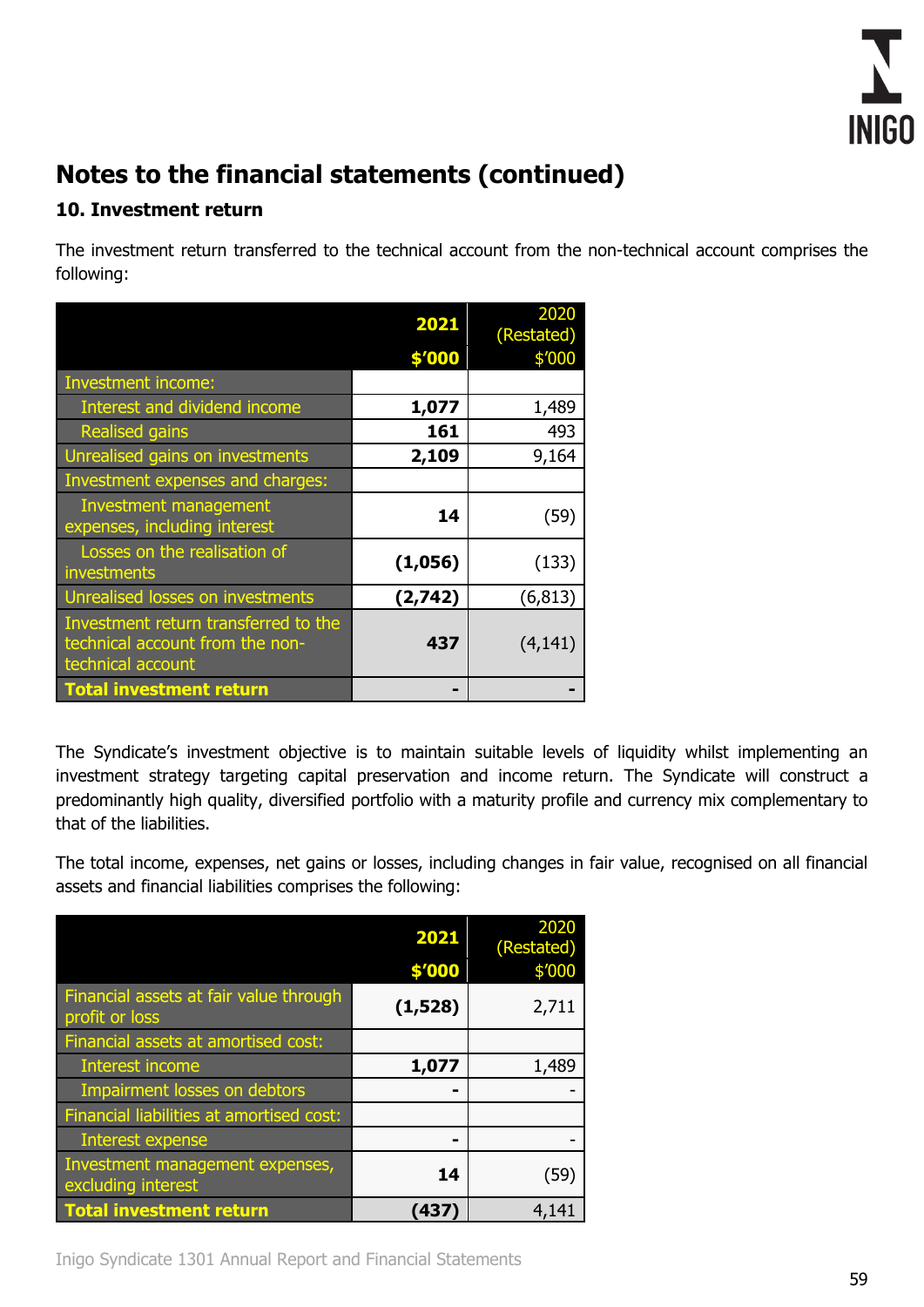

## **10. Investment return (continued)**

The table below presents the average amounts of funds in the year per currency and analyses by major currency the average investment yields in the year.

|                                                                          | 2021       | 2020<br>(Restated) |
|--------------------------------------------------------------------------|------------|--------------------|
|                                                                          | \$'000     | \$'000             |
| Average amount of Syndicate funds<br>available for investment during the |            |                    |
| year                                                                     |            |                    |
| <b>Sterling</b>                                                          | 17,602     | 23,147             |
| Euro                                                                     | 49,621     | 54,956             |
| <b>US dollar</b>                                                         | 82,432     | 54,013             |
| <b>Canadian Dollar</b>                                                   | 6,058      | 5,291              |
| <b>Australian Dollar</b>                                                 | 24,480     | 16,864             |
| Total funds available for investment,<br>in dollars                      | 180,193    | 154,271            |
|                                                                          |            |                    |
| <b>Total investment return</b>                                           | (437)      | 4,141              |
|                                                                          |            |                    |
| Annual investment yield                                                  |            |                    |
| <b>Sterling</b>                                                          | 1.52%      | 2.06%              |
| <b>Euro</b>                                                              | $(0.14\%)$ | 3.56%              |
| <b>US dollar</b>                                                         | 0.62%      | 2.57%              |
| <b>Canadian Dollar</b>                                                   | 1.20%      | 4.62%              |
| <b>Australian Dollar</b>                                                 | 1.10%      | 1.49%              |
| Total annual investment yield, in<br>dollars                             | 0.58%      | 2.80%              |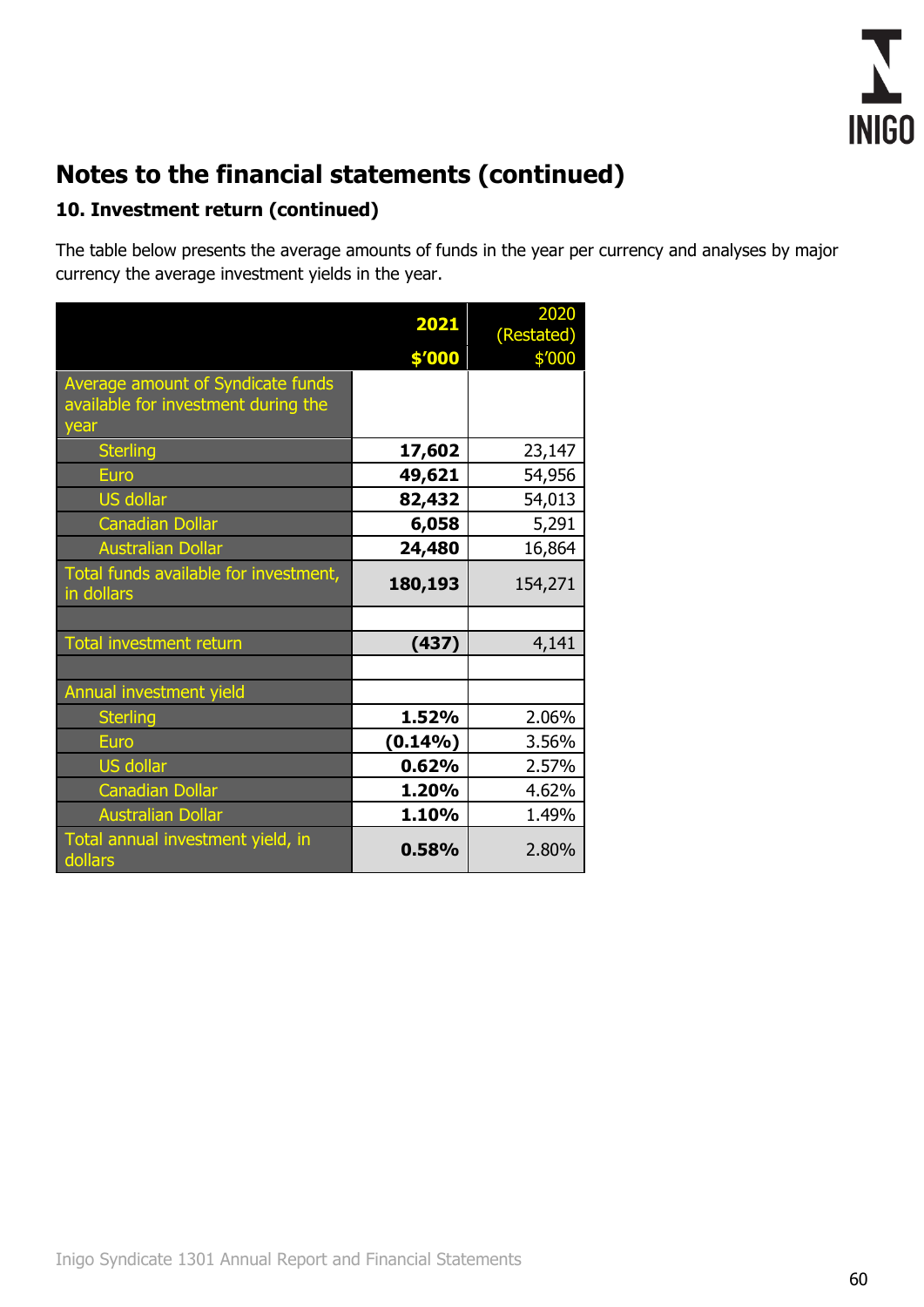

## **11. Financial investments**

|                                                                        | <b>Carrying value</b> |                    | <b>Cost</b> |                    |  |
|------------------------------------------------------------------------|-----------------------|--------------------|-------------|--------------------|--|
|                                                                        | 2021                  | 2020<br>(Restated) | 2021        | 2020<br>(Restated) |  |
|                                                                        | \$'000                | \$'000             | \$'000      | \$'000             |  |
| Shares and other variable yield securities and units in<br>unit trusts | 240,898               | 172,158            | 238,932     | 168,923            |  |
| Debt securities and other fixed income securities                      | 43,571                | 43,656             | 44,760      | 45,410             |  |
| Government and supranational securities                                | 13,981                | 13,027             | 14,420      | 13,771             |  |
| Asset backed securities                                                |                       |                    |             |                    |  |
| Mortgage backed instruments                                            | 6,928                 | 6,931              | 7,094       | 7,049              |  |
| Corporate bonds                                                        | 22,662                | 23,698             | 23,246      | 24,590             |  |
| <b>Other Loans</b>                                                     | 1,936                 | 1,933              | 1,944       | 1,933              |  |
| Deposits with credit institutions                                      |                       | 2,731              |             | 2,731              |  |
| Overseas deposits as investments                                       | 20,867                | 20,448             | 17,990      | 16,883             |  |
| <b>Total financial investments</b>                                     | 307,272               | 240,926            | 303,626     | 235,880            |  |

The financial investments presented in the table above are measured at fair value through profit or loss.

The Syndicate classifies its financial instruments held at fair value in its statement of financial position using a fair value hierarchy, as follows:

- $\blacksquare$  Level 1 Quoted prices (unadjusted) in active markets for identical assets or liabilities;
- Level 2 Prices based on recent transactions in identical assets (either unadjusted or adjusted);
- Level 3 Prices determined using a valuation technique.

| 2021                                                                   | <b>Level 1</b><br>\$'000 | <b>Level 2</b><br>\$'000 | <b>Level 3</b><br>\$'000 | <b>Total</b><br>\$′000 |
|------------------------------------------------------------------------|--------------------------|--------------------------|--------------------------|------------------------|
| Shares and other variable yield securities and<br>units in unit trusts | 59,510                   | 181,388                  | $\blacksquare$           | 240,898                |
| Debt securities and other fixed income<br>securities                   | $\blacksquare$           | 43,571                   | $\blacksquare$           | 43,571                 |
| <b>Other loans</b>                                                     |                          |                          | 1,936                    | 1,936                  |
| Loans and deposits with credit institutions                            | $\blacksquare$           |                          |                          |                        |
| <b>Overseas deposits</b>                                               | 3,573                    | 17,294                   |                          | 20,867                 |
| <b>Total</b>                                                           | 63,083                   | 242,253                  | 1,936                    | 307,272                |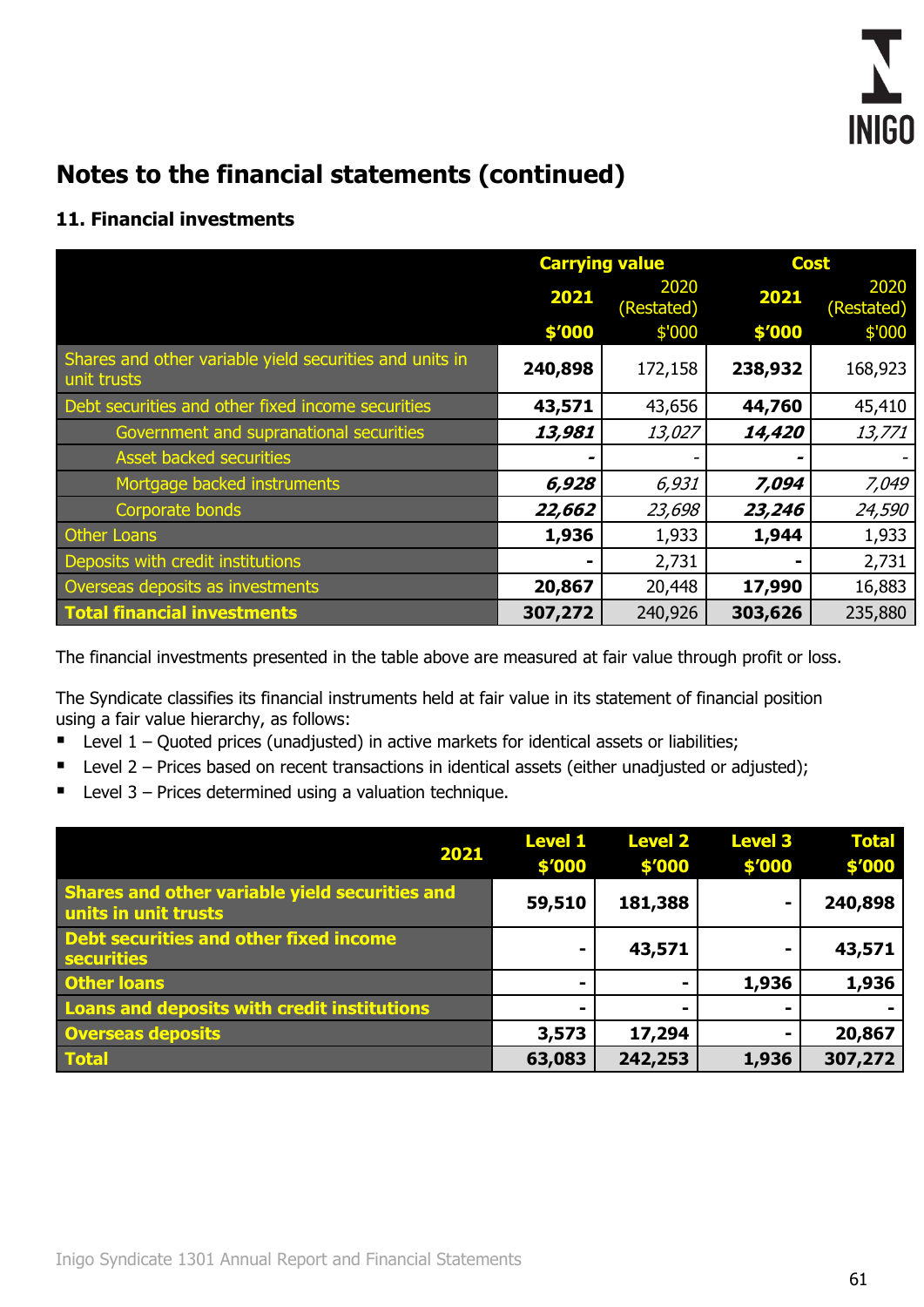

### **11. Financial investments (continued)**

The table below analyses financial instruments held at fair value in the Syndicate's statement of financial position at the reporting date by its level in the fair value hierarchy

| 2020 (Restated)                                                        | Level 1<br>\$′000 | <b>Level 2</b><br>\$′000 | Level 3<br>\$′000 | <b>Total</b><br>\$′000 |
|------------------------------------------------------------------------|-------------------|--------------------------|-------------------|------------------------|
| Shares and other variable yield securities and units in<br>unit trusts | 26,828            | 145,330                  |                   | 172,158                |
| Debt securities and other fixed income securities                      |                   | 43,656                   |                   | 43,656                 |
| Other loans                                                            |                   |                          | 1,933             | 1,933                  |
| Deposits with credit institutions                                      | 2,731             |                          |                   | 2,731                  |
| Overseas deposits                                                      | 4,797             | 15,651                   |                   | 20,448                 |
| Total                                                                  | 34,356            | 204,637                  | 1,933             | 240,926                |

The following table provides an analysis of investments valued with reference to level 3 inputs.

|                                                        | 2021   | 2020 (Restated) |
|--------------------------------------------------------|--------|-----------------|
|                                                        | \$'000 | \$′000          |
| At 1 January                                           | 1,933  | 1,017           |
| Purchase                                               | -      | 804             |
| <b>Disposal</b>                                        | -      |                 |
| Reclassification to Level 2                            | -      |                 |
| Fair value (losses)/gains recognised in profit or loss | 21     |                 |
| Foreign exchange                                       | (18)   | 112             |
| <b>Total</b>                                           | 1,936  | 1,933           |

The Syndicate loans to the central fund have been recategorized from Level 1 to Level 3 for 2021. 2020 has been reanalysed to align to this assessment.

The 2021 year of account funds are predominantly held in cash at bank and in hand.

Information on the methods and assumptions used to determine fair values for each major category of financial instrument measured at fair value is provided below.

Debt securities are generally valued using prices provided by external pricing vendors. Pricing vendors will often determine prices by consolidating prices of recent trades for identical or similar securities obtained from a panel of market makers into a composite price. The pricing service may make adjustments for the elapsed time from a trade date to the valuation date to take into account available market information. Lacking recently reported trades, pricing vendors will use modelling techniques to determine a security price.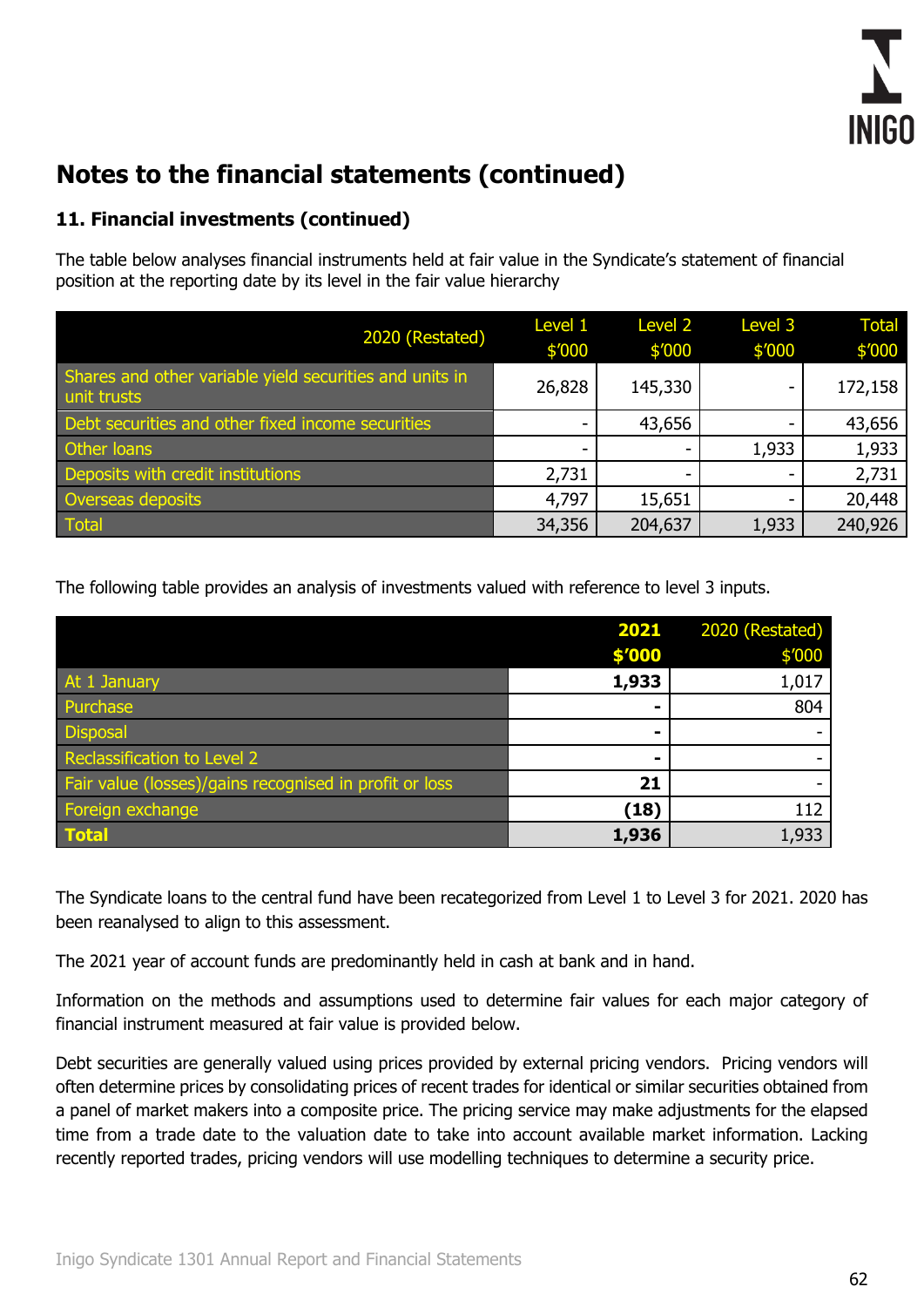

### **11. Financial investments (continued)**

Some government and supranational securities are listed on recognised exchanges and are generally classified as level 1 in the fair value hierarchy. Those that are not listed on a recognised exchange are generally based on composite prices of recent trades in the same instrument and are generally classified as level 2 in the fair value hierarchy.

Corporate bonds, including asset backed securities, that are not listed on a recognised exchange or are traded in an established over-the-counter market are also mainly valued using composite prices. Where prices are based on multiple quotes and those quotes are based on actual recent transactions in the same instrument the securities are classified as level 2, otherwise they are classified as level 3 in the fair value hierarchy.

The fair values for all securities in the fixed maturity investments portfolio are independently provided by the investment accounting service providers, investment managers and investment custodians, each of which utilise internationally recognised independent pricing services.

Overseas deposits are lodged as a condition of conducting underwriting business in certain countries. The funds are required in order to protect policyholders in overseas markets and enable the Syndicate to operate in those markets. The access to those funds is restricted and the Syndicate cannot influence the investment strategy.

For the 2020 and Prior Years of Account, Enstar Group record the unadjusted price provided by the investment accounting service providers, investment managers or investment custodians and validate this price through a process that includes, but is not limited to:

(i) comparison of prices against alternative pricing sources;

(ii) quantitative analysis (e.g. comparing the quarterly return for each managed portfolio to its target benchmark);

(iii) evaluation of methodologies used by external parties to estimate fair value, including a review of the inputs used for pricing;

(iv) comparing the price to Enstar Group's knowledge of the current investment market.

Enstar Group have on-going due diligence processes with respect to the other investments carried at fair value and their managers. These processes are designed to assist in assessing the quality of information provided by, or on behalf of, each fund and in determining whether such information continues to be reliable or whether further review is warranted. Certain funds do not provide full transparency of their underlying holdings; however, Enstar Group obtain the audited financial statements for funds annually, and regularly review and discuss the fund performance with the fund managers to corroborate the reasonableness of the reported net asset values. The 2021 UWY does not hold any investments.

At the reporting date all debt instruments were valued using valuation techniques based on observable market data.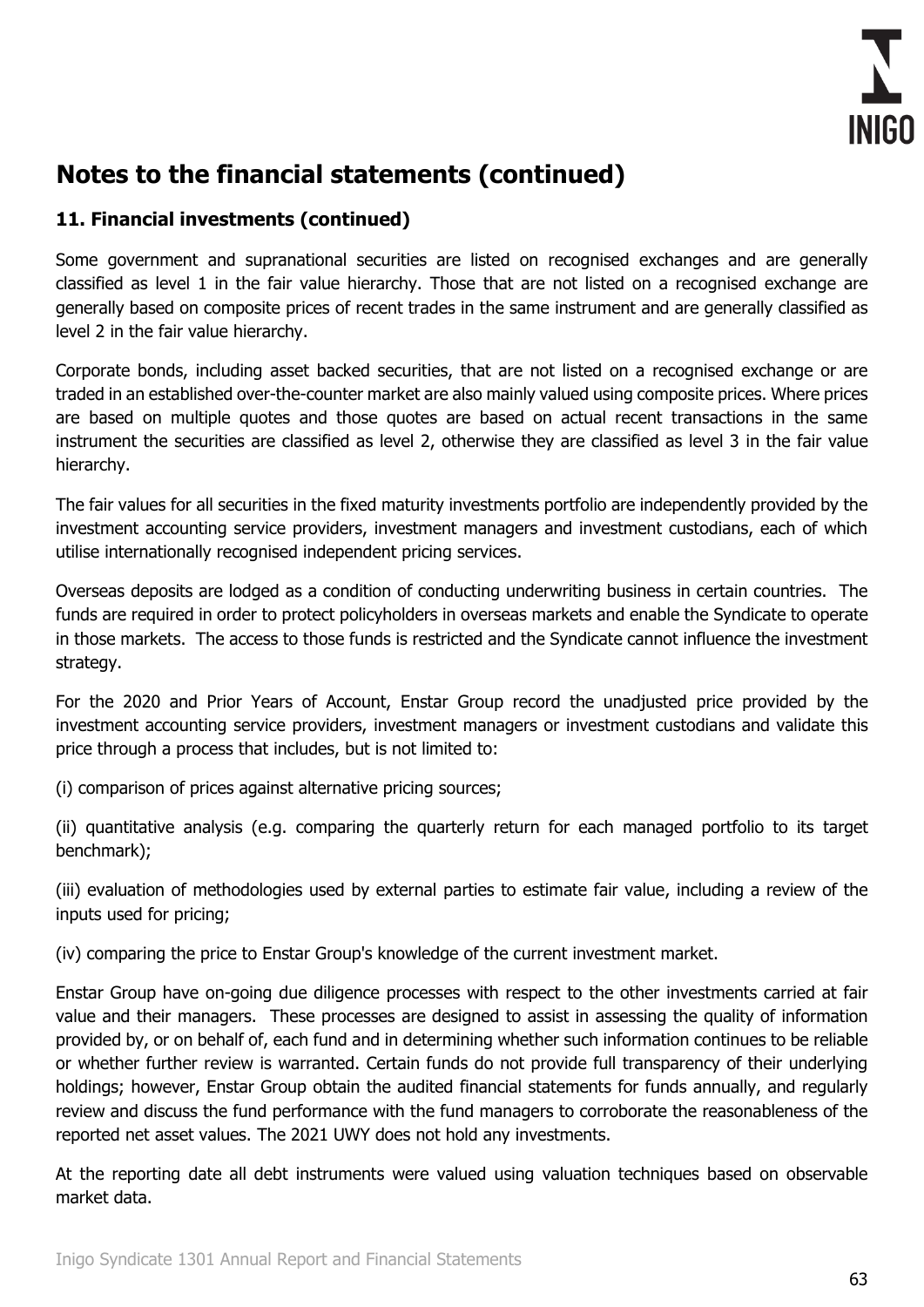

## **12. Debtors arising out of direct insurance operations**

|                                     | 2021<br>\$'000 | 2020<br>(Restated)<br>\$'000 |
|-------------------------------------|----------------|------------------------------|
| Amounts due from<br>intermediaries: |                |                              |
| Due within one year                 | 49,524         | 30,509                       |
| Due after one year                  |                |                              |
|                                     | 49,524         | 30,509                       |

### **13. Debtors arising out of reinsurance operations**

|                             | 2021   | 2020<br>(Restated) |
|-----------------------------|--------|--------------------|
|                             | \$'000 | \$'000             |
| Amounts due within one year | 93,816 | 72,340             |
| Amounts due after one year  |        |                    |
|                             | 93,820 | 72,340             |

### **14. Deferred acquisition costs**

|                                          | 2021      | 2020 (Restated) |
|------------------------------------------|-----------|-----------------|
|                                          | \$'000    | \$′000          |
| <b>Balance at 1 January</b>              | 18,932    | 29,858          |
| Incurred costs deferred                  | 59,000    | 43,764          |
| Amortisation                             | (46, 955) | (54, 115)       |
| Effect of movements in exchange<br>rates | 540       | (575)           |
| <b>Balance at 31 December</b>            | 31,517    | 18,932          |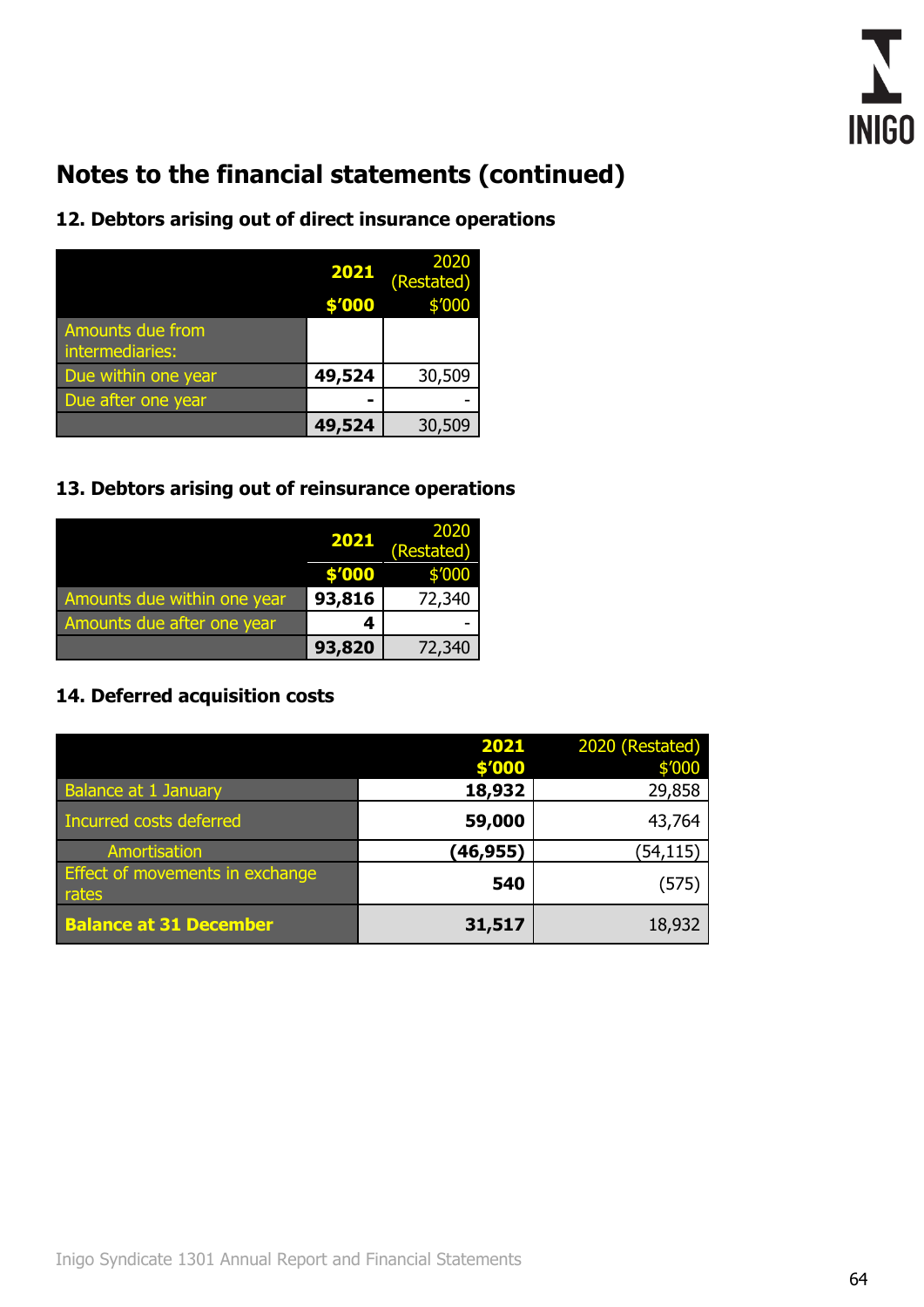

### **15. Claims development**

Claims development is shown in the tables below, both gross and net of reinsurance ceded, on an underwriting year basis. Balances have been translated at exchange rates prevailing at 31 December 2021 in all cases.

| <b>Pure underwriting</b>                                     |                | 2012 2013      | 2014                     | 2015 2016      |                | 2017                         | 2018           | 2019           | 2020                     | 2021                     | <b>Total</b>   |
|--------------------------------------------------------------|----------------|----------------|--------------------------|----------------|----------------|------------------------------|----------------|----------------|--------------------------|--------------------------|----------------|
| year - Gross                                                 | $$^{\prime}$ m | $$^{\prime}$ m | $$^{\prime}$ m           | $$^{\prime}$ m | $$^{\prime}$ m | $$^{\prime}$ m               | $$^{\prime}$ m | $$^{\prime}$ m | $$^{\prime}$ m           | $$^{\prime}$ m           | $$^{\prime}$ m |
| <b>Estimate of ultimate</b><br>gross claims                  |                |                |                          |                |                |                              |                |                |                          |                          |                |
| at end of<br>underwriting year                               | 35.0           | 67.5           | 66.1                     | 83.1           | 93.5           | 156.2                        | 131.6          | 71.2           | 106.9                    | 169.6                    |                |
| one year later                                               | 70.4           | 113.1          | 115.9                    | 141.7          | 189.9          | 311.7                        | 239.1          | 138.0          | 114.3                    | $\overline{\phantom{a}}$ |                |
| two years later                                              | 71.8           | 109.3          | 115.0                    | 155.1          | 214.5          | 342.9                        | 265.8          | 150.3          |                          | $\overline{\phantom{a}}$ |                |
| three years later                                            | 70.1           | 108.1          | 110.8                    | 169.5          | 222.3          | 344.3                        | 263.3          |                |                          | $\overline{\phantom{a}}$ |                |
| four years later                                             | 70.5           | 109.0          | 120.3                    | 184.9          | 221.9          | 348.8                        |                | -              |                          | $\overline{\phantom{a}}$ |                |
| five years later                                             | 70.1           | 107.0          | 119.6                    | 179.0          | 218.7          | $\overline{\phantom{0}}$     | Ξ.             | Ξ.             | $\blacksquare$           | $\blacksquare$           |                |
| Six years later                                              | 71.3           | 112.6          | 118.8                    | 177.1          | -              | $\overline{\phantom{0}}$     | Ξ.             | ۰              | $\overline{\phantom{0}}$ | $\blacksquare$           |                |
| Seven years later                                            | 75.5           | 109.3          | 122.2                    |                | -              | $\qquad \qquad \blacksquare$ | -              | Ξ.             | -                        | $\blacksquare$           |                |
| Eight years later                                            | 72.3           | 111.8          |                          |                |                |                              |                |                |                          |                          |                |
| Nine years later                                             | 72.7           |                | $\overline{\phantom{a}}$ |                |                | $\overline{\phantom{0}}$     |                |                |                          | $\blacksquare$           |                |
| Less gross claims<br>paid                                    | 70.7           | 107.9          | 104.1                    | 143.1          | 195.3          | 288.6                        | 181.2          | 70.1           | 25.3                     | 28.9                     |                |
| Gross ultimate claims<br>reserve                             | 2.0            | 3.9            | 18.1                     | 34.0           | 23.4           | 60.2                         | 82.1           | 80.2           | 89.0                     | 140.8                    | 533.7          |
| Gross ultimate claims<br>reserve for 2011 and<br>prior years | -              |                | $\overline{\phantom{a}}$ | ۰              | -              | $\qquad \qquad \blacksquare$ |                | -              |                          |                          | 4.6            |
| Gross claims reserves                                        |                |                |                          |                |                |                              |                |                |                          |                          | 538.3          |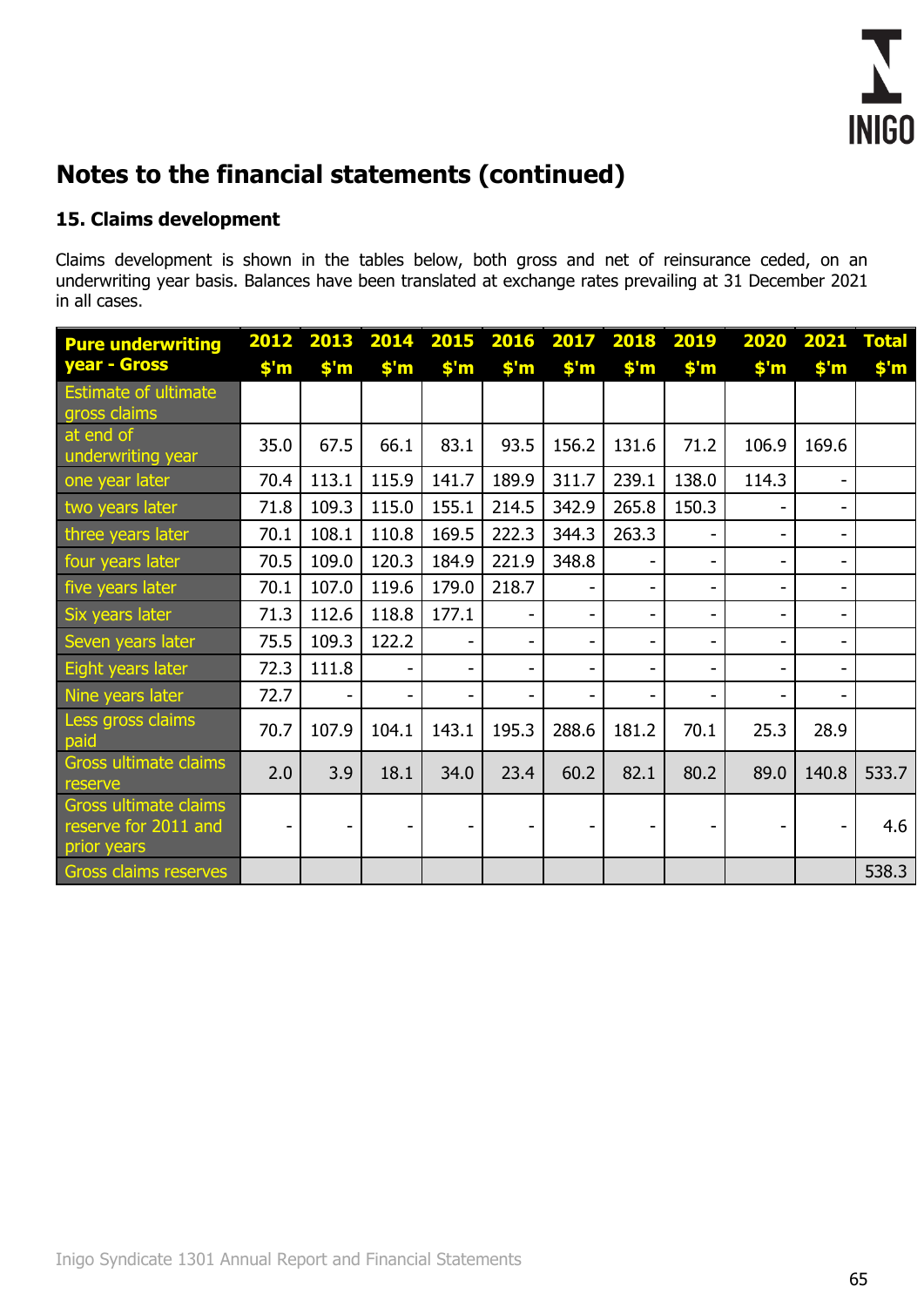

## **15. Claims development (continued)**

| <b>Pure underwriting</b><br>year - Net                     | 2012<br>$$^{\prime}$ m | 2013<br>$$^{\prime}$ m   | $$^{\prime}$ m | 2014 2015 2016<br>$$^{\prime}$ m | $$^{\prime}$ m | 2017<br>$$^{\prime}$ m | 2018 2019<br>$$^{\prime}$ m | $$^{\prime}$ m | 2020<br>$$^{\prime}$ m | 2021<br>$$^{\prime}$ m       | <b>Total</b><br>$$^{\prime}$ m |
|------------------------------------------------------------|------------------------|--------------------------|----------------|----------------------------------|----------------|------------------------|-----------------------------|----------------|------------------------|------------------------------|--------------------------------|
| Estimate of ultimate<br>net claims                         |                        |                          |                |                                  |                |                        |                             |                |                        |                              |                                |
| at end of underwriting<br>year                             | 33.6                   | 63.6                     | 65.4           | 71.5                             | 86.5           | 101.7                  | 82.6                        | 63.3           | 57.6                   | 141.3                        |                                |
| one year later                                             | 68.8                   | 103.7                    | 107.5          | 128.2                            | 177.8          | 190.0                  | 139.9                       | 116.1          | 82.3                   | $\overline{\phantom{0}}$     |                                |
| two years later                                            | 70.7                   | 97.5                     | 107.3          | 137.7                            | 196.9          | 208.4                  | 151.1                       | 123.9          |                        | $\overline{\phantom{0}}$     |                                |
| three years later                                          | 69.0                   | 93.5                     | 104.2          | 147.2                            | 201.5          | 208.4                  | 147.7                       |                | -                      | $\overline{\phantom{0}}$     |                                |
| four years later                                           | 69.4                   | 94.3                     | 111.6          | 158.9                            | 202.2          | 209.7                  |                             | $\blacksquare$ |                        | $\overline{\phantom{0}}$     |                                |
| five years later                                           | 69.0                   | 92.7                     | 111.4          | 153.8                            | 198.8          |                        | -                           | $\blacksquare$ |                        | $\qquad \qquad \blacksquare$ |                                |
| Six years later                                            | 69.2                   | 96.8                     | 111.3          | 150.8                            | -              | -                      | -                           | -              |                        | $\overline{\phantom{0}}$     |                                |
| Seven years later                                          | 72.5                   | 94.3                     | 113.5          | ۰                                | -              |                        | -                           | $\blacksquare$ |                        | $\overline{\phantom{0}}$     |                                |
| Eight years later                                          | 70.1                   | 95.7                     |                | Ξ.                               | -              |                        | ۰                           | $\blacksquare$ |                        | $\overline{\phantom{0}}$     |                                |
| Nine years later                                           | 70.2                   |                          |                | $\overline{\phantom{0}}$         | -              |                        | -                           |                |                        | $\overline{\phantom{0}}$     |                                |
| Less net claims paid                                       | 68.3                   | 93.0                     | 99.7           | 128.2                            | 180.8          | 177.4                  | 108.6                       | 64.2           | 21.0                   | 28.9                         |                                |
| Net ultimate claims<br>reserve                             | 1.9                    | 2.7                      | 13.8           | 22.5                             | 18.1           | 32.3                   | 39.1                        | 59.6           | 61.3                   | 112.4                        | 363.9                          |
| Net ultimate claims<br>reserve for 2011 and<br>prior years | Ξ.                     |                          |                |                                  |                |                        |                             |                |                        | $\blacksquare$               | 4.0                            |
| Net claims reserves                                        |                        | $\overline{\phantom{a}}$ |                | ٠                                | -              | -                      | -                           | ۰              | -                      | $\overline{a}$               | 367.9                          |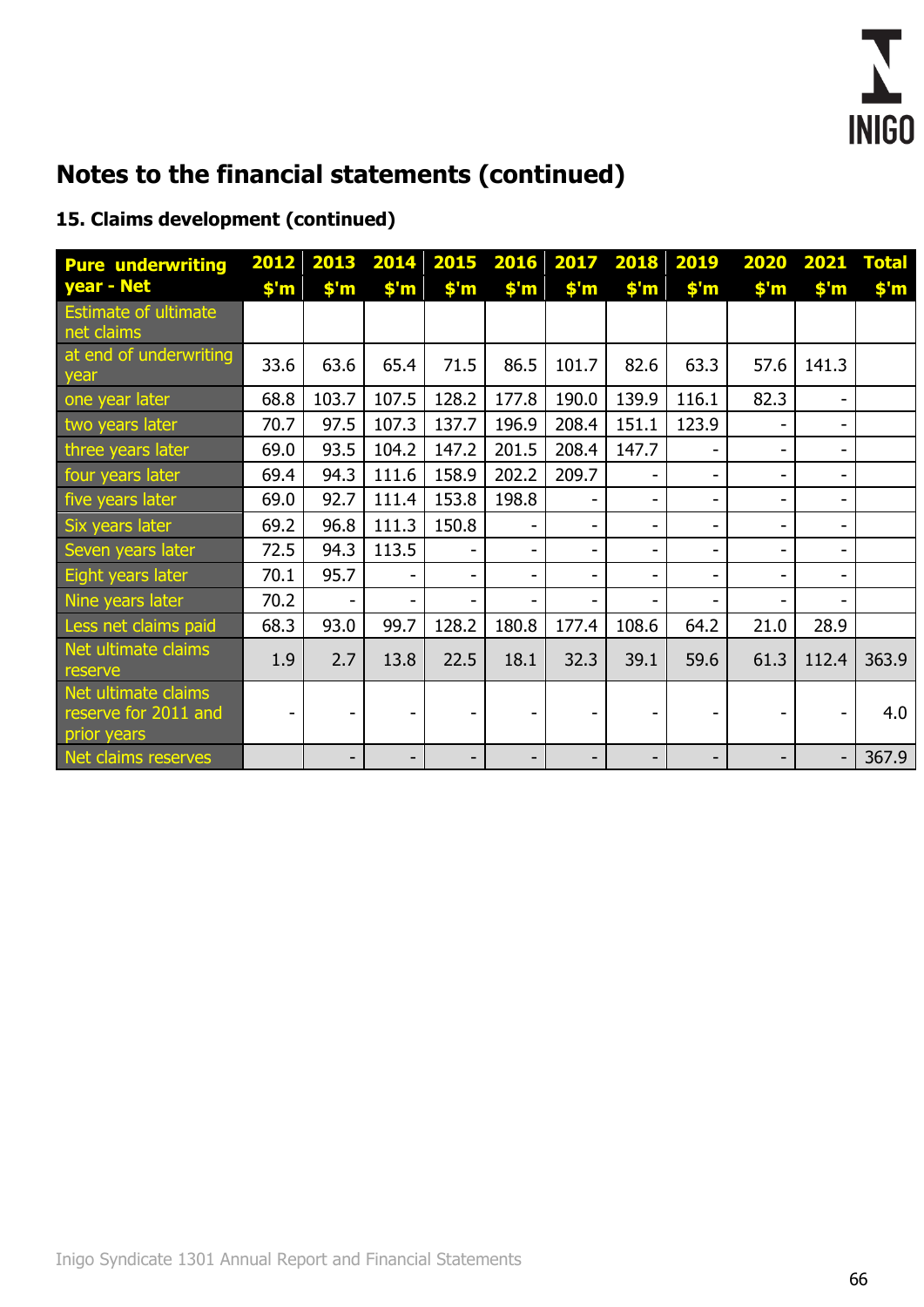

## **16. Technical provisions**

The table below shows changes in the insurance contract liabilities and assets from the beginning of the period to the end of the period.

|                                                 |                   | 2021               |            | 2020 (Restated) |             |            |  |
|-------------------------------------------------|-------------------|--------------------|------------|-----------------|-------------|------------|--|
|                                                 | <b>Gross</b>      | <b>Reinsurance</b> | <b>Net</b> | <b>Gross</b>    | Reinsurance | <b>Net</b> |  |
|                                                 | <b>provisions</b> | <b>assets</b>      |            | provisions      | assets      |            |  |
| <b>Incurred claims</b>                          | \$'000            | \$'000             | \$'000     | \$'000          | \$'000      | \$'000     |  |
| outstanding:                                    |                   |                    |            |                 |             |            |  |
| <b>Balance at 1 January</b>                     | 498,144           | (184,442)          | 313,702    | 493,746         | (171,949)   | 321,797    |  |
| Change in provisions                            | 44,740            | 13,397             | 58,137     | (4,903)         | (9,797)     | (14,700)   |  |
| <b>Effect of movements</b><br>in exchange rates | (4,670)           | 640                | (4,030)    | 9,301           | (2,696)     | 6,605      |  |
| <b>Balance at 31</b><br><b>December</b>         | 538,214           | (170, 405)         | 367,809    | 498,144         | (184, 442)  | 313,702    |  |
|                                                 |                   |                    |            |                 |             |            |  |
| <b>Unearned</b>                                 |                   |                    |            |                 |             |            |  |
| premiums                                        |                   |                    |            |                 |             |            |  |
| <b>Balance at 1 January</b><br>Premiums written | 78,651            | (12,429)           | 66,222     | 109,036         | (23,492)    | 85,544     |  |
| during the year                                 | 428,047           | (87, 799)          | 340,248    | 185,391         | (31, 598)   | 153,793    |  |
| <b>Premiums earned</b><br>during the year       | (317, 253)        | 77,469             | (239, 784) | (217, 263)      | 42,950      | (174, 313) |  |
| <b>Effect of movements</b><br>in exchange rate  | (1,989)           | 145                | (1, 844)   | 1,487           | (289)       | 1,198      |  |
| <b>Balance at 31</b><br><b>December</b>         | 187,456           | (22, 614)          | 164,842    | 78,651          | (12, 429)   | 66,222     |  |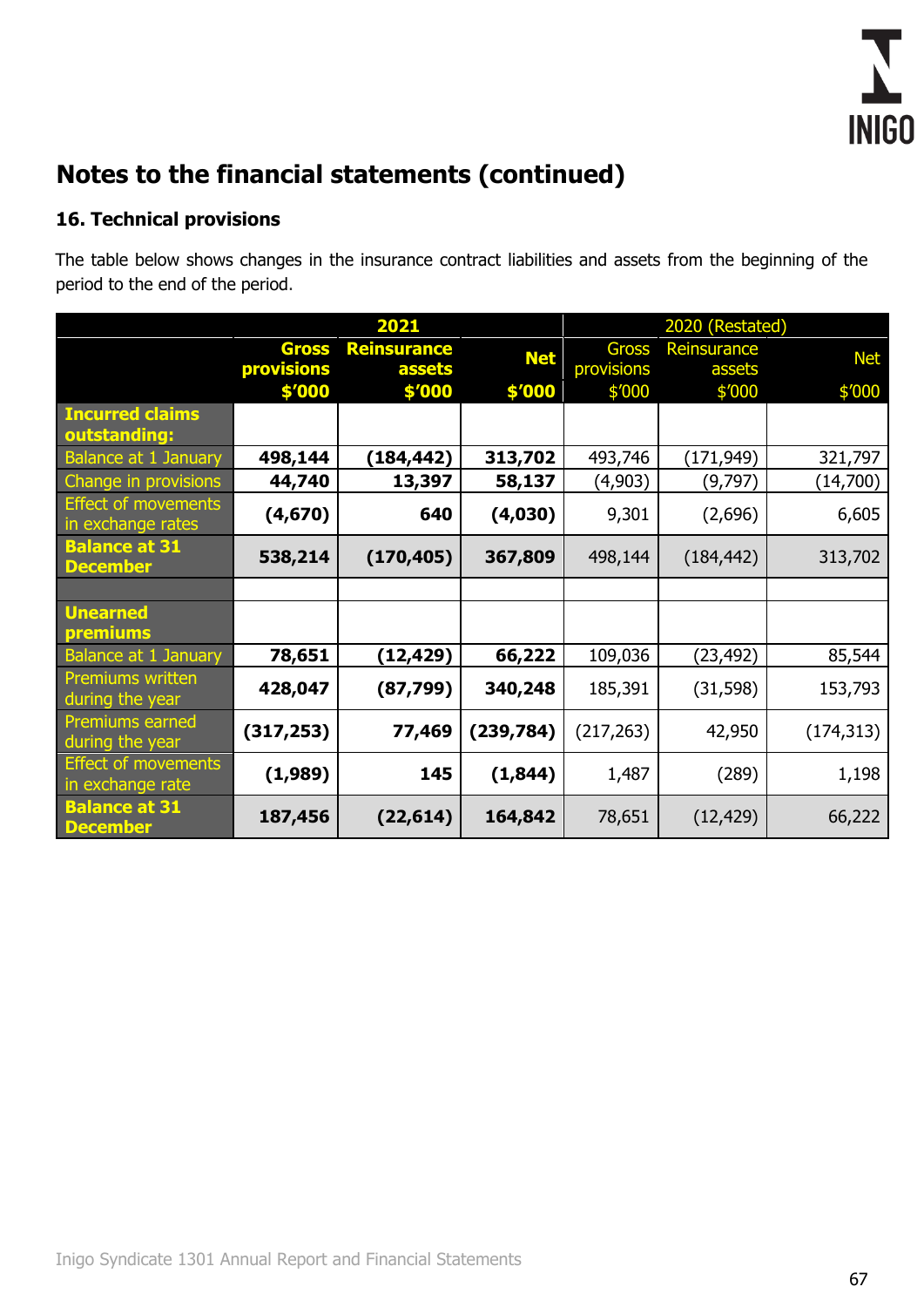

## **17. Creditors**

#### **(i) Creditors arising out of direct insurance operations**

|                                                                      | 2021   | 2020<br>(Restated) |
|----------------------------------------------------------------------|--------|--------------------|
|                                                                      | \$'000 | \$'000             |
| Due within one year                                                  | -      | 13,232             |
| Due after one year                                                   | -      |                    |
| <b>Total creditors arising out of direct insurance</b><br>operations | -      | 13,232             |

### **(ii) Creditors arising out of reinsurance operations**

|                                                                 | 2021   | 2020<br>(Restated) |
|-----------------------------------------------------------------|--------|--------------------|
|                                                                 | \$'000 | \$'000             |
| Due within one year                                             | 30,171 | 12,092             |
| Due after one year                                              | -      |                    |
| Total creditors arising out of reinsurance<br><b>operations</b> | 30,171 | 12,092             |

### **18. Cash at bank and in hand**

|                                              | 2021<br>\$'000 | 2020<br>(Restated)<br>\$′000 |
|----------------------------------------------|----------------|------------------------------|
| Short term deposits with credit institutions | 240,902        | 172,160                      |
| Cash at bank and in hand                     | 30,641         | 12,527                       |
| <b>Total cash and cash equivalents</b>       | 271,543        | 184,687                      |

Only deposits with credit institutions with maturities of three months or less that are used by the Syndicate in the management of its short-term commitments are included in cash and cash equivalents.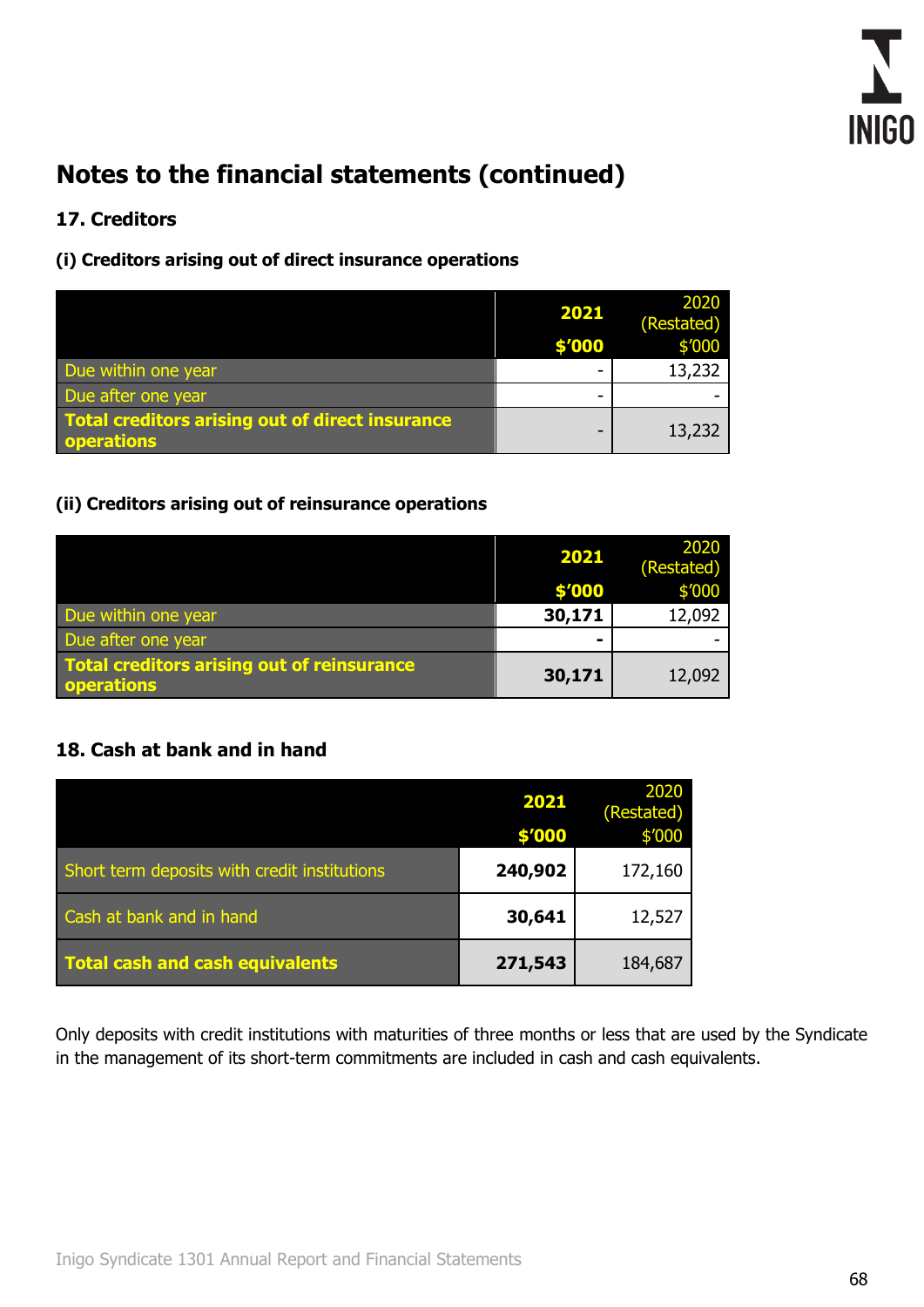

### **19. Related parties**

ICML is the corporate capital provider for the 2021 year of account and SGL 1 is the corporate capital provider for the 2020 year of account and each prior year of account.

The 2021 underwriting is managed by IMAL and the 2020 year of account and each prior year of account is managed by EMAL.

#### **Inigo related parties**

ICML and IMAL are wholly owned subsidiaries of the holding company Inigo Limited.

IMAL charged a managing agency fee of \$2.9m (2020: nil) to the Syndicate for its services for the 2021 year of account. At the balance sheet date, the Syndicate owed IMAL \$3.4m (2020: nil).

Inigo Limited employees the staff for Inigo Group and provides services to the Syndicate, for which costs are incurred and recharged to the Syndicate. Inigo Limited charged a total of \$40.0m (2020: nil) to the Syndicate. At the balance sheet date, the Syndicate owed Inigo Limited \$9.0m (2020: nil).

#### **Enstar related parties**

StarStone Insurance Holdings Limited, a company incorporated in Bermuda, is the immediate parent company. Enstar Group Limited, a company incorporated in Bermuda, is the ultimate parent company and ultimate controlling party.

The Syndicate's corporate member for the 2020 and prior years of account is SGL No.1 Limited, who provided 100% of its underwriting capacity for these years.

Cavello Bay Reinsurance Limited ("Cavello Bay") is a wholly owned subsidiary of Enstar Group Limited. The Syndicate has a quota share agreement with Cavello Bay for the 2017 and 2018 underwriting year of accounts, in which Cavello Bay reinsures 35% of business written by the Syndicate.

During the year, the Syndicate ceded \$0.1m (2020: \$2.6m) of outward reinsurance premiums with Cavello Bay and recoveries (including ceded ULAE) was (\$1.1m) (2020: \$7.1m). The Syndicate has not remitted any funds in respect of premiums (net of commission) to Cavello Bay during the year and has an outstanding balance at the 2021 year-end of \$(1.8m) in respect of the net amount due to Cavello Bay (2020: \$5.3m).

StarStone Insurance SE (SISE) is a company domiciled in Lichtenstein that operates under the StarStone umbrella, and underwrote insurance and reinsurance business from London and its branches across Europe. The 2021 year-end balance due from SISE in respect of recoveries is \$0.7m (2020: \$0.6m).

StarStone Insurance Services Limited (SISL), a company domiciled in the United Kingdom, is a wholly owned subsidiary of StarStone Insurance Bermuda Limited (SIBL). SISL was an approved Lloyd's coverholder, whose license was revoked in 2020. The Company also provides services to EMAL to perform Syndicate activities for and behalf of the corporate member, for which costs are incurred and re-charged to the Syndicate.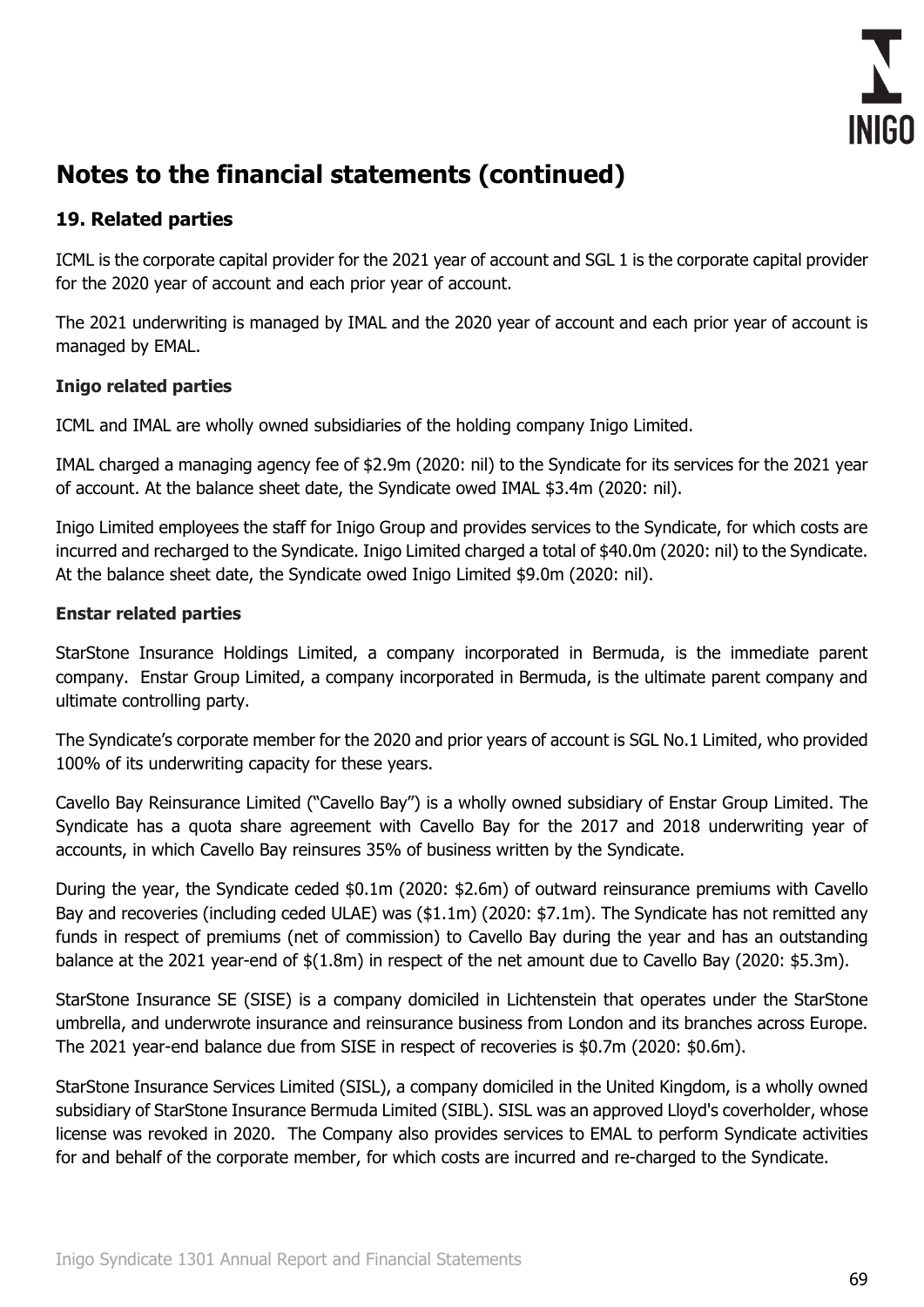

## **19. Related parties (continued)**

During the year, SISL charged the Syndicate \$nil (2020: \$0.5m) in commissions and \$10.7m (2020: \$35.5m) in recharged expenses. At the balance sheet date, the Syndicate owed SISL \$1.1m (2020: \$0.7m).

StarStone Underwriting Services B.V. (SUSBV), a company domiciled in the Netherlands, is a wholly owned subsidiary of StarStone Insurance Bermuda Limited (SIBL). SUSBV was an approved Lloyd's coverholder and acted as a coverholder for the Syndicate. During the year, SUSBV charged the Syndicate \$0.1m (2020: nil) in commissions. At the balance sheet date, the Syndicate owed SUSBV \$0.1m (2020: nil).

Enstar (EU) Limited ("EEUL"), a company domiciled in the United Kingdom, is a wholly owned subsidiary of Enstar Group Limited, a company incorporated in Bermuda. EEUL is a service company which employs all UK StarStone Group staff including underwriters, claims and reinsurance staff. EEUL recharged the Syndicate \$nil (2020: \$0.3m) in re-charged expenses. No balance was due to EEUL at the balance sheet date.

#### **20. Foreign exchange rates**

|                   | 2021 |                                   | 2020          |              |
|-------------------|------|-----------------------------------|---------------|--------------|
|                   |      | <b>Year-end rate Average rate</b> | Year-end rate | Average rate |
| Euro              | 1.19 | 1.16                              | 1.12          | 1.13         |
| US dollar         | 1.35 | 1.38                              | 1.37          | 1.28         |
| Canadian dollar   | 1.71 | 1.72                              | 1.74          | 1.72         |
| Australian dollar | 1.86 | 1.83                              |               | 1.86         |

The following currency exchange rates have been used for principal foreign currency transactions

## **21. Funds at Lloyd's**

Every member is required to hold capital at Lloyd's which is held in trust and known as Funds at Lloyds ("FAL"). These funds are intended primarily to cover circumstances where the Syndicate assets prove insufficient to meet participating members' underwriting liabilities.

The level of FAL that Lloyd's requires a member to maintain is determined by Lloyd's based on Prudential Regulatory Authority requirements and resource criteria. The determination of FAL has regard to a number of factors including the nature and amount of risk to be underwritten by the member and the assessment of the reserving risk in respect of business that has been underwritten. Since FAL is not under the management of the Managing Agent, no amount has been shown in these financial statements by way of such capital resources. However, the Managing Agent is able to make a call on the members FAL to meet liquidity requirements or to settle losses.

### **22. Change in presentation currency**

From 1 January 2021 the Syndicate has changed its presentation currency to US dollars and hence all presentations and disclosures are in US Dollars, unless stated otherwise.